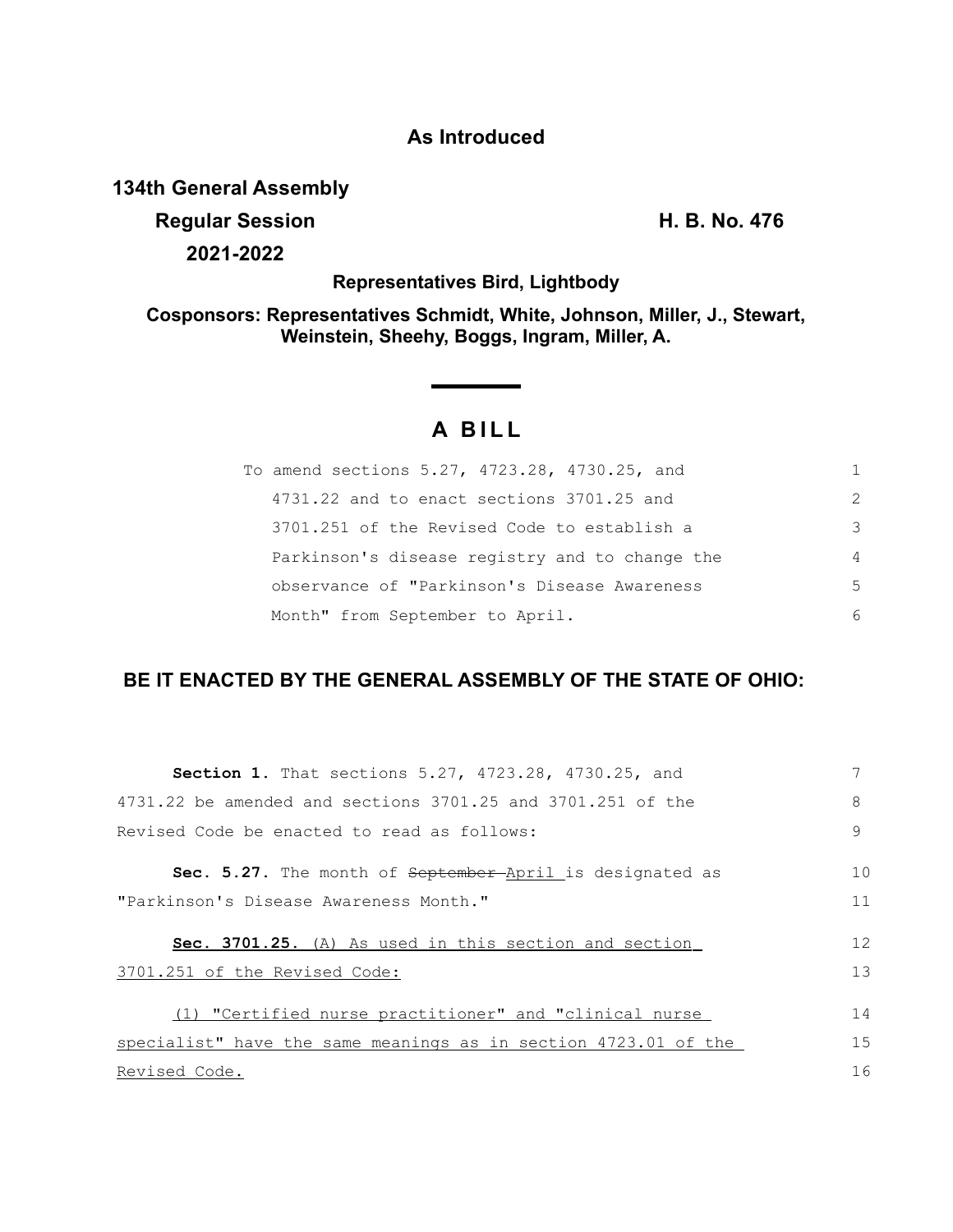| (2) "Hospital" has the same meaning as in section 3722.01       | 17 |
|-----------------------------------------------------------------|----|
| of the Revised Code.                                            | 18 |
| (3) "Parkinson's disease" means a chronic and progressive       | 19 |
| neurological disorder resulting from a deficiency of the        | 20 |
| neurotransmitter dopamine as the consequence of specific        | 21 |
| degenerative changes in the area of the brain called the basal  | 22 |
| ganglia. Parkinson's disease can be characterized by tremor at  | 23 |
| rest, slow movements, muscle rigidity, stooped posture, and     | 24 |
| unsteady or shuffling gait.                                     | 25 |
| (4) "Parkinsonism" means a condition related to                 | 26 |
| Parkinson's disease that meets both of the following:           | 27 |
| (a) It can cause a combination of the movement                  | 28 |
| abnormalities seen in the disease, including tremor at rest,    | 29 |
| slow movement, muscle rigidity, impaired speech, or muscle      | 30 |
| stiffness, which often overlaps with and can evolve from what   | 31 |
| appears to be Parkinson's disease.                              | 32 |
| (b) It is included on the list of Parkinsonisms developed       | 33 |
| and updated by the Parkinson's disease registry advisory        | 34 |
| committee as described in section 3701.251 of the Revised Code. | 35 |
| (5) "Physician" means an individual authorized under            | 36 |
| Chapter 4731. of the Revised Code to practice medicine and      | 37 |
| surgery or osteopathic medicine and surgery.                    | 38 |
| (6) "Physician assistant" means an individual authorized        | 39 |
| under Chapter 4730. of the Revised Code to practice as a        | 40 |
| physician assistant.                                            | 41 |
| (B) The department of health shall establish and maintain       | 42 |
| a Parkinson's disease registry for the collection and           | 43 |
| dissemination of the following:                                 | 44 |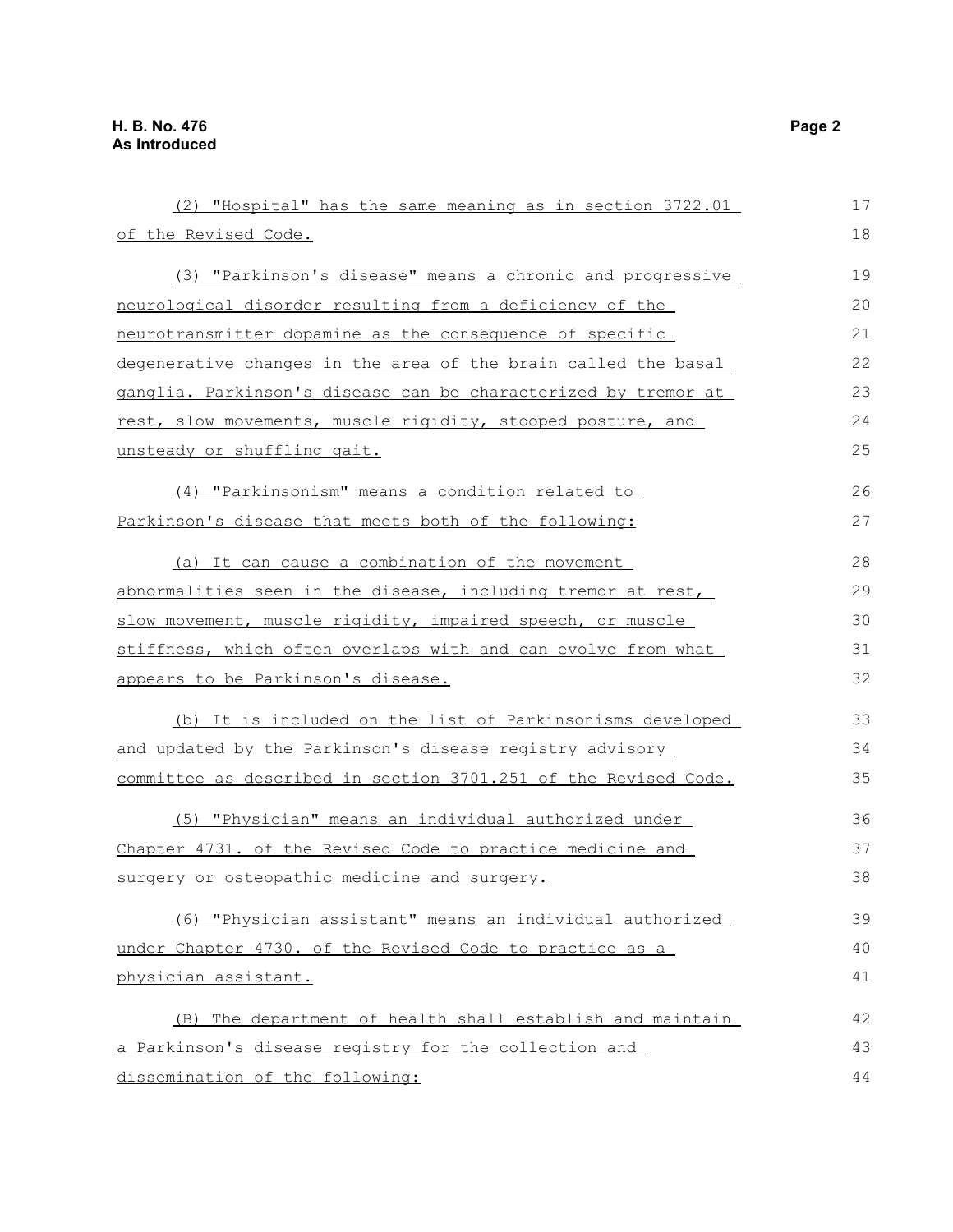| (1) Data on the incidence and prevalence of Parkinson's                | 45 |
|------------------------------------------------------------------------|----|
| disease and Parkinsonisms in Ohio;                                     | 46 |
| (2) Any other epidemiological data related to the disease.             | 47 |
| The director of health shall supervise the registry and                | 48 |
| the collection and dissemination of data included in the               | 49 |
| registry.                                                              | 50 |
| (C)(1) Except as provided in division (C)(2) of this                   | 51 |
| <u>section, each individual case of Parkinson's disease or a </u>      | 52 |
| Parkinsonism shall be reported to the registry by one of the           | 53 |
| following:                                                             | 54 |
| (a) The certified nurse practitioner, clinical nurse                   | 55 |
| specialist, physician, or physician assistant who diagnosed or         | 56 |
| treated the individual's Parkinson's disease or Parkinsonism;          | 57 |
| (b) The group practice or hospital or other health care                | 58 |
| facility that employs or contracts with the professional               | 59 |
| <u>described in division (C)(1)(a) of this section.</u>                | 60 |
| (2) In the event an individual who is diagnosed with or                | 61 |
| <u>treated for Parkinson's disease or a Parkinsonism is under the </u> | 62 |
| care of one or more of the following at the same time, a single        | 63 |
| report may be submitted to the registry to meet the requirement        | 64 |
| of division (C)(1) of this section: a certified nurse                  | 65 |
| practitioner, clinical nurse specialist, physician, or physician       | 66 |
| <u>assistant.</u>                                                      | 67 |
| (3) As soon as practicable after the individual's                      | 68 |
| diagnosis or treatment, the nurse, physician, physician                | 69 |
| assistant, practice, hospital, or facility also shall inform the       | 70 |
| individual or individual's representative of both of the               | 71 |
| following:                                                             | 72 |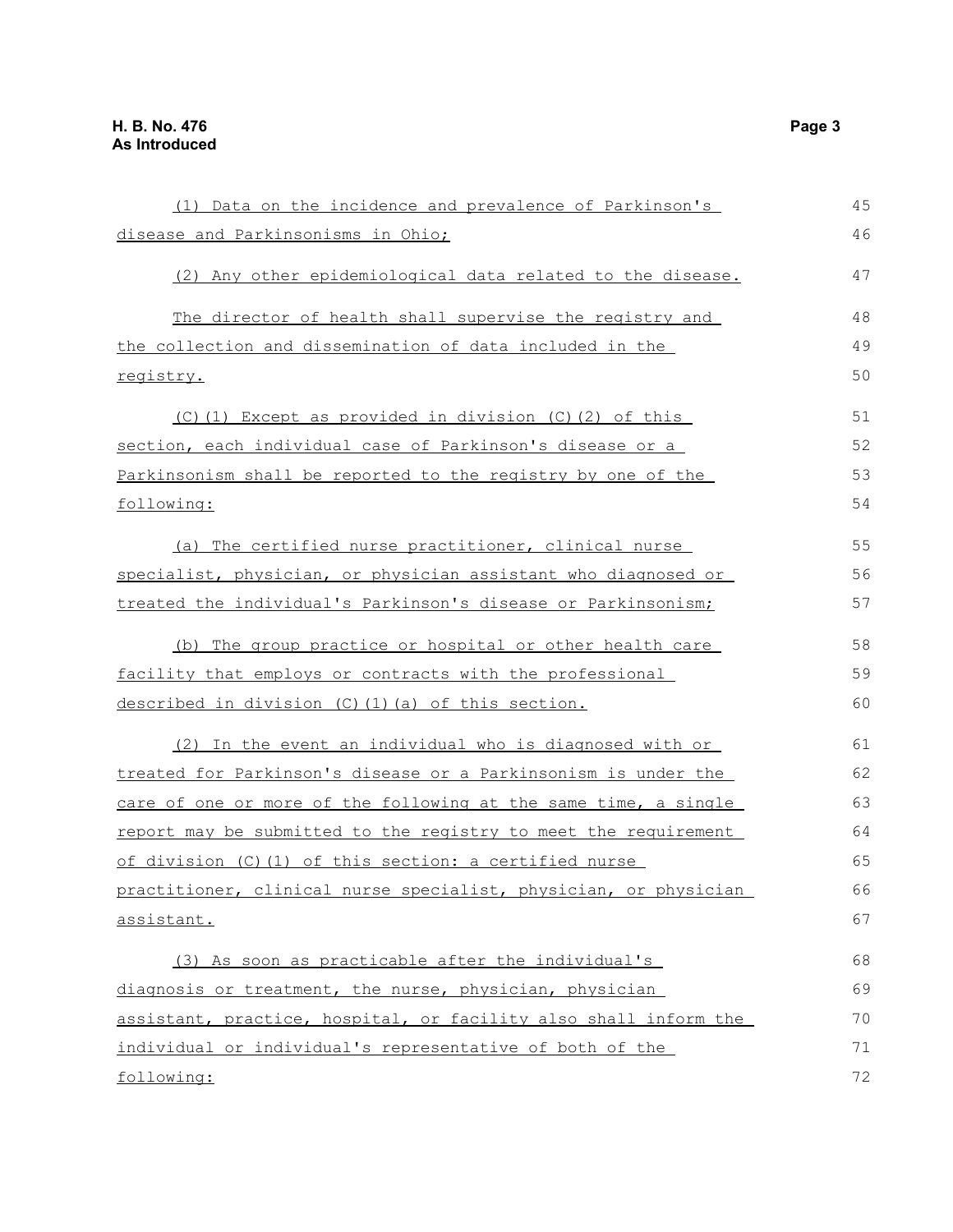(a) That the department of health has established and maintains a Parkinson's disease registry; (b) That state law requires each diagnosis or treatment of Parkinson's disease or a Parkinsonism to be reported to the registry. (D) On receipt of a report described in division (C) of this section, the department of health shall notify the individual who is the subject of the report or the individual's representative about the registry and the department's collection of data related to Parkinson's disease and Parkinsonisms. The notice shall be in writing and shall include all of the following: (1) A description of the registry and the process for collecting additional data about the individual beyond the initial report of the individual's diagnosis or treatment; (2) A statement acknowledging that an individual is not required to participate in the registry; (3) A statement informing the individual that any data or information concerning the individual shall remain confidential; (4) A statement informing the individual that he or she shall have access to his or her data and information maintained in the registry; (5) The name and contact information for a representative designated by the department to answer questions about the registry. An individual who does not wish to participate in the registry and the department's collection of data shall affirmatively opt-out in writing after an opportunity to review 73 74 75 76 77 78 79 80 81 82 83 84 85 86 87 88 89 90 91 92 93 94 95 96 97 98 99 100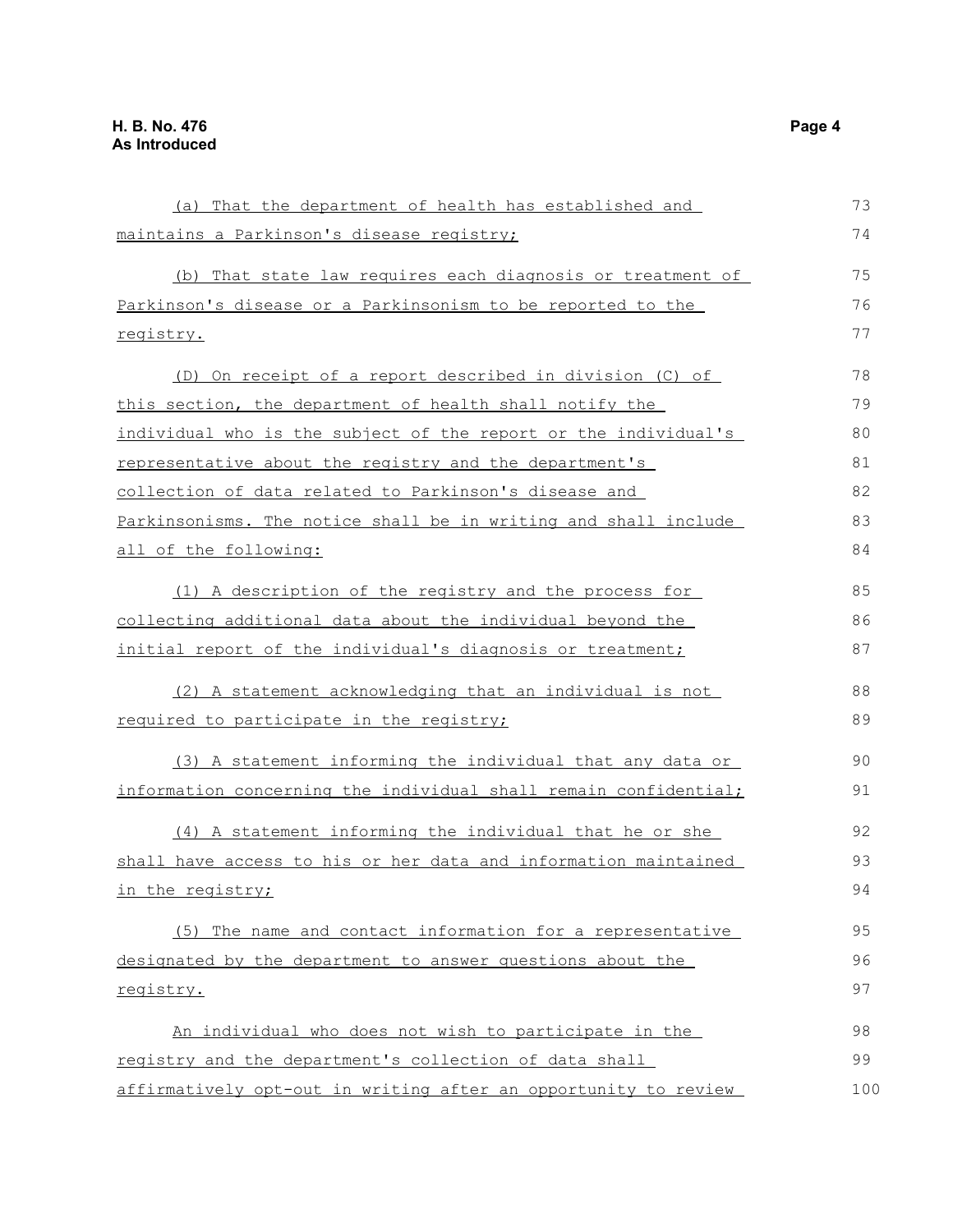| the written notice and ask questions of the department's         | 101 |
|------------------------------------------------------------------|-----|
| designated representative. No individual shall be required to    | 102 |
| participate in this registry. In the event an individual opts-   | 103 |
| out of the registry, no further data or information about the    | 104 |
| individual beyond a report of a diagnosis or treatment shall be  | 105 |
| provided to the registry.                                        | 106 |
| (E) With respect to each individual who participates in          | 107 |
| the registry, the department of health, in accordance with       | 108 |
| division (D) of section 3701.251 of the Revised Code, shall      | 109 |
| develop a system for collecting and disseminating additional     | 110 |
| data related to the individual's diagnosis of and treatment for  | 111 |
| Parkinson's disease and Parkinsonisms. In developing such a      | 112 |
| system, the department may do the following:                     | 113 |
| (1) Create, review, and revise a list of data points,            | 114 |
| including the following:                                         | 115 |
| (a) Necessary triggering diagnostic conditions, consistent       | 116 |
| with the most recent international statistical classification of | 117 |
| diseases and related health problems;                            | 118 |
| (b) Resulting case data, including diagnosis, treatment,         | 119 |
| <u>and survival.</u>                                             | 120 |
| (2) Require the professionals described in division (B) of       | 121 |
| this section to report the additional data to the registry,      | 122 |
| including in a format prescribed by the department;              | 123 |
| (3) Inform the professionals described in division (B) of        | 124 |
| this section, through a bulletin or other instruction and        | 125 |
| without taking regulatory action, about the additional data to   | 126 |
| be reported.                                                     | 127 |
| The department of health shall provide notice of the<br>(F)      | 128 |
| reporting required by this section on the internet web site the  | 129 |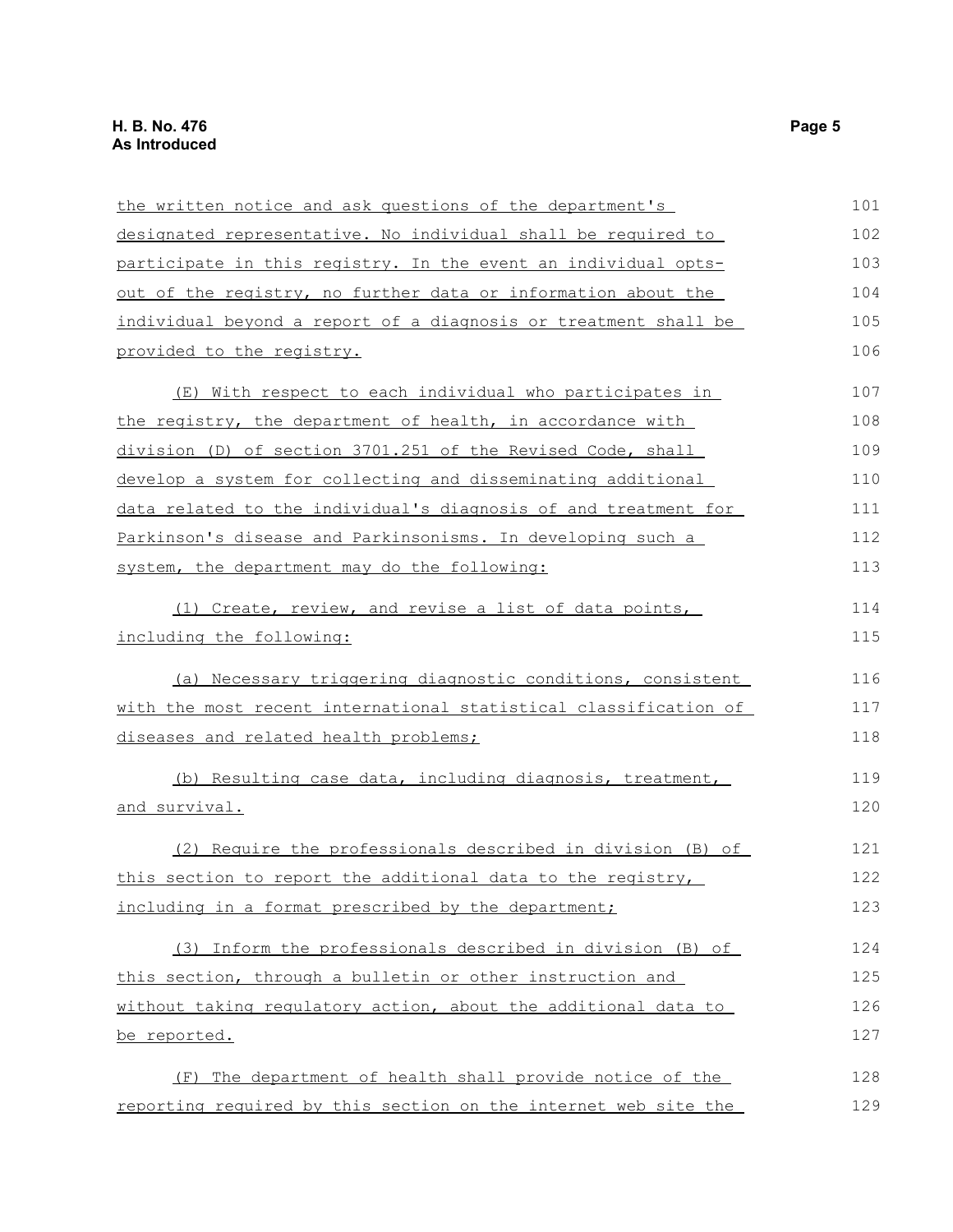| department maintains. The department also shall provide notice   | 130 |
|------------------------------------------------------------------|-----|
| of the required reporting to all of the following entities:      | 131 |
| (1) The Ohio board of nursing;                                   | 132 |
| (2) The Ohio association of advanced practice nurses;            | 133 |
| (3) The Ohio association of physician assistants;                | 134 |
| The Ohio hospital association;<br>(4)                            | 135 |
| The Ohio state medical association;<br>(5)                       | 136 |
| (6) The state medical board of Ohio.                             | 137 |
| (G) The director of health may enter into contracts,             | 138 |
| grants, or other agreements as necessary to administer the       | 139 |
| registry and satisfy the requirements of this section, including | 140 |
| data sharing contracts with data reporting entities and their    | 141 |
| associated electronic medical record systems vendors to securely | 142 |
| and confidentially receive information related to Parkinson's    | 143 |
| disease testing, diagnosis, and treatment.                       | 144 |
| (H) The director of health may enter into agreements to          | 145 |
| furnish data collected in this registry with other states'       | 146 |
| Parkinson's disease registries, federal Parkinson's disease      | 147 |
| control agencies, local health officers, or health researchers   | 148 |
| for the study of Parkinson's disease. Before confidential        | 149 |
| information is disclosed to those agencies, officers,            | 150 |
| researchers, or out-of-state registries, the requesting entity   | 151 |
| shall agree in writing to maintain the confidentiality of the    | 152 |
| information, and, in the case of researchers, also shall do both | 153 |
| of the following:                                                | 154 |
| (1) Obtain approval from their respective committees for         | 155 |
| the protection of human subjects established in accordance with  | 156 |
| 45 C.F.R. 46;                                                    | 157 |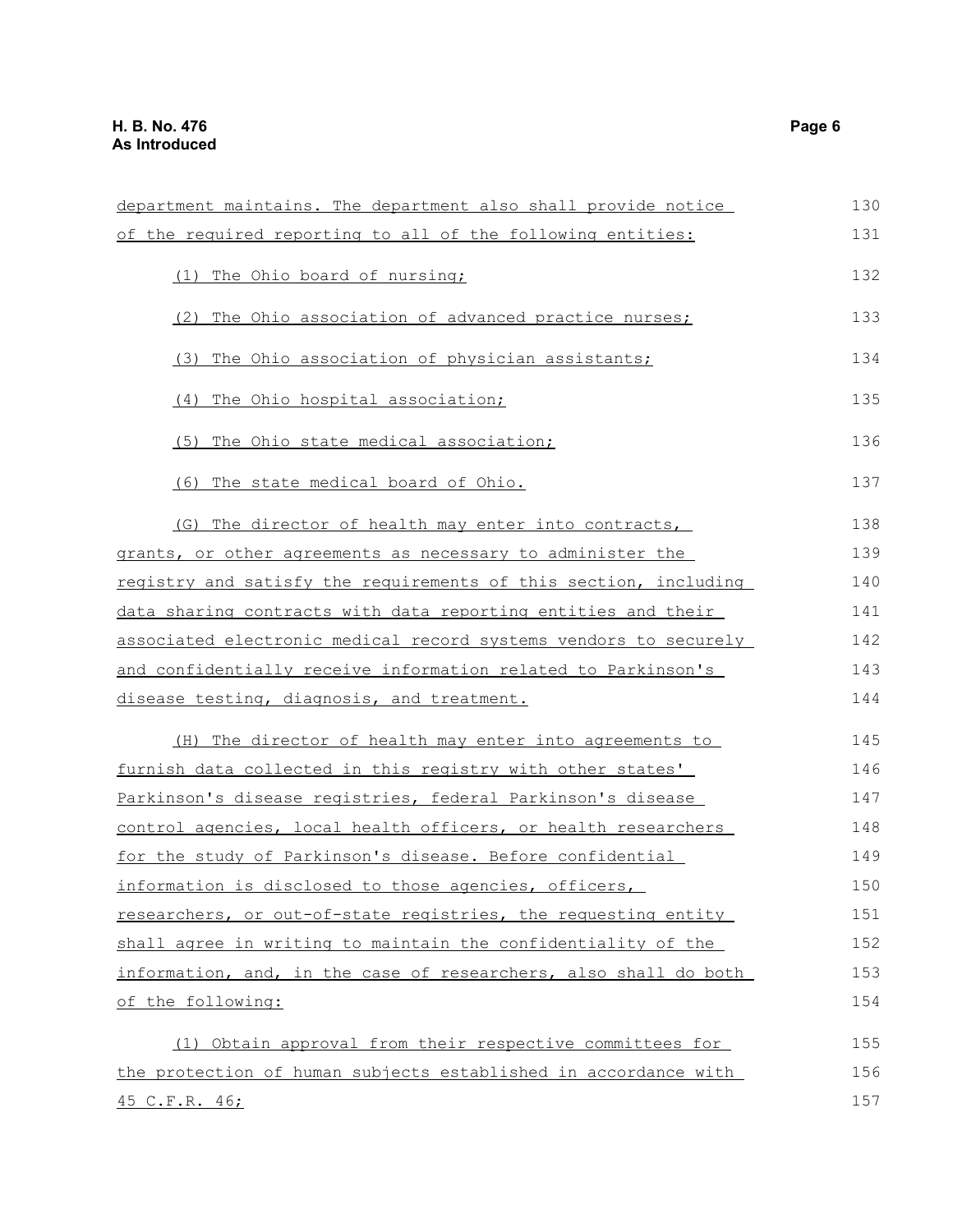| (2) Provide documentation to the director of health that           | 158 |
|--------------------------------------------------------------------|-----|
| demonstrates to the director's satisfaction that the researchers   | 159 |
| are able to and have established procedures to maintain the        | 160 |
| confidentiality of the information.                                | 161 |
| (I) Except as otherwise provided in this section, all data         | 162 |
| <u>and information collected pursuant to this section shall be</u> | 163 |
| confidential. For purposes of this section, the data and           | 164 |
| information shall be referred to as confidential information. To   | 165 |
| ensure privacy, the department of health shall establish a         | 166 |
| coding system that removes any identifying information about an    | 167 |
| individual diagnosed with or treated for Parkinson's disease or    | 168 |
| a Parkinsonism.                                                    | 169 |
| Each individual who participates in the registry shall             | 170 |
| have access to his or her own data and information maintained in   | 171 |
| the registry.                                                      | 172 |
| (J) Notwithstanding any conflicting provision of the               | 173 |
| Revised Code, a disclosure authorized by this section shall        | 174 |
| include only the data and information necessary for the stated     | 175 |
| purpose of the requested disclosure, shall be used only for the    | 176 |
| approved purpose, and shall not be further disclosed.              | 177 |
| (K) Provided the security of confidentiality has been              | 178 |
| documented, furnishing confidential information to the             | 179 |
| department of health or its authorized representative in           | 180 |
| accordance with this section shall not expose any person,          | 181 |
| agency, or entity to liability and shall not be considered a       | 182 |
| waiver of any privilege or a violation of a confidential           | 183 |
| relationship.                                                      | 184 |
| (L) The department of health shall maintain an accurate            | 185 |
| record of all persons who are given access to confidential         | 186 |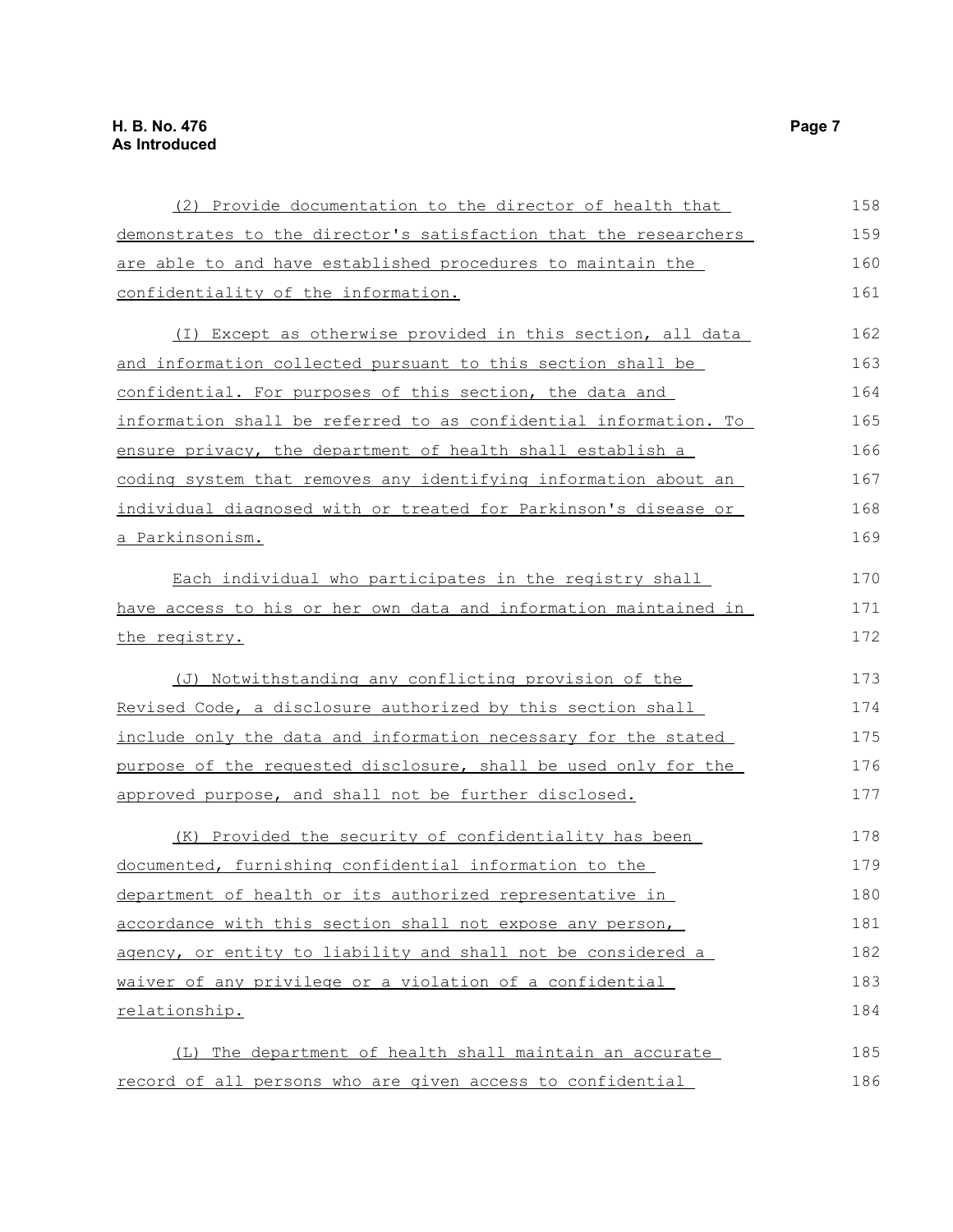| information under this section. The record shall include: the    | 187 |
|------------------------------------------------------------------|-----|
| name of the person authorizing access; the name, title, address, | 188 |
| and organizational affiliation of any person given access; the   | 189 |
| dates of access; and the specific purpose for which information  | 190 |
| is to be used. The record of access shall be open to public      | 191 |
| inspection during normal operating hours of the department.      | 192 |
| (M) Notwithstanding any conflicting provision of the             | 193 |
| Revised Code, the confidential information shall not be          | 194 |
| available for subpoena or disclosed, discoverable, or compelled  | 195 |
| to be produced in any civil, criminal, administrative, or other  | 196 |
| proceeding. The confidential information shall not be deemed     | 197 |
| admissible as evidence in any civil, criminal, administrative,   | 198 |
| or other tribunal or court for any reason.                       | 199 |
| (N) This section does not prevent either of the following:       | 200 |
| (1) The department of health from publishing reports and         | 201 |
| statistical compilations that do not in any way identify or tend | 202 |
| to identify individual cases or individual sources of            | 203 |
| information;                                                     | 204 |
| (2) A professional, hospital, or facility described in           | 205 |
| division (B) of this section that provides diagnostic or         | 206 |
| treatment services to individuals with Parkinson's disease from  | 207 |
| maintaining Parkinson's disease registries.                      | 208 |
| Sec. 3701.251. (A) There is hereby created in the                | 209 |
| department of health the Parkinson's disease registry advisory   | 210 |
| committee. The committee shall consist of all of the following   | 211 |
| members, each appointed by the director of health:               | 212 |
| (1) One physician who specializes in neurology;                  | 213 |
| (2) One physician who specializes in movement disorders;         | 214 |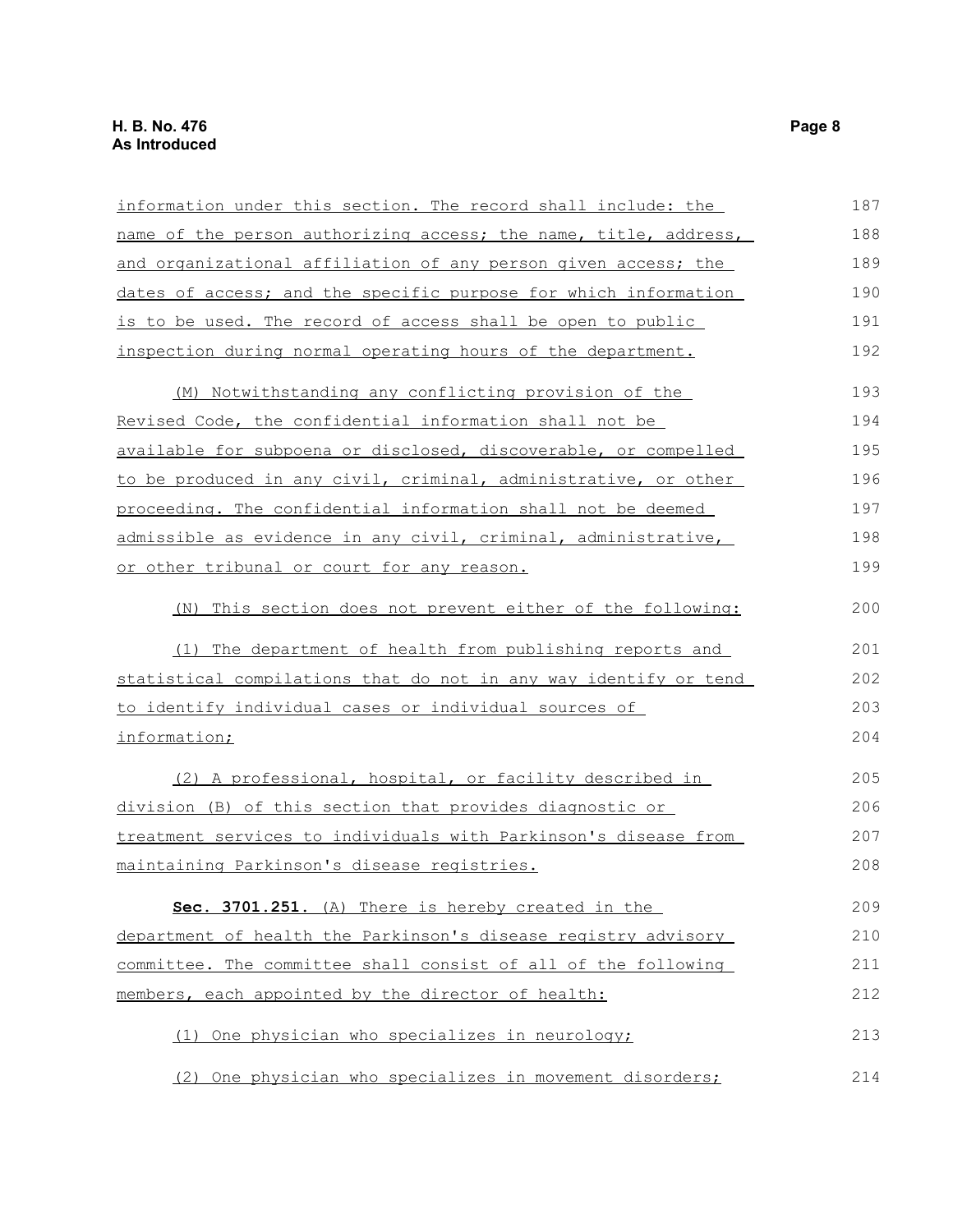| (3) One physician who specializes in primary care;               | 215 |
|------------------------------------------------------------------|-----|
| (4) One physician with experience in clinical informatics;       | 216 |
| (5) One individual who represents patients diagnosed with        | 217 |
| Parkinson's disease;                                             | 218 |
| (6) One individual who specializes in public health;             | 219 |
| (7) One individual who is a population health researcher         | 220 |
| with experience in developing or maintaining one or more disease | 221 |
| registries;                                                      | 222 |
| (8) One individual with experience conducting Parkinson's        | 223 |
| disease research;                                                | 224 |
| (9) One individual deemed necessary by the director.             | 225 |
| (B) Initial appointments to the committee shall be made          | 226 |
| not later than sixty days after the effective date of this       | 227 |
| section. Of the initial appointments, four shall be for terms of | 228 |
| two years and five shall be for terms of three years.            | 229 |
| Thereafter, terms shall be for three years, with each term       | 230 |
| ending on the same day of the same month as did the term that it | 231 |
| succeeds. Vacancies shall be filled in the same manner as        | 232 |
| appointments.                                                    | 233 |
| When the term of any member expires, a successor shall be        | 234 |
| appointed in the same manner as the initial appointment. Any     | 235 |
| member appointed to fill a vacancy occurring prior to the        | 236 |
| expiration of the term for which the member's predecessor was    | 237 |
| appointed shall hold office for the remainder of that term. A    | 238 |
| member shall continue in office subsequent to the expiration     | 239 |
| date of the member's term until the member's successor takes     | 240 |
| office or until a period of sixty days has elapsed, whichever    | 241 |
| occurs first. A member may be reappointed for one additional     | 242 |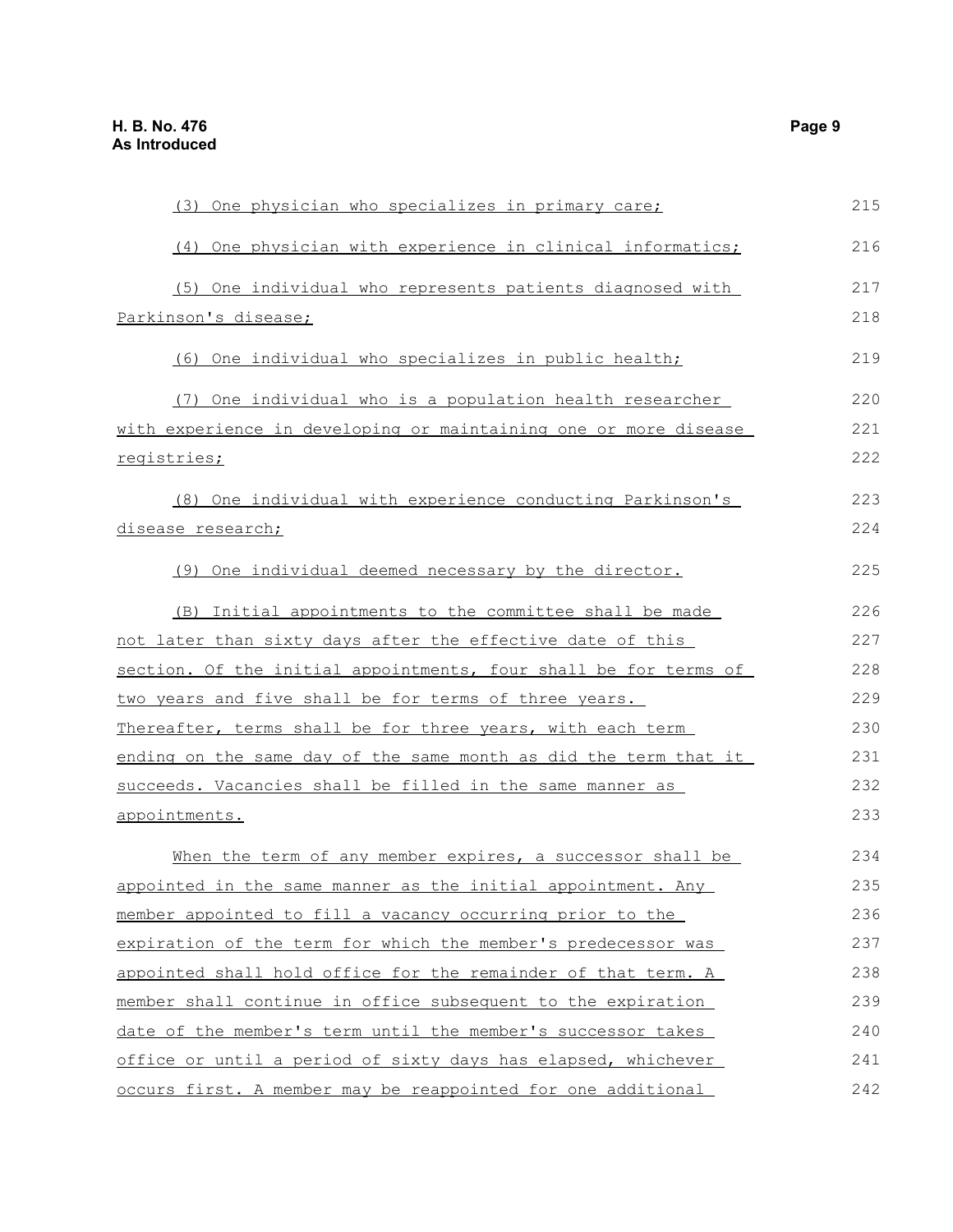term only. (C) Not later than ninety days after the effective date of this section, the committee shall hold its first meeting. Thereafter, the committee shall meet at least twice a year. The committee shall organize by selecting a chairperson from among its members and may select a new chairperson at any time. The committee may transact official business if at least five members of the committee are present. Members shall serve without compensation but shall receive payment for their actual and necessary expenses incurred in the performance of their official duties. (D) The committee shall do all of the following: (1) Assist the department of health in developing and implementing the Parkinson's disease registry; (2) Determine the data to be collected and maintained in the registry; (3) Develop and update on a periodic basis a list of the Parkinsonisms to be reported to the registry, including multiple system atrophy, dementia with Lewy Bodies, corticobasal degeneration, and progressive supranuclear palsy; (4) Advise the department of health as necessary. (E) The department of health shall provide meeting space, staff, and other administrative support to the committee in order for the committee to carry out its duties. **Sec. 4723.28.** (A) The board of nursing, by a vote of a quorum, may impose one or more of the following sanctions if it 243 244 245 246 247 248 249 250 251 252 253 254 255 256 257 258 259 260 261 262 263 264 265 266 267 268

finds that a person committed fraud in passing an examination required to obtain a license or dialysis technician certificate 269 270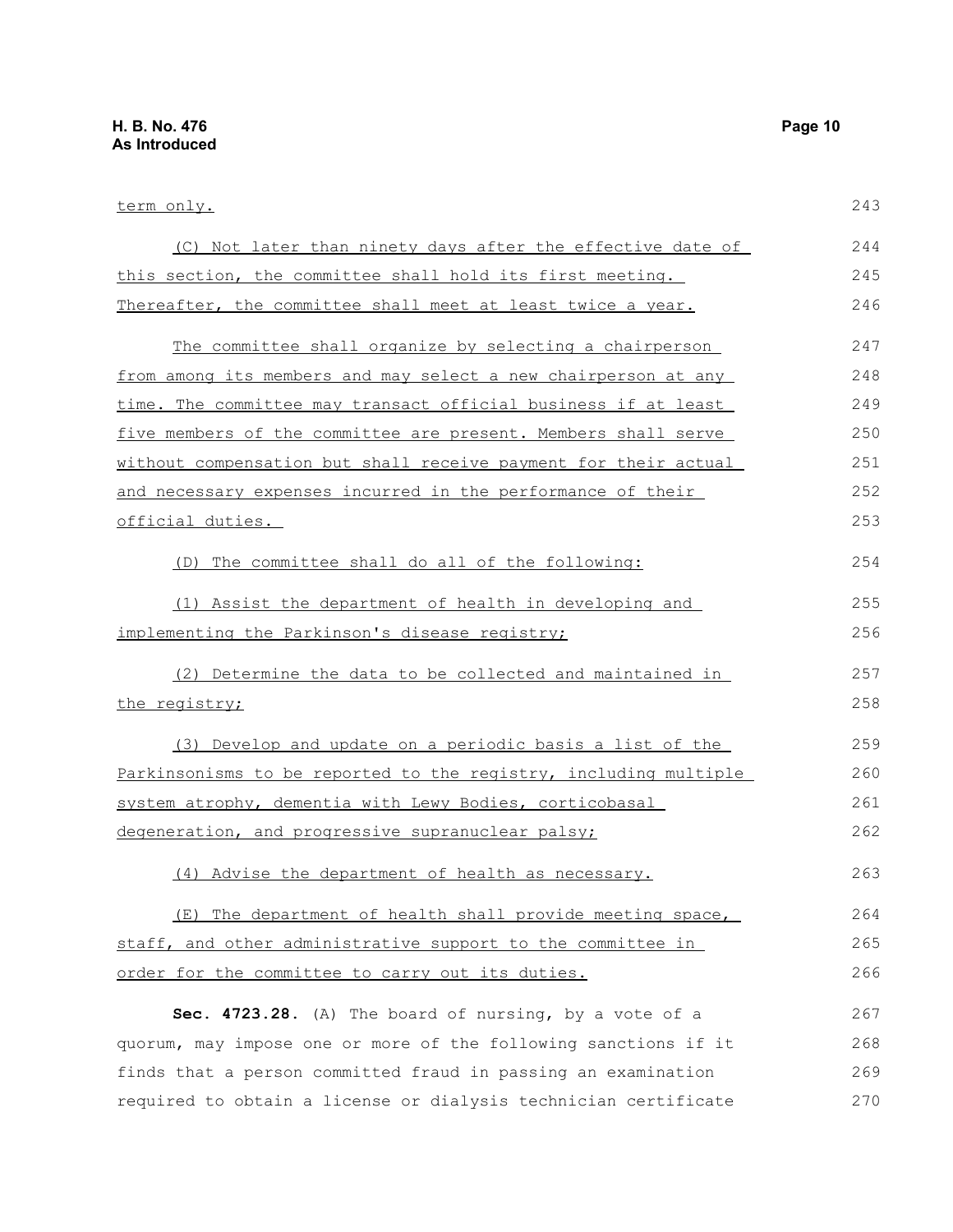#### **H. B. No. 476 Page 11 As Introduced**

issued by the board or to have committed fraud, misrepresentation, or deception in applying for or securing any nursing license or dialysis technician certificate issued by the board: deny, revoke, suspend, or place restrictions on any nursing license or dialysis technician certificate issued by the board; reprimand or otherwise discipline a holder of a nursing license or dialysis technician certificate; or impose a fine of not more than five hundred dollars per violation. 271 272 273 274 275 276 277 278

(B) Except as provided in section 4723.092 of the Revised Code, the board of nursing, by a vote of a quorum, may impose one or more of the following sanctions: deny, revoke, suspend, or place restrictions on any nursing license or dialysis technician certificate issued by the board; reprimand or otherwise discipline a holder of a nursing license or dialysis technician certificate; or impose a fine of not more than five hundred dollars per violation. The sanctions may be imposed for any of the following: 279 280 281 282 283 284 285 286 287

(1) Denial, revocation, suspension, or restriction of authority to engage in a licensed profession or practice a health care occupation, including nursing or practice as a dialysis technician, for any reason other than a failure to renew, in Ohio or another state or jurisdiction; 288 289 290 291 292

(2) Engaging in the practice of nursing or engaging in practice as a dialysis technician, having failed to renew a nursing license or dialysis technician certificate issued under this chapter, or while a nursing license or dialysis technician certificate is under suspension; 293 294 295 296 297

(3) Conviction of, a plea of guilty to, a judicial finding of guilt of, a judicial finding of guilt resulting from a plea of no contest to, or a judicial finding of eligibility for a 298 299 300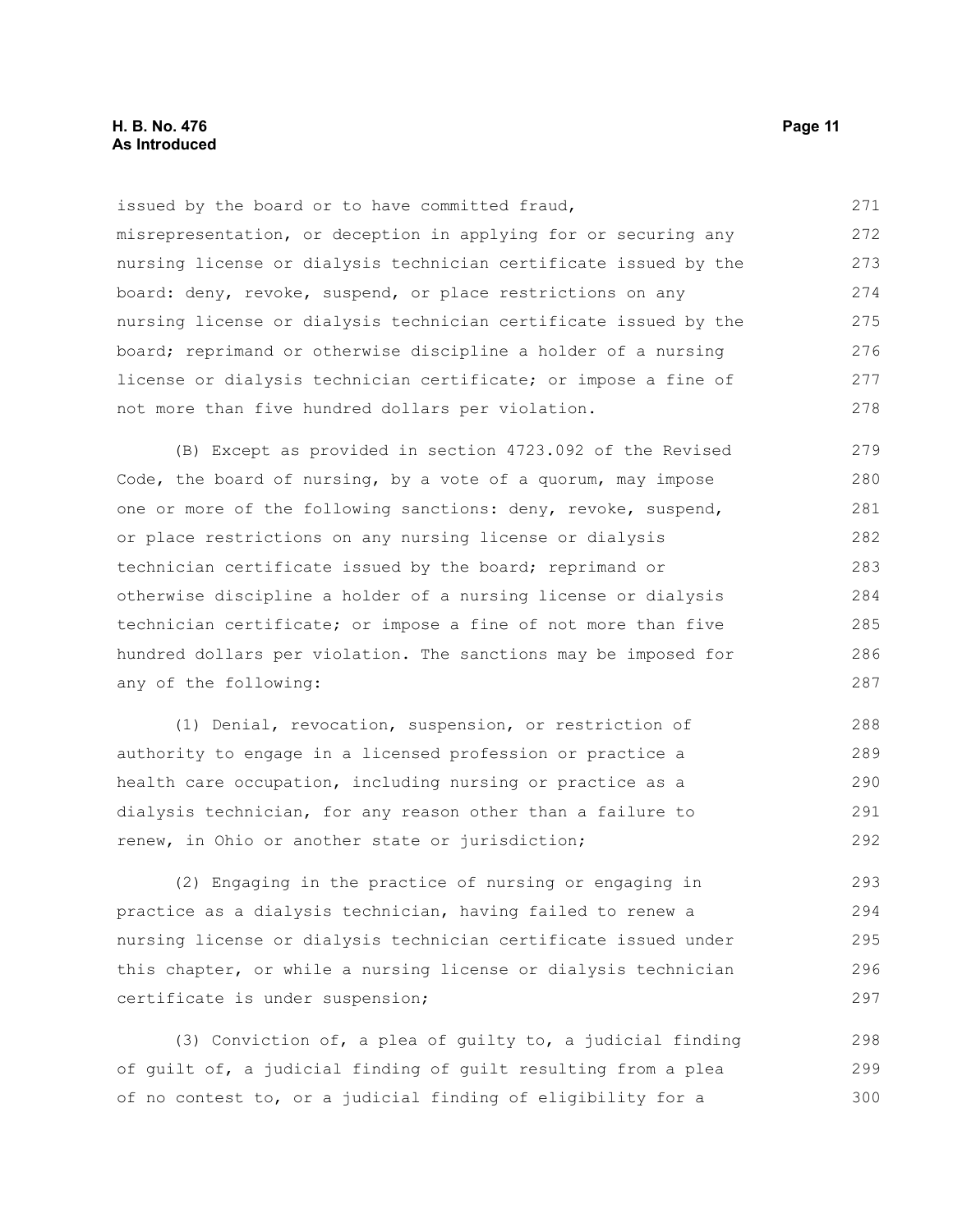pretrial diversion or similar program or for intervention in lieu of conviction for, a misdemeanor committed in the course of practice; 301 302 303

(4) Conviction of, a plea of guilty to, a judicial finding of guilt of, a judicial finding of guilt resulting from a plea of no contest to, or a judicial finding of eligibility for a pretrial diversion or similar program or for intervention in lieu of conviction for, any felony or of any crime involving gross immorality or moral turpitude; 304 305 306 307 308 309

(5) Selling, giving away, or administering drugs or therapeutic devices for other than legal and legitimate therapeutic purposes; or conviction of, a plea of guilty to, a judicial finding of guilt of, a judicial finding of guilt resulting from a plea of no contest to, or a judicial finding of eligibility for a pretrial diversion or similar program or for intervention in lieu of conviction for, violating any municipal, state, county, or federal drug law; 310 311 312 313 314 315 316 317

(6) Conviction of, a plea of guilty to, a judicial finding of guilt of, a judicial finding of guilt resulting from a plea of no contest to, or a judicial finding of eligibility for a pretrial diversion or similar program or for intervention in lieu of conviction for, an act in another jurisdiction that would constitute a felony or a crime of moral turpitude in Ohio; 318 319 320 321 322 323

(7) Conviction of, a plea of guilty to, a judicial finding of guilt of, a judicial finding of guilt resulting from a plea of no contest to, or a judicial finding of eligibility for a pretrial diversion or similar program or for intervention in lieu of conviction for, an act in the course of practice in another jurisdiction that would constitute a misdemeanor in Ohio; 324 325 326 327 328 329 330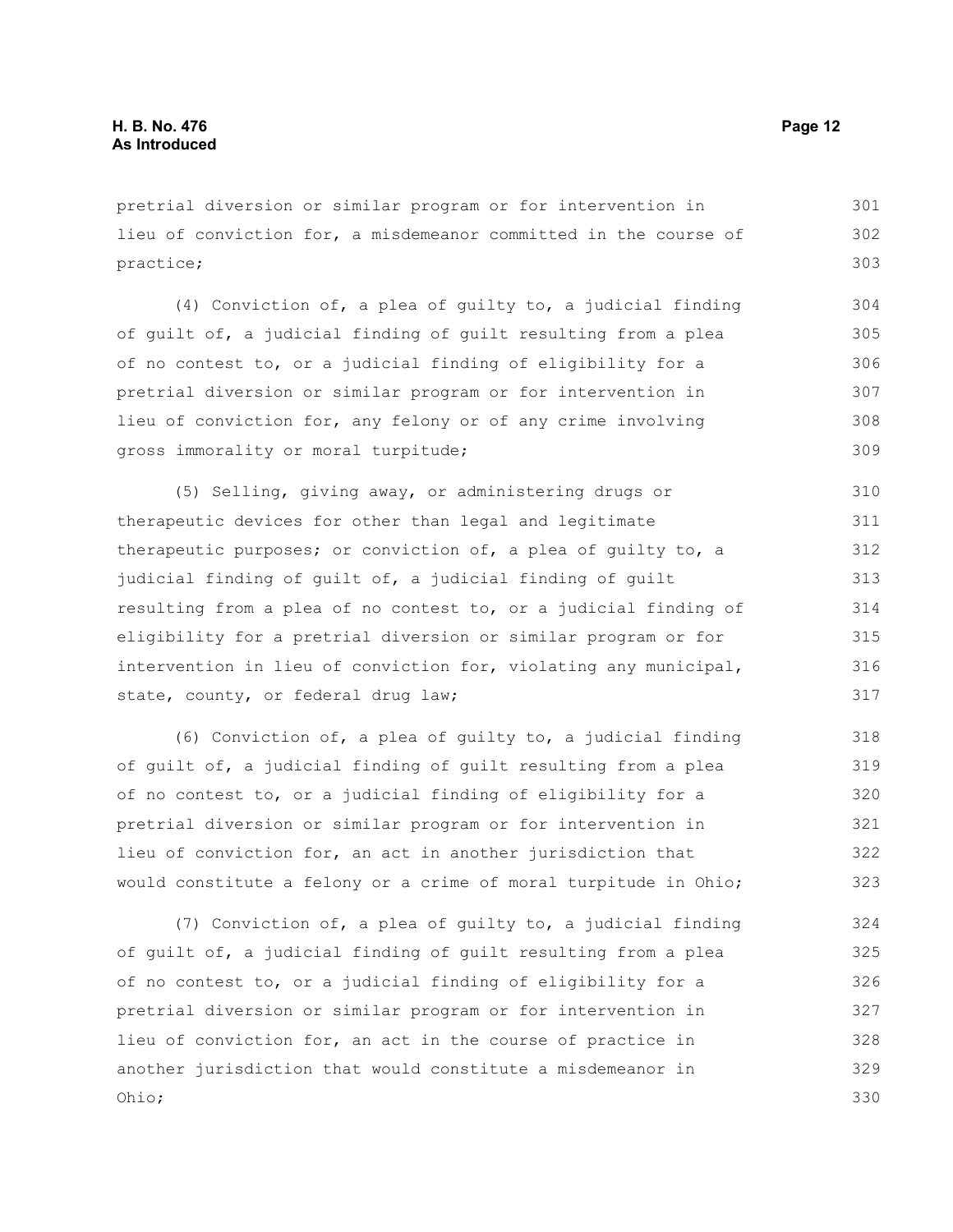#### **H. B. No. 476 Page 13 As Introduced**

(8) Self-administering or otherwise taking into the body any dangerous drug, as defined in section 4729.01 of the Revised Code, in any way that is not in accordance with a legal, valid prescription issued for that individual, or self-administering or otherwise taking into the body any drug that is a schedule I controlled substance; 331 332 333 334 335 336

(9) Habitual or excessive use of controlled substances, other habit-forming drugs, or alcohol or other chemical substances to an extent that impairs the individual's ability to provide safe nursing care or safe dialysis care; 337 338 339 340

(10) Impairment of the ability to practice according to acceptable and prevailing standards of safe nursing care or safe dialysis care because of the use of drugs, alcohol, or other chemical substances; 341 342 343 344

(11) Impairment of the ability to practice according to acceptable and prevailing standards of safe nursing care or safe dialysis care because of a physical or mental disability; 345 346 347

(12) Assaulting or causing harm to a patient or depriving a patient of the means to summon assistance; 348 349

(13) Misappropriation or attempted misappropriation of money or anything of value in the course of practice; 350 351

(14) Adjudication by a probate court of being mentally ill or mentally incompetent. The board may reinstate the person's nursing license or dialysis technician certificate upon adjudication by a probate court of the person's restoration to competency or upon submission to the board of other proof of competency. 352 353 354 355 356 357

(15) The suspension or termination of employment by the United States department of defense or department of veterans 358 359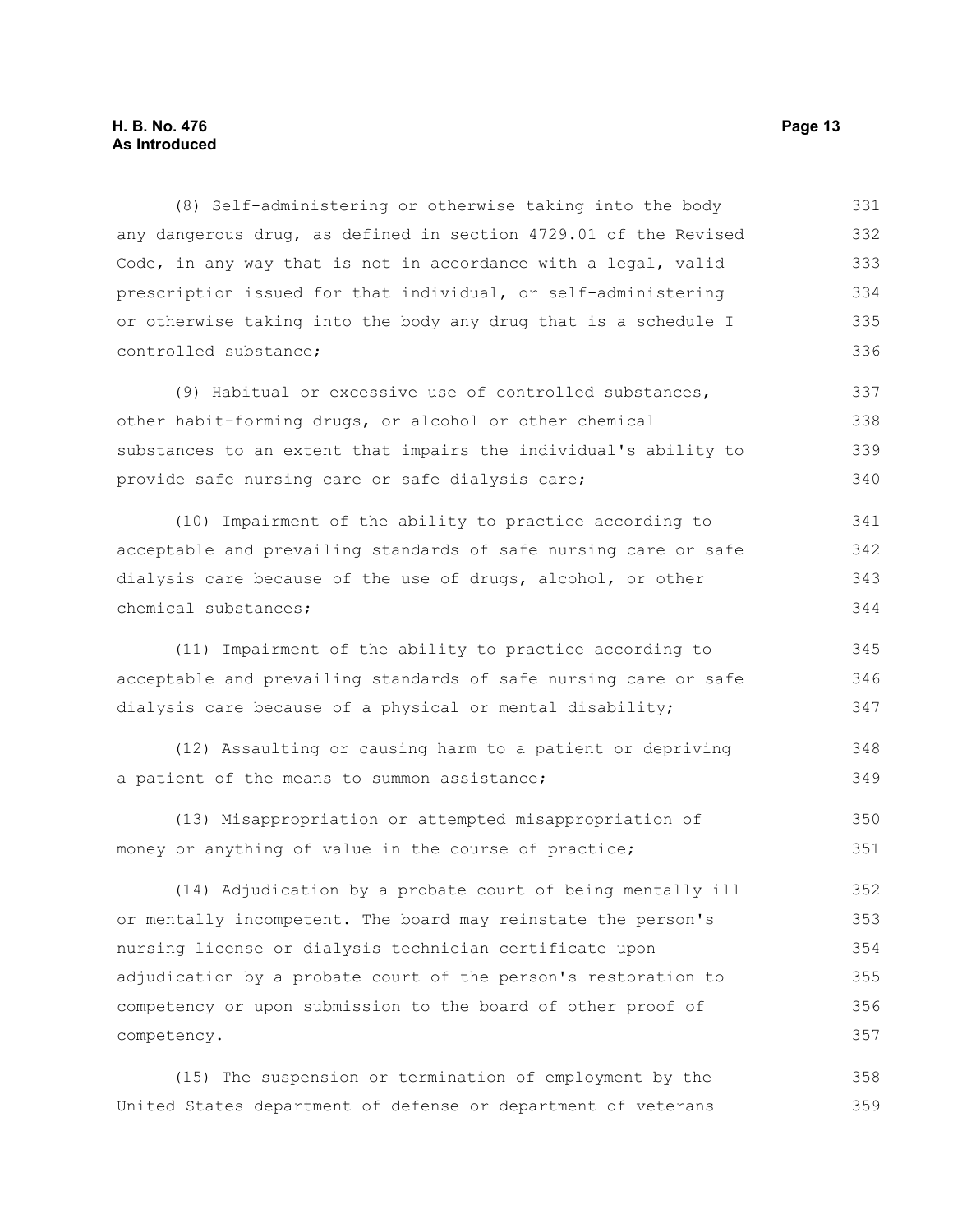| affairs for any act that violates or would violate this chapter; | 360 |
|------------------------------------------------------------------|-----|
| (16) Violation of this chapter or any rules adopted under        | 361 |
| it;                                                              | 362 |
| (17) Violation of any restrictions placed by the board on        | 363 |
| a nursing license or dialysis technician certificate;            | 364 |
| (18) Failure to use universal and standard precautions           | 365 |
| established by rules adopted under section 4723.07 of the        | 366 |
| Revised Code;                                                    | 367 |
| (19) Failure to practice in accordance with acceptable and       | 368 |
| prevailing standards of safe nursing care or safe dialysis care; | 369 |
| (20) In the case of a registered nurse, engaging in              | 370 |
| activities that exceed the practice of nursing as a registered   | 371 |
| nurse;                                                           | 372 |
| (21) In the case of a licensed practical nurse, engaging         | 373 |
| in activities that exceed the practice of nursing as a licensed  | 374 |
| practical nurse;                                                 | 375 |
| (22) In the case of a dialysis technician, engaging in           | 376 |
| activities that exceed those permitted under section 4723.72 of  | 377 |
| the Revised Code;                                                | 378 |
| (23) Aiding and abetting a person in that person's               | 379 |
| practice of nursing without a license or practice as a dialysis  | 380 |
| technician without a certificate issued under this chapter;      | 381 |
| (24) In the case of an advanced practice registered nurse,       | 382 |
| except as provided in division (M) of this section, either of    | 383 |
| the following:                                                   | 384 |
| (a) Waiving the payment of all or any part of a deductible       | 385 |
| or copayment that a patient, pursuant to a health insurance or   | 386 |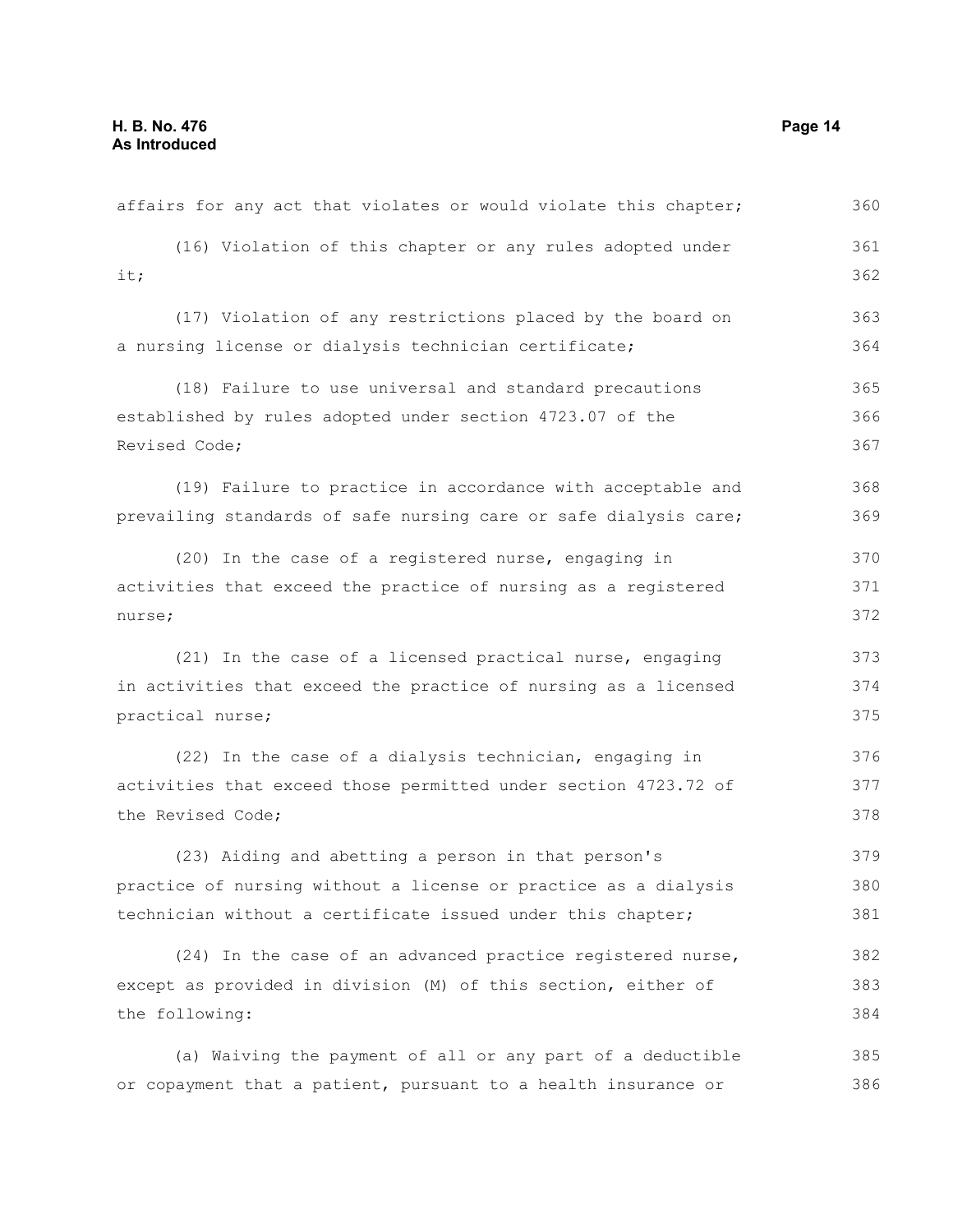#### **H. B. No. 476 Page 15 As Introduced**

health care policy, contract, or plan that covers such nursing services, would otherwise be required to pay if the waiver is used as an enticement to a patient or group of patients to receive health care services from that provider; 387 388 389 390

(b) Advertising that the nurse will waive the payment of all or any part of a deductible or copayment that a patient, pursuant to a health insurance or health care policy, contract, or plan that covers such nursing services, would otherwise be required to pay. 391 392 393 394 395

(25) Failure to comply with the terms and conditions of participation in the substance use disorder monitoring program established under section 4723.35 of the Revised Code; 396 397 398

(26) Failure to comply with the terms and conditions required under the practice intervention and improvement program established under section 4723.282 of the Revised Code; 399 400 401

(27) In the case of an advanced practice registered nurse: 402

(a) Engaging in activities that exceed those permitted for the nurse's nursing specialty under section 4723.43 of the Revised Code; 403 404 405

(b) Failure to meet the quality assurance standards established under section 4723.07 of the Revised Code. 406 407

(28) In the case of an advanced practice registered nurse other than a certified registered nurse anesthetist, failure to maintain a standard care arrangement in accordance with section 4723.431 of the Revised Code or to practice in accordance with the standard care arrangement; 408 409 410 411 412

(29) In the case of an advanced practice registered nurse who is designated as a clinical nurse specialist, certified 413 414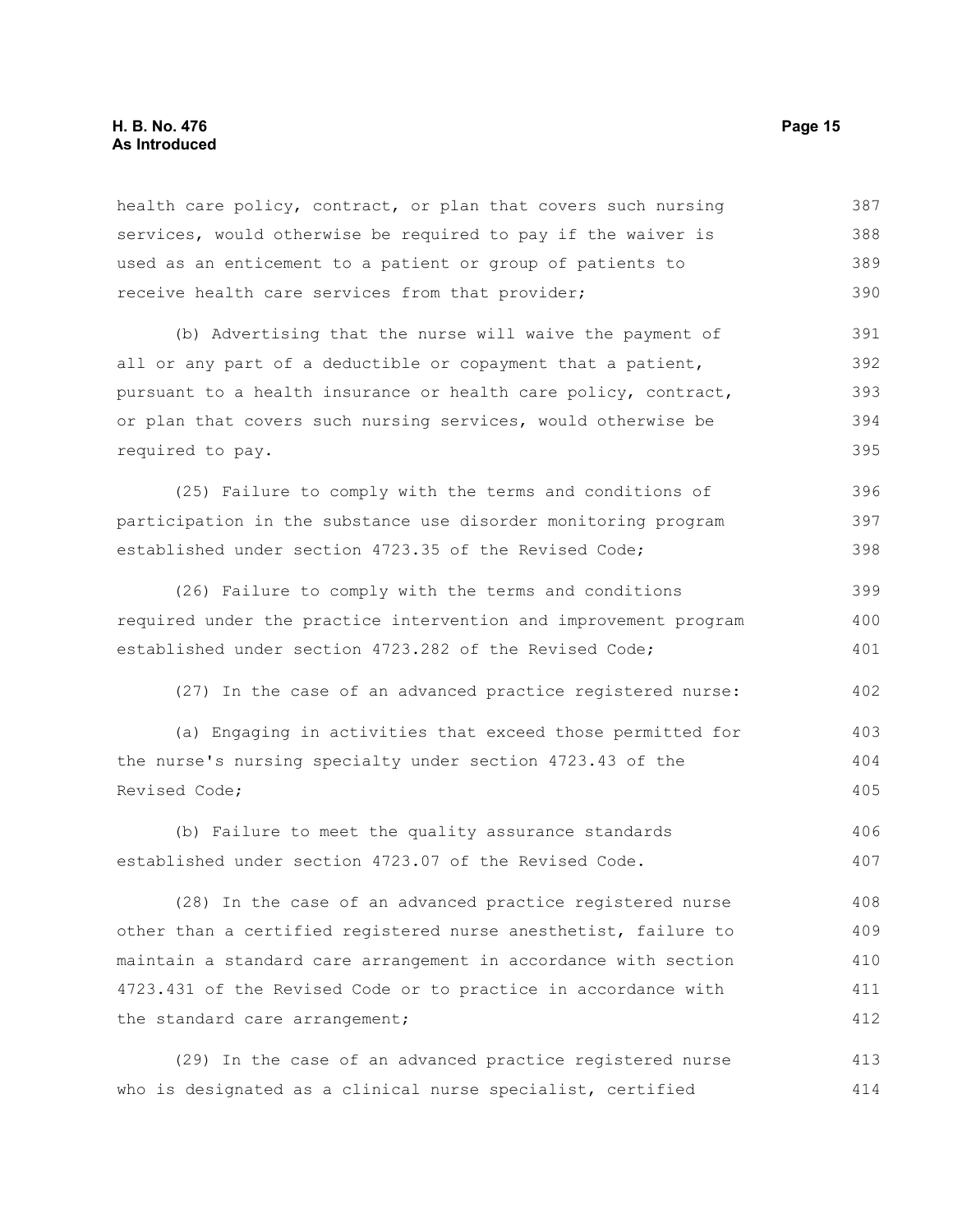| nurse-midwife, or certified nurse practitioner, failure to      | 415 |
|-----------------------------------------------------------------|-----|
| prescribe drugs and therapeutic devices in accordance with      | 416 |
| section 4723.481 of the Revised Code;                           | 417 |
| (30) Prescribing any drug or device to perform or induce        | 418 |
| an abortion, or otherwise performing or inducing an abortion;   | 419 |
| (31) Failure to establish and maintain professional             | 420 |
| boundaries with a patient, as specified in rules adopted under  | 421 |
| section 4723.07 of the Revised Code;                            | 422 |
| (32) Regardless of whether the contact or verbal behavior       | 423 |
| is consensual, engaging with a patient other than the spouse of | 424 |
| the registered nurse, licensed practical nurse, or dialysis     | 425 |
| technician in any of the following:                             | 426 |
| (a) Sexual contact, as defined in section 2907.01 of the        | 427 |
| Revised Code;                                                   | 428 |
| (b) Verbal behavior that is sexually demeaning to the           | 429 |
| patient or may be reasonably interpreted by the patient as      | 430 |
| sexually demeaning.                                             | 431 |
| (33) Assisting suicide, as defined in section 3795.01 of        | 432 |
| the Revised Code;                                               | 433 |
| (34) Failure to comply with the requirements in section         | 434 |
| 3719.061 of the Revised Code before issuing for a minor a       | 435 |
| prescription for an opioid analgesic, as defined in section     | 436 |
| 3719.01 of the Revised Code;                                    | 437 |
| (35) Failure to comply with section 4723.487 of the             | 438 |
| Revised Code, unless the state board of pharmacy no longer      | 439 |
| maintains a drug database pursuant to section 4729.75 of the    | 440 |
| Revised Code;                                                   | 441 |
| (36) The revocation, suspension, restriction, reduction,        | 442 |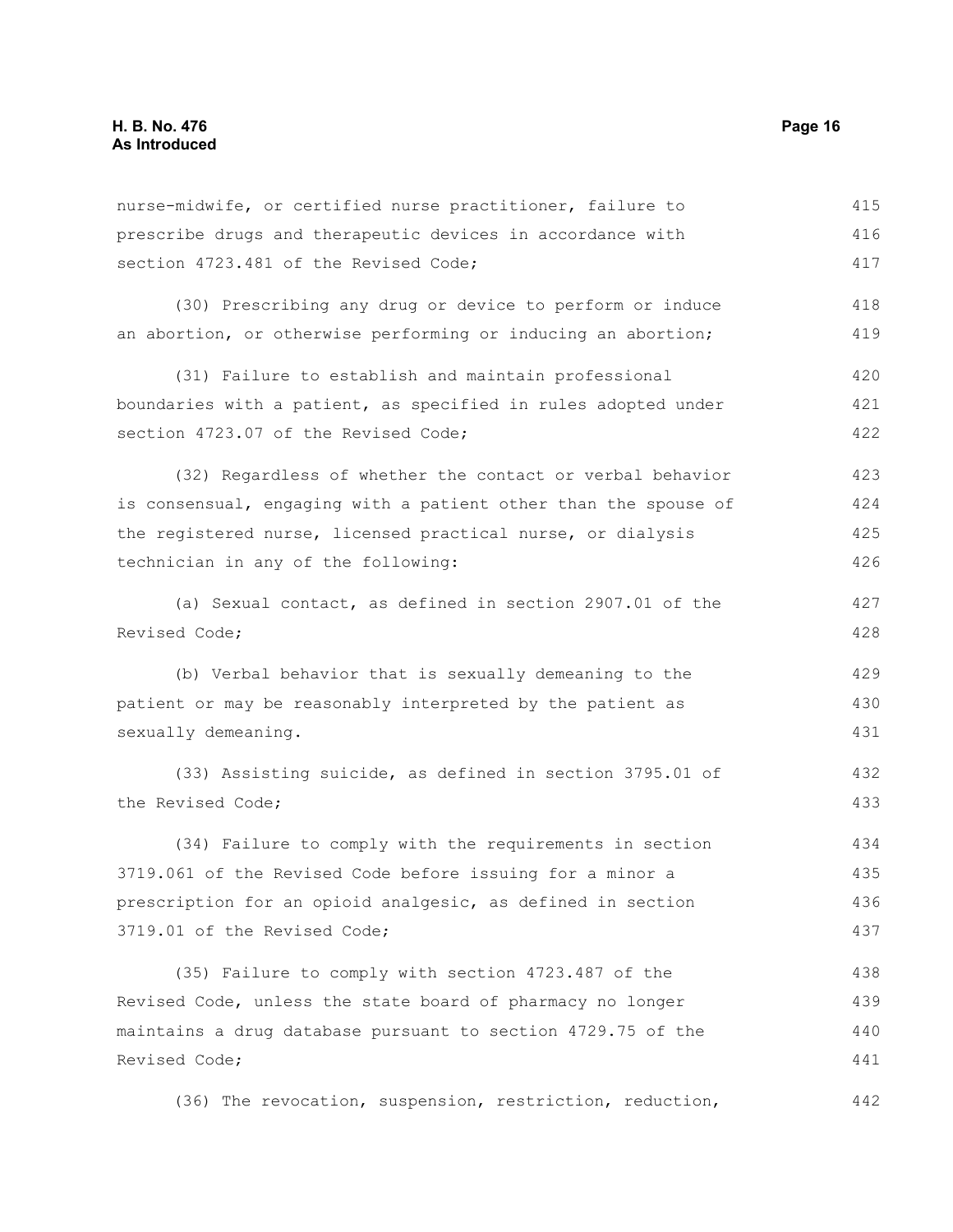#### **H. B. No. 476 Page 17 As Introduced**

or termination of clinical privileges by the United States department of defense or department of veterans affairs or the termination or suspension of a certificate of registration to prescribe drugs by the drug enforcement administration of the United States department of justice; 443 444 445 446 447

(37) In the case of an advanced practice registered nurse who is designated as a clinical nurse specialist, certified nurse-midwife, or certified nurse practitioner, failure to comply with the terms of a consult agreement entered into with a pharmacist pursuant to section 4729.39 of the Revised Code; 448 449 450 451 452

(38) In the case of a certified nurse practitioner or clinical nurse specialist, failure to report a case of Parkinson's disease or a Parkinsonism as required by section 3701.25 of the Revised Code. 453 454 455 456

(C) Disciplinary actions taken by the board under divisions (A) and (B) of this section shall be taken pursuant to an adjudication conducted under Chapter 119. of the Revised Code, except that in lieu of a hearing, the board may enter into a consent agreement with an individual to resolve an allegation of a violation of this chapter or any rule adopted under it. A consent agreement, when ratified by a vote of a quorum, shall constitute the findings and order of the board with respect to the matter addressed in the agreement. If the board refuses to ratify a consent agreement, the admissions and findings contained in the agreement shall be of no effect. 457 458 459 460 461 462 463 464 465 466 467

(D) The hearings of the board shall be conducted in accordance with Chapter 119. of the Revised Code, the board may appoint a hearing examiner, as provided in section 119.09 of the Revised Code, to conduct any hearing the board is authorized to hold under Chapter 119. of the Revised Code. 468 469 470 471 472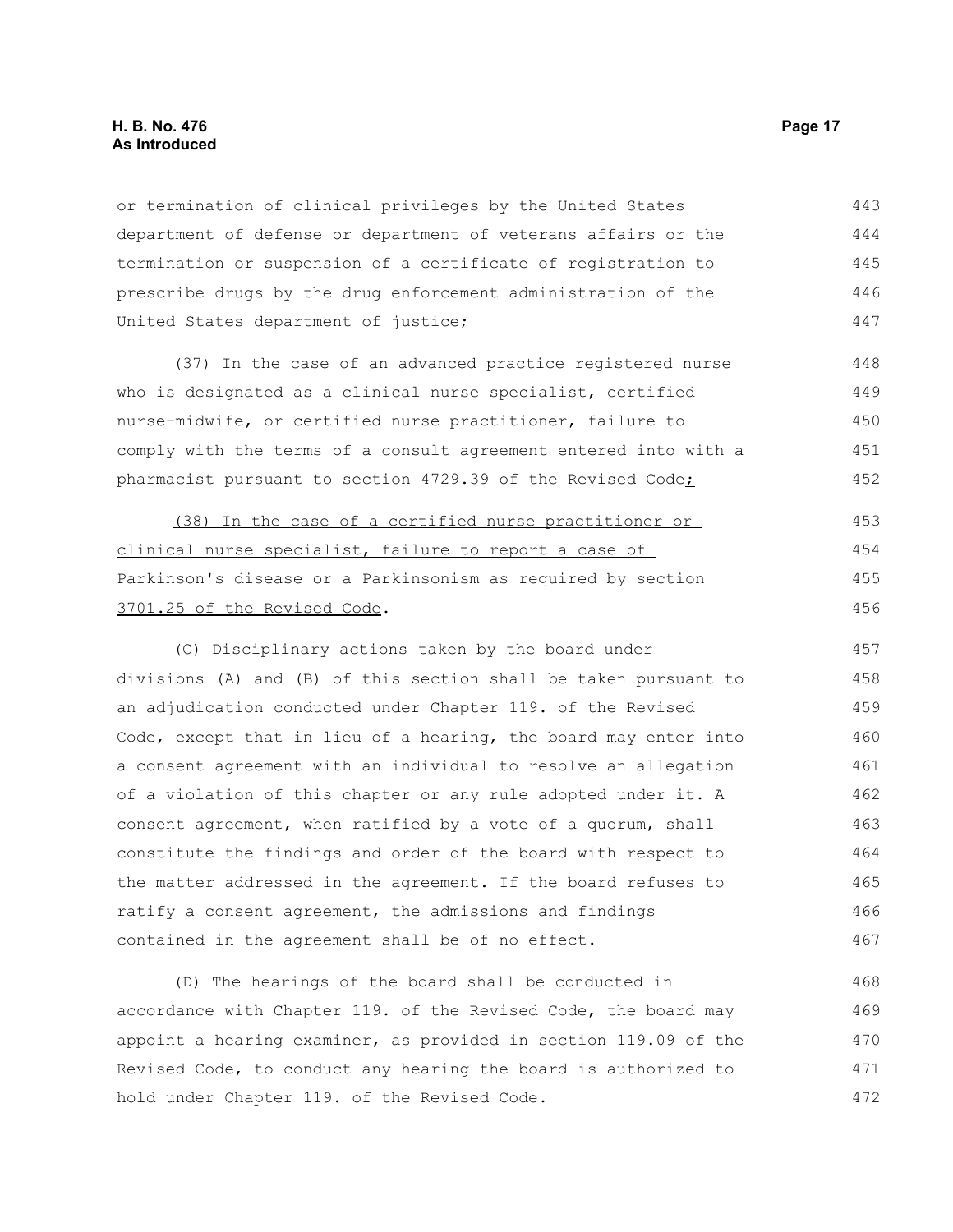#### **H. B. No. 476 Page 18 As Introduced**

In any instance in which the board is required under Chapter 119. of the Revised Code to give notice of an opportunity for a hearing and the applicant, licensee, or certificate holder does not make a timely request for a hearing in accordance with section 119.07 of the Revised Code, the board is not required to hold a hearing, but may adopt, by a vote of a quorum, a final order that contains the board's findings. In the final order, the board may order any of the sanctions listed in division (A) or (B) of this section. 473 474 475 476 477 478 479 480 481

(E) If a criminal action is brought against a registered nurse, licensed practical nurse, or dialysis technician for an act or crime described in divisions (B)(3) to (7) of this section and the action is dismissed by the trial court other than on the merits, the board shall conduct an adjudication to determine whether the registered nurse, licensed practical nurse, or dialysis technician committed the act on which the action was based. If the board determines on the basis of the adjudication that the registered nurse, licensed practical nurse, or dialysis technician committed the act, or if the registered nurse, licensed practical nurse, or dialysis technician fails to participate in the adjudication, the board may take action as though the registered nurse, licensed practical nurse, or dialysis technician had been convicted of the act. 482 483 484 485 486 487 488 489 490 491 492 493 494 495 496

If the board takes action on the basis of a conviction, plea, or a judicial finding as described in divisions (B)(3) to (7) of this section that is overturned on appeal, the registered nurse, licensed practical nurse, or dialysis technician may, on exhaustion of the appeal process, petition the board for reconsideration of its action. On receipt of the petition and supporting court documents, the board shall temporarily rescind 497 498 499 500 501 502 503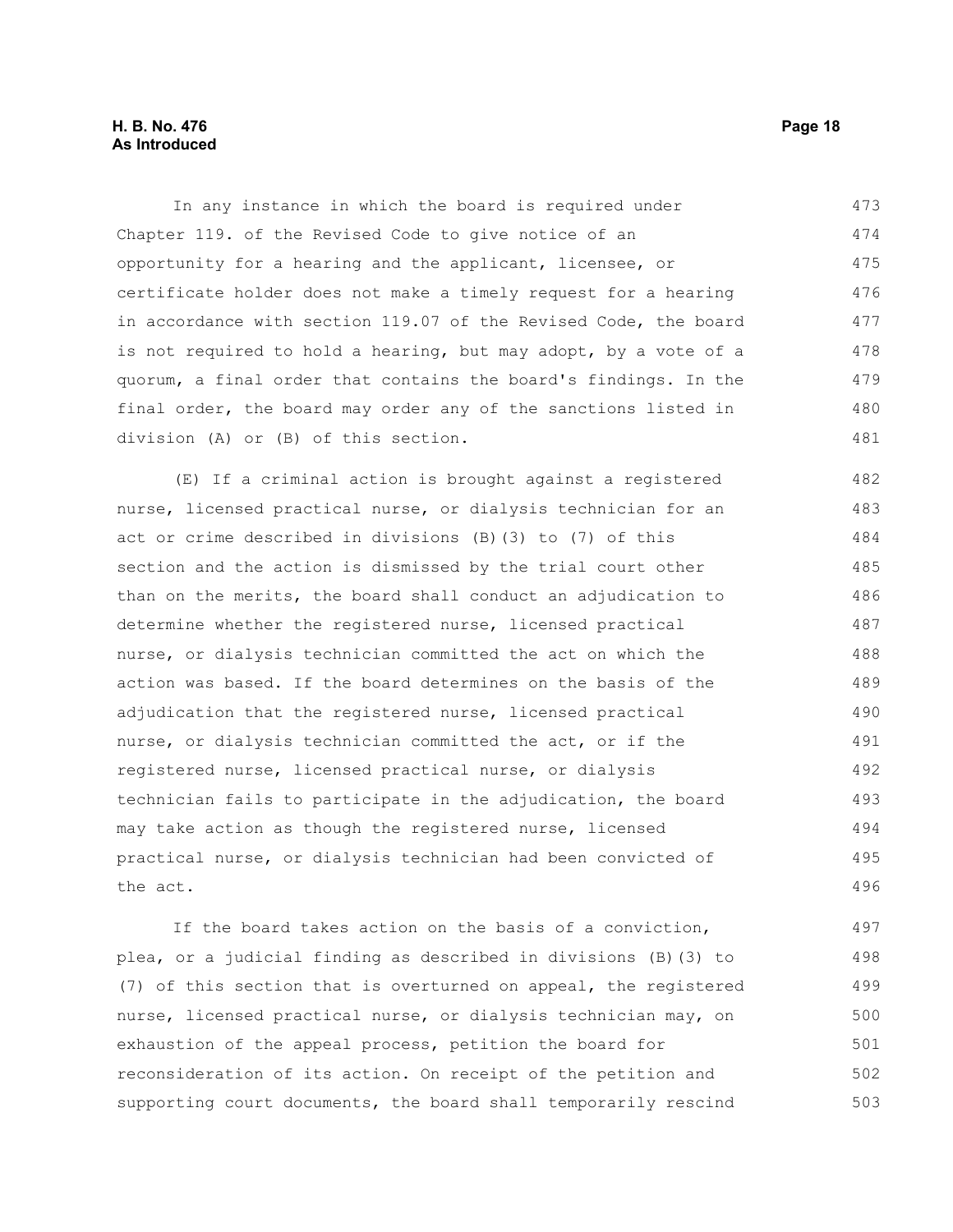#### **H. B. No. 476 Page 19 As Introduced**

its action. If the board determines that the decision on appeal was a decision on the merits, it shall permanently rescind its action. If the board determines that the decision on appeal was not a decision on the merits, it shall conduct an adjudication to determine whether the registered nurse, licensed practical nurse, or dialysis technician committed the act on which the original conviction, plea, or judicial finding was based. If the board determines on the basis of the adjudication that the registered nurse, licensed practical nurse, or dialysis technician committed such act, or if the registered nurse, licensed practical nurse, or dialysis technician does not request an adjudication, the board shall reinstate its action; otherwise, the board shall permanently rescind its action. 504 505 506 507 508 509 510 511 512 513 514 515 516

Notwithstanding the provision of division (C)(2) of section 2953.32 of the Revised Code specifying that if records pertaining to a criminal case are sealed under that section the proceedings in the case shall be deemed not to have occurred, sealing of the following records on which the board has based an action under this section shall have no effect on the board's action or any sanction imposed by the board under this section: records of any conviction, guilty plea, judicial finding of guilt resulting from a plea of no contest, or a judicial finding of eligibility for a pretrial diversion program or intervention in lieu of conviction. 517 518 519 520 521 522 523 524 525 526 527

The board shall not be required to seal, destroy, redact, or otherwise modify its records to reflect the court's sealing of conviction records. 528 529 530

(F) The board may investigate an individual's criminal background in performing its duties under this section. As part of such investigation, the board may order the individual to 531 532 533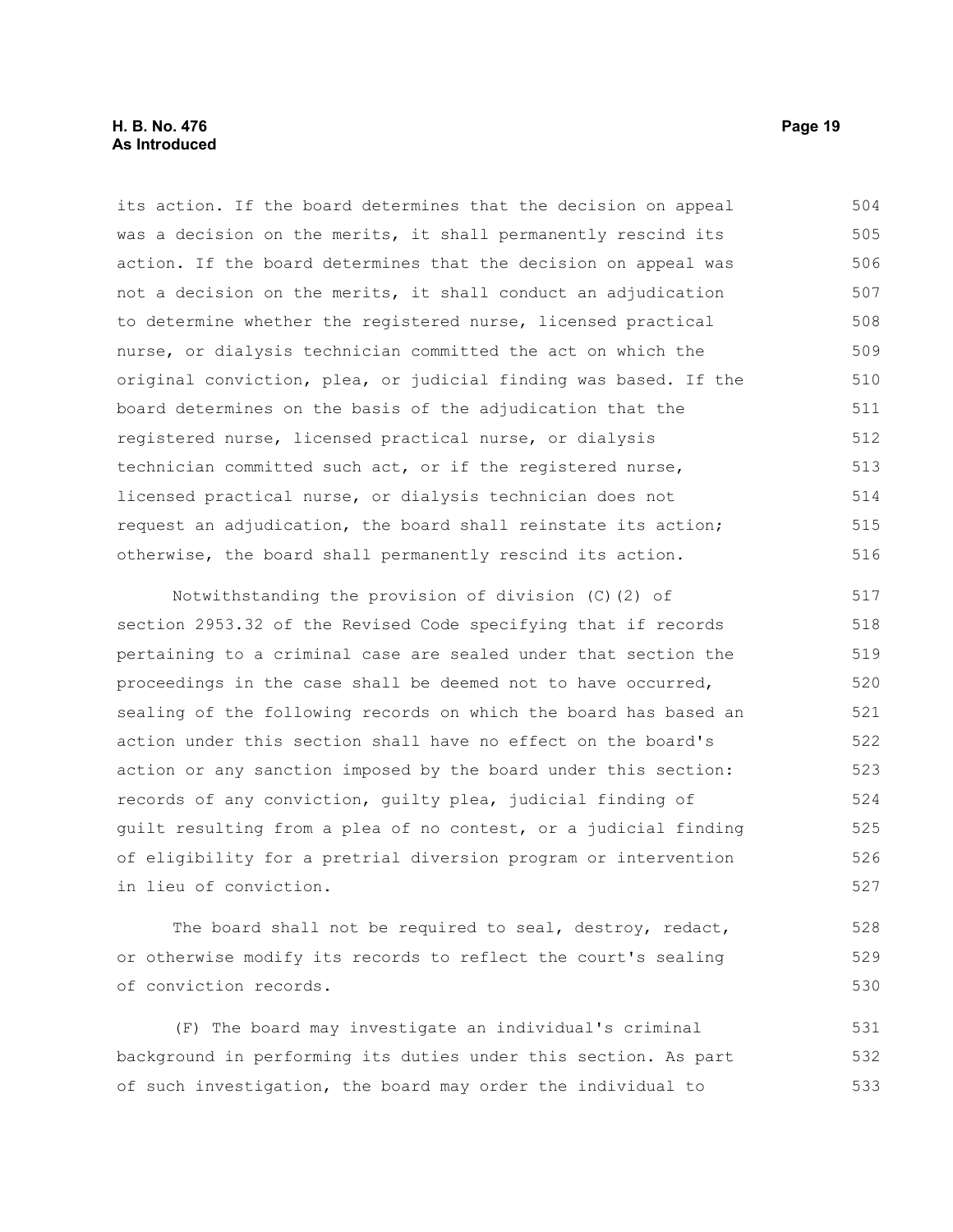submit, at the individual's expense, a request to the bureau of criminal identification and investigation for a criminal records check and check of federal bureau of investigation records in accordance with the procedure described in section 4723.091 of the Revised Code. 534 535 536 537 538

(G) During the course of an investigation conducted under this section, the board may compel any registered nurse, licensed practical nurse, or dialysis technician or applicant under this chapter to submit to a mental or physical examination, or both, as required by the board and at the expense of the individual, if the board finds reason to believe that the individual under investigation may have a physical or mental impairment that may affect the individual's ability to provide safe nursing care. Failure of any individual to submit to a mental or physical examination when directed constitutes an admission of the allegations, unless the failure is due to circumstances beyond the individual's control, and a default and final order may be entered without the taking of testimony or presentation of evidence. 539 540 541 542 543 544 545 546 547 548 549 550 551 552

If the board finds that an individual is impaired, the board shall require the individual to submit to care, counseling, or treatment approved or designated by the board, as a condition for initial, continued, reinstated, or renewed authority to practice. The individual shall be afforded an opportunity to demonstrate to the board that the individual can begin or resume the individual's occupation in compliance with acceptable and prevailing standards of care under the provisions of the individual's authority to practice. 553 554 555 556 557 558 559 560 561

For purposes of this division, any registered nurse, licensed practical nurse, or dialysis technician or applicant 562 563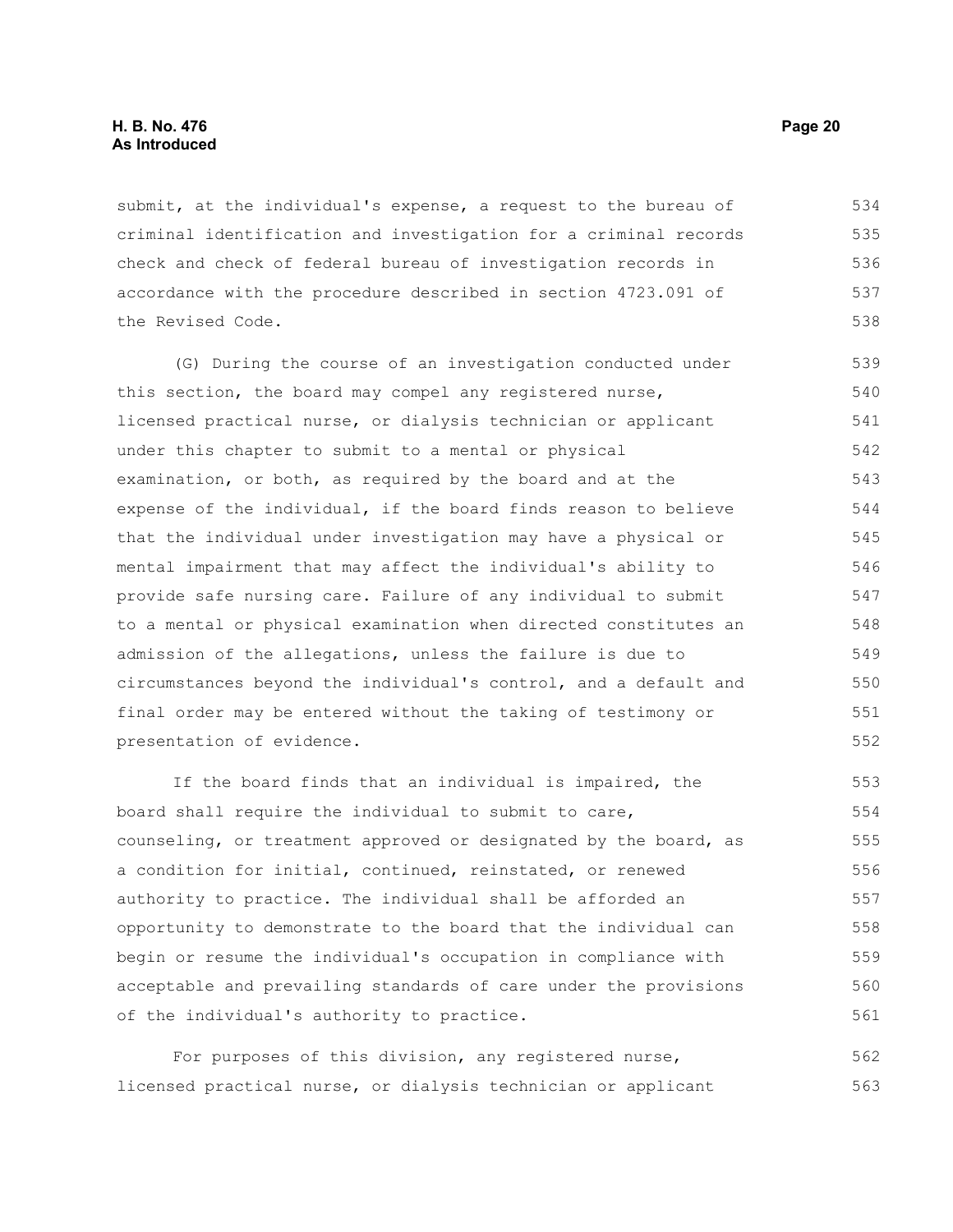#### **H. B. No. 476 Page 21 As Introduced**

under this chapter shall be deemed to have given consent to submit to a mental or physical examination when directed to do so in writing by the board, and to have waived all objections to the admissibility of testimony or examination reports that constitute a privileged communication. 564 565 566 567 568

(H) The board shall investigate evidence that appears to show that any person has violated any provision of this chapter or any rule of the board. Any person may report to the board any information the person may have that appears to show a violation of any provision of this chapter or rule of the board. In the absence of bad faith, any person who reports such information or who testifies before the board in any adjudication conducted under Chapter 119. of the Revised Code shall not be liable for civil damages as a result of the report or testimony. 569 570 571 572 573 574 575 576 577

(I) All of the following apply under this chapter with respect to the confidentiality of information: 578 579

(1) Information received by the board pursuant to a complaint or an investigation is confidential and not subject to discovery in any civil action, except that the board may disclose information to law enforcement officers and government entities for purposes of an investigation of either a licensed health care professional, including a registered nurse, licensed practical nurse, or dialysis technician, or a person who may have engaged in the unauthorized practice of nursing or dialysis care. No law enforcement officer or government entity with knowledge of any information disclosed by the board pursuant to this division shall divulge the information to any other person or government entity except for the purpose of a government investigation, a prosecution, or an adjudication by a court or government entity. 580 581 582 583 584 585 586 587 588 589 590 591 592 593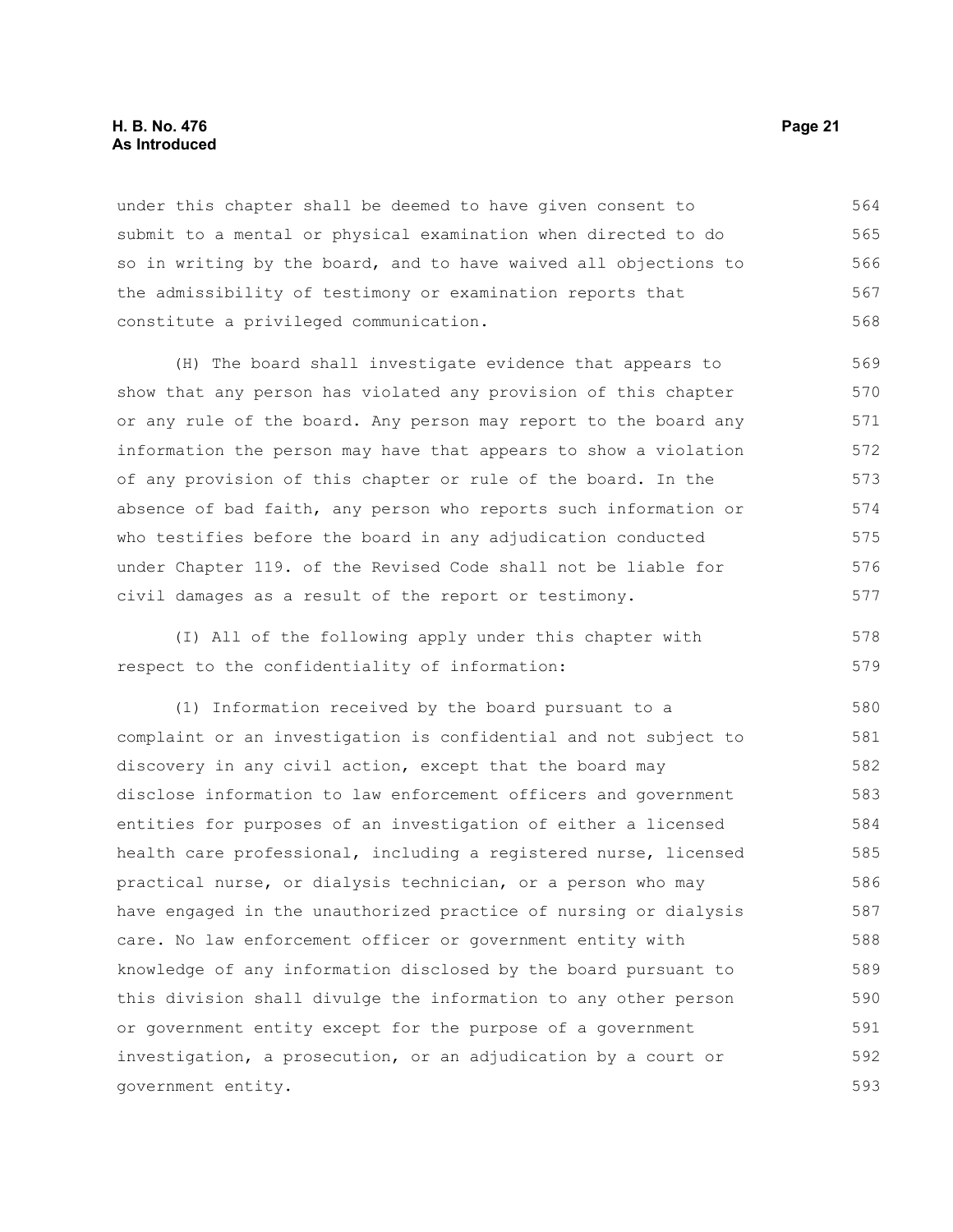#### **H. B. No. 476 Page 22 As Introduced**

(2) If an investigation requires a review of patient records, the investigation and proceeding shall be conducted in such a manner as to protect patient confidentiality. 594 595 596

(3) All adjudications and investigations of the board shall be considered civil actions for the purposes of section 2305.252 of the Revised Code. 597 598 599

(4) Any board activity that involves continued monitoring of an individual as part of or following any disciplinary action taken under this section shall be conducted in a manner that maintains the individual's confidentiality. Information received or maintained by the board with respect to the board's monitoring activities is not subject to discovery in any civil action and is confidential, except that the board may disclose information to law enforcement officers and government entities for purposes of an investigation of a licensee or certificate holder. 600 601 602 603 604 605 606 607 608 609

(J) Any action taken by the board under this section resulting in a suspension from practice shall be accompanied by a written statement of the conditions under which the person may be reinstated to practice. 610 611 612 613

(K) When the board refuses to grant a license or certificate to an applicant, revokes a license or certificate, or refuses to reinstate a license or certificate, the board may specify that its action is permanent. An individual subject to permanent action taken by the board is forever ineligible to hold a license or certificate of the type that was refused or revoked and the board shall not accept from the individual an application for reinstatement of the license or certificate or for a new license or certificate. 614 615 616 617 618 619 620 621 622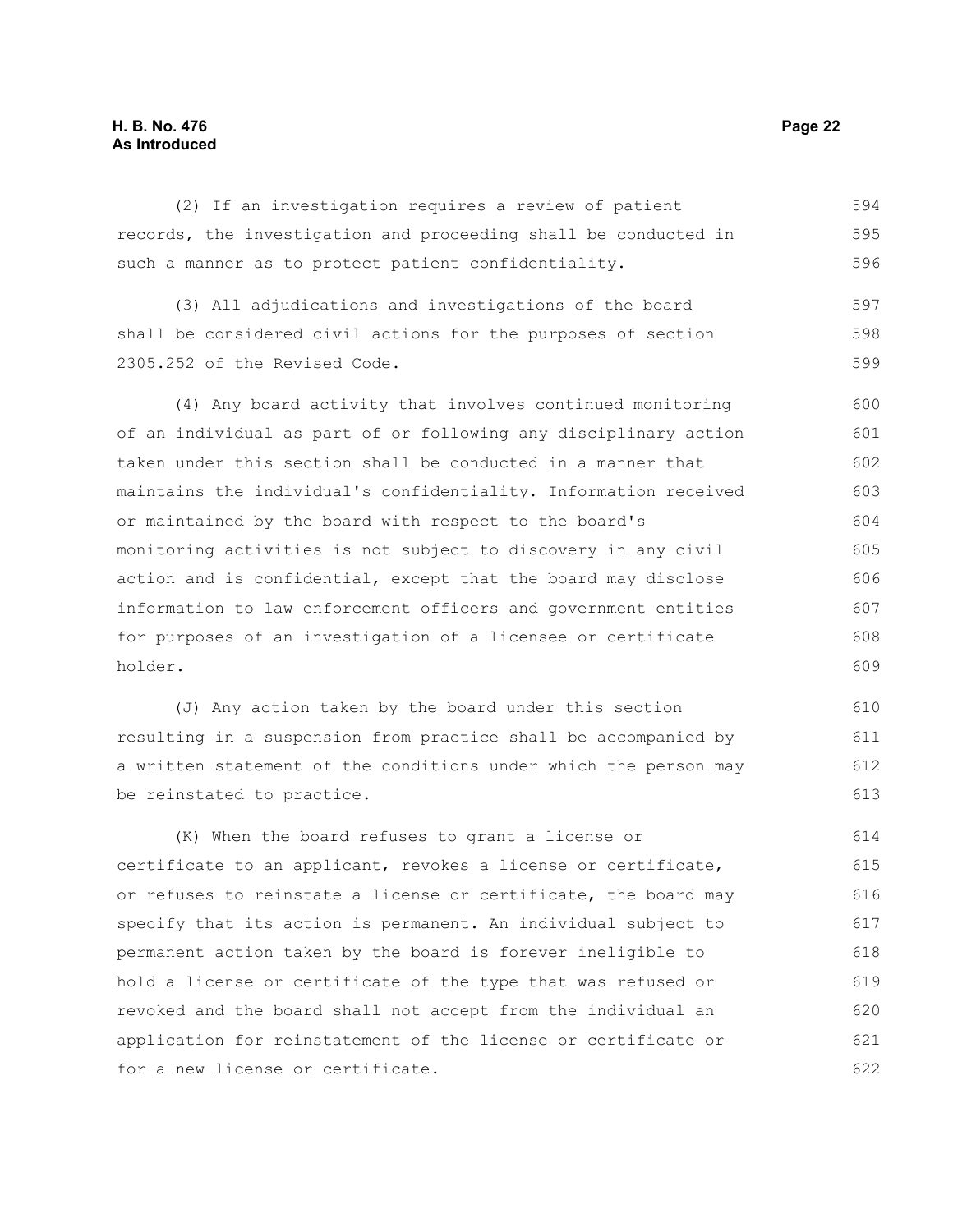#### **H. B. No. 476 Page 23 As Introduced**

(L) No unilateral surrender of a nursing license or dialysis technician certificate issued under this chapter shall be effective unless accepted by majority vote of the board. No application for a nursing license or dialysis technician certificate issued under this chapter may be withdrawn without a majority vote of the board. The board's jurisdiction to take disciplinary action under this section is not removed or limited when an individual has a license or certificate classified as inactive or fails to renew a license or certificate. 623 624 625 626 627 628 629 630 631

(M) Sanctions shall not be imposed under division (B)(24) of this section against any licensee who waives deductibles and copayments as follows:

(1) In compliance with the health benefit plan that expressly allows such a practice. Waiver of the deductibles or copayments shall be made only with the full knowledge and consent of the plan purchaser, payer, and third-party administrator. Documentation of the consent shall be made available to the board upon request. 635 636 637 638 639 640

(2) For professional services rendered to any other person licensed pursuant to this chapter to the extent allowed by this chapter and the rules of the board.

**Sec. 4730.25.** (A) The state medical board, by an affirmative vote of not fewer than six members, may revoke or may refuse to grant a license to practice as a physician assistant to a person found by the board to have committed fraud, misrepresentation, or deception in applying for or securing the license. 644 645 646 647 648 649

(B) Except as provided in division (N) of this section, the board, by an affirmative vote of not fewer than six members, 650 651

632 633 634

641 642 643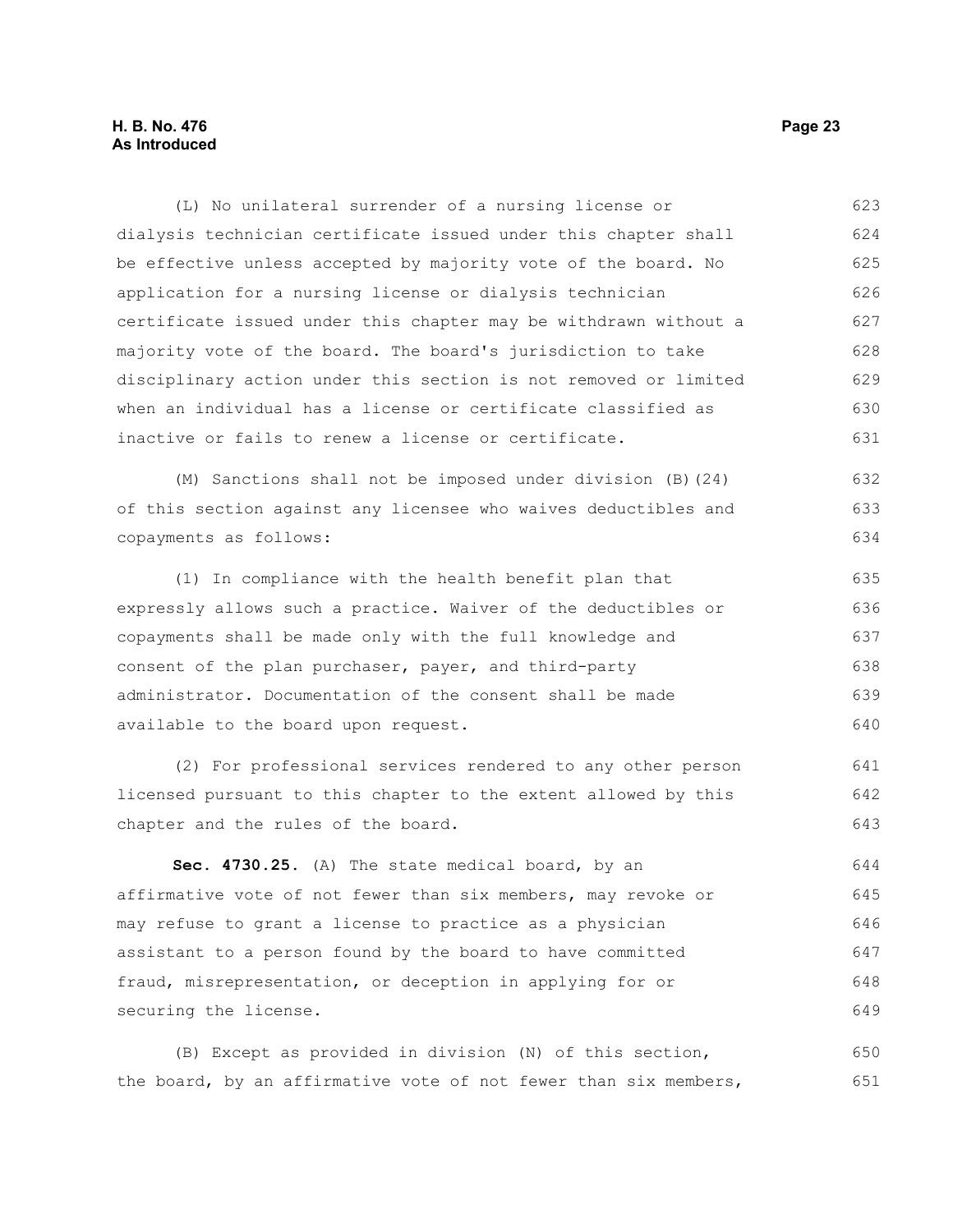shall, to the extent permitted by law, limit, revoke, or suspend an individual's license to practice as a physician assistant or prescriber number, refuse to issue a license to an applicant, refuse to renew a license, refuse to reinstate a license, or reprimand or place on probation the holder of a license for any of the following reasons: 652 653 654 655 656 657

(1) Failure to practice in accordance with the supervising physician's supervision agreement with the physician assistant, including, if applicable, the policies of the health care facility in which the supervising physician and physician assistant are practicing; 658 659 660 661 662

(2) Failure to comply with the requirements of this chapter, Chapter 4731. of the Revised Code, or any rules adopted by the board;

(3) Violating or attempting to violate, directly or indirectly, or assisting in or abetting the violation of, or conspiring to violate, any provision of this chapter, Chapter 4731. of the Revised Code, or the rules adopted by the board; 666 667 668 669

(4) Inability to practice according to acceptable and prevailing standards of care by reason of mental illness or physical illness, including physical deterioration that adversely affects cognitive, motor, or perceptive skills; 670 671 672 673

(5) Impairment of ability to practice according to acceptable and prevailing standards of care because of habitual or excessive use or abuse of drugs, alcohol, or other substances that impair ability to practice; 674 675 676 677

(6) Administering drugs for purposes other than those authorized under this chapter; 678 679

(7) Willfully betraying a professional confidence; 680

663 664 665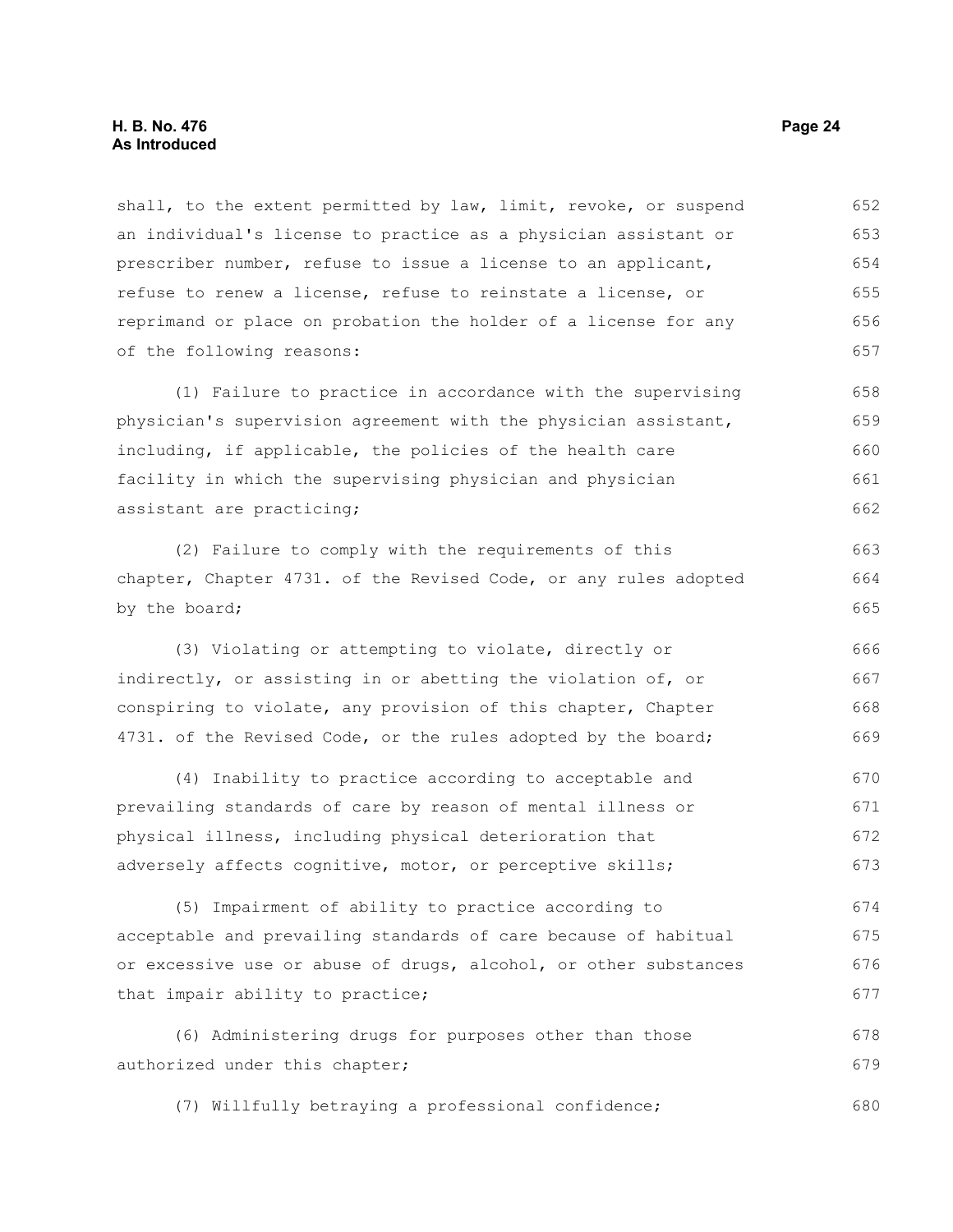#### **H. B. No. 476 Page 25 As Introduced**

(8) Making a false, fraudulent, deceptive, or misleading statement in soliciting or advertising for employment as a physician assistant; in connection with any solicitation or advertisement for patients; in relation to the practice of medicine as it pertains to physician assistants; or in securing or attempting to secure a license to practice as a physician assistant. 681 682 683 684 685 686 687

As used in this division, "false, fraudulent, deceptive, or misleading statement" means a statement that includes a misrepresentation of fact, is likely to mislead or deceive because of a failure to disclose material facts, is intended or is likely to create false or unjustified expectations of favorable results, or includes representations or implications that in reasonable probability will cause an ordinarily prudent person to misunderstand or be deceived. 688 689 690 691 692 693 694 695

(9) Representing, with the purpose of obtaining compensation or other advantage personally or for any other person, that an incurable disease or injury, or other incurable condition, can be permanently cured; 696 697 698 699

(10) The obtaining of, or attempting to obtain, money or anything of value by fraudulent misrepresentations in the course of practice; 700 701 702

(11) A plea of guilty to, a judicial finding of guilt of, or a judicial finding of eligibility for intervention in lieu of conviction for, a felony; 703 704 705

(12) Commission of an act that constitutes a felony in this state, regardless of the jurisdiction in which the act was committed; 706 707 708

(13) A plea of guilty to, a judicial finding of guilt of, 709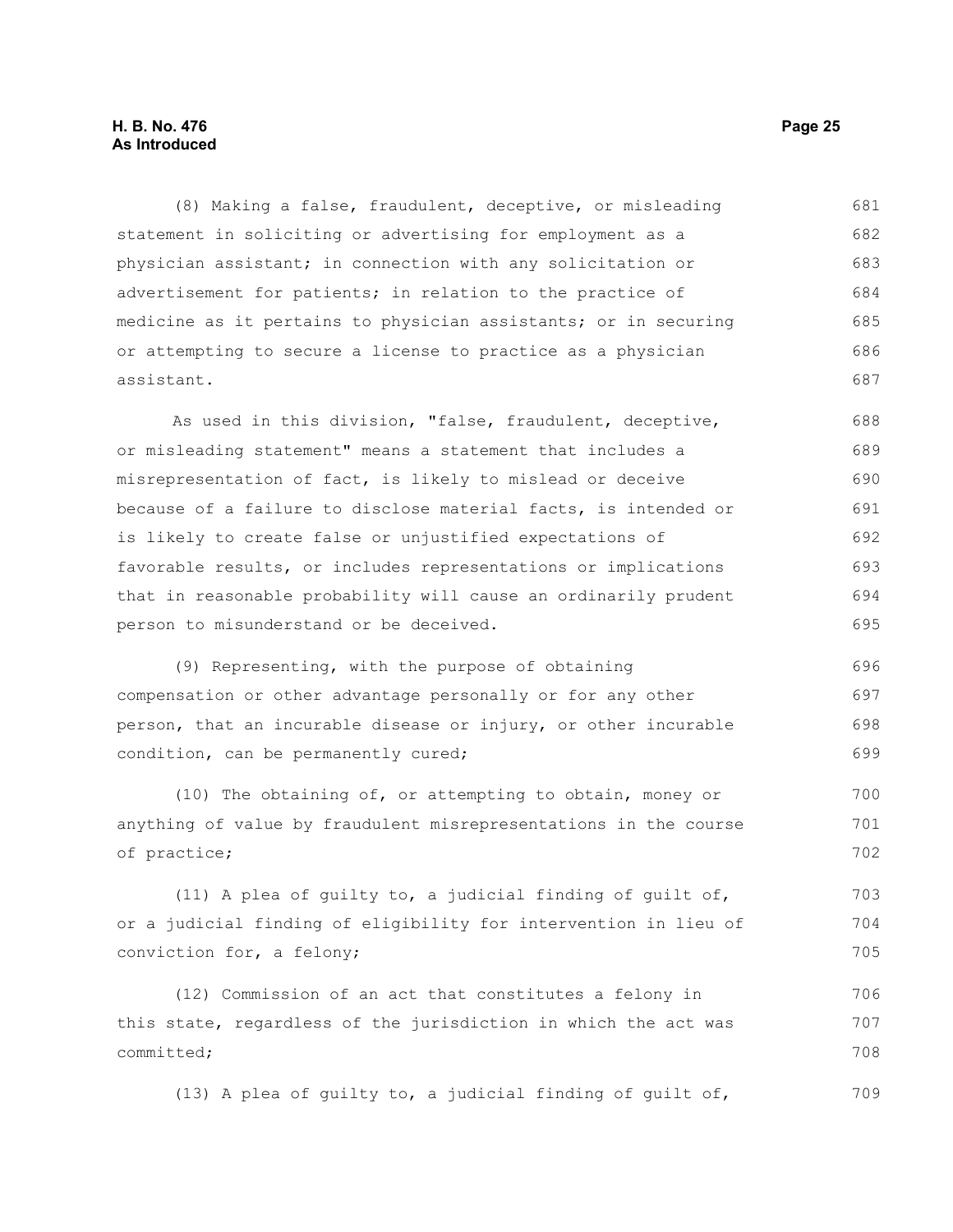or a judicial finding of eligibility for intervention in lieu of conviction for, a misdemeanor committed in the course of practice; 710 711 712

(14) A plea of guilty to, a judicial finding of guilt of, or a judicial finding of eligibility for intervention in lieu of conviction for, a misdemeanor involving moral turpitude; 713 714 715

(15) Commission of an act in the course of practice that constitutes a misdemeanor in this state, regardless of the jurisdiction in which the act was committed; 716 717 718

(16) Commission of an act involving moral turpitude that constitutes a misdemeanor in this state, regardless of the jurisdiction in which the act was committed; 719 720 721

(17) A plea of guilty to, a judicial finding of guilt of, or a judicial finding of eligibility for intervention in lieu of conviction for violating any state or federal law regulating the possession, distribution, or use of any drug, including trafficking in drugs; 722 723 724 725 726

(18) Any of the following actions taken by the state agency responsible for regulating the practice of physician assistants in another state, for any reason other than the nonpayment of fees: the limitation, revocation, or suspension of an individual's license to practice; acceptance of an individual's license surrender; denial of a license; refusal to renew or reinstate a license; imposition of probation; or issuance of an order of censure or other reprimand; 727 728 729 730 731 732 733 734

(19) A departure from, or failure to conform to, minimal standards of care of similar physician assistants under the same or similar circumstances, regardless of whether actual injury to a patient is established; 735 736 737 738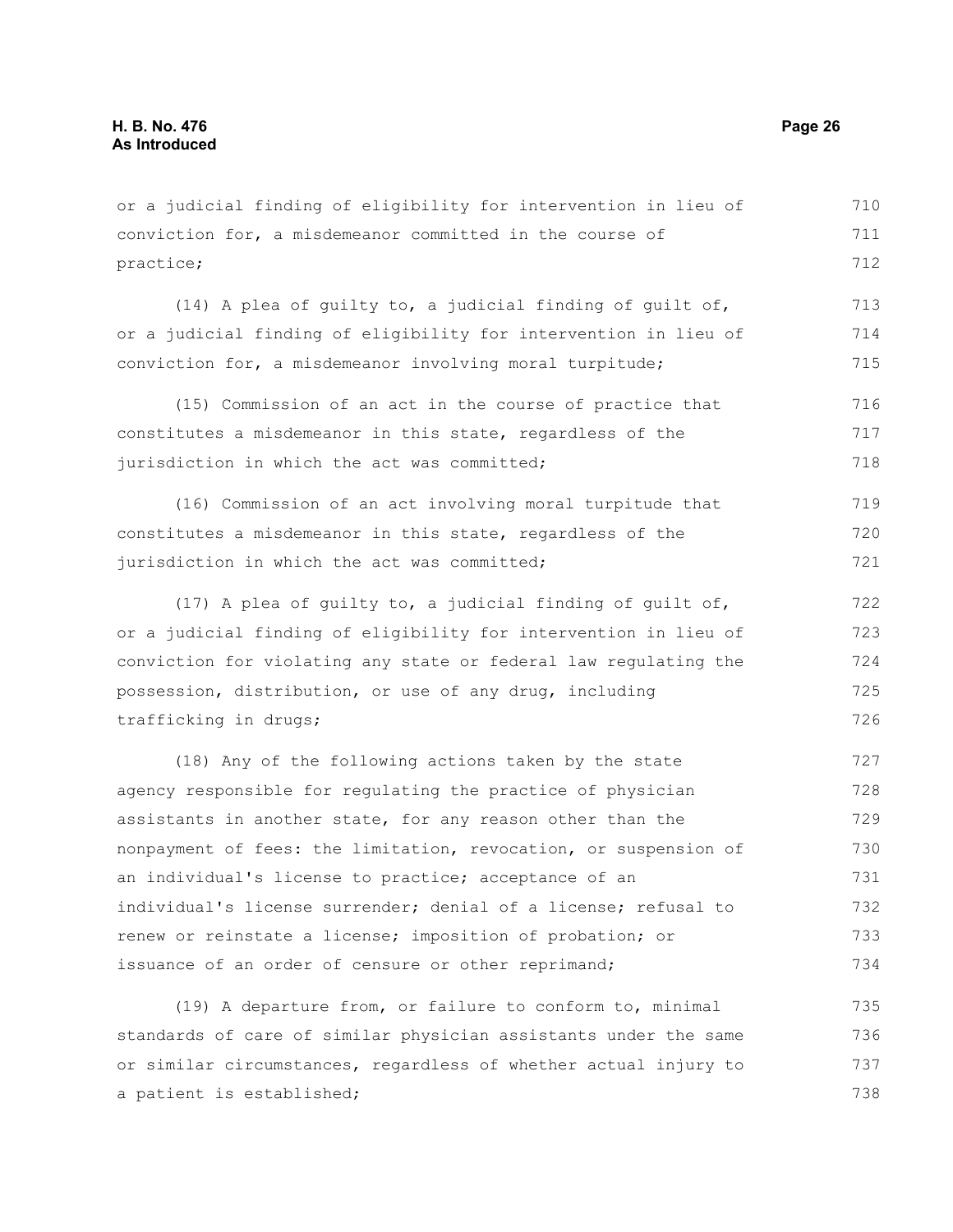### **H. B. No. 476 Page 27 As Introduced**

| (20) Violation of the conditions placed by the board on a        | 739 |
|------------------------------------------------------------------|-----|
| license to practice as a physician assistant;                    | 740 |
| (21) Failure to use universal blood and body fluid               | 741 |
| precautions established by rules adopted under section 4731.051  | 742 |
| of the Revised Code;                                             | 743 |
| (22) Failure to cooperate in an investigation conducted by       | 744 |
| the board under section 4730.26 of the Revised Code, including   | 745 |
| failure to comply with a subpoena or order issued by the board   | 746 |
| or failure to answer truthfully a question presented by the      | 747 |
| board at a deposition or in written interrogatories, except that | 748 |
| failure to cooperate with an investigation shall not constitute  | 749 |
| grounds for discipline under this section if a court of          | 750 |
| competent jurisdiction has issued an order that either quashes a | 751 |
| subpoena or permits the individual to withhold the testimony or  | 752 |
| evidence in issue;                                               | 753 |
| (23) Assisting suicide, as defined in section 3795.01 of         | 754 |
| the Revised Code;                                                | 755 |
| (24) Prescribing any drug or device to perform or induce         | 756 |
| an abortion, or otherwise performing or inducing an abortion;    | 757 |
| (25) Failure to comply with section 4730.53 of the Revised       | 758 |
| Code, unless the board no longer maintains a drug database       | 759 |
| pursuant to section 4729.75 of the Revised Code;                 | 760 |
| (26) Failure to comply with the requirements in section          | 761 |
| 3719.061 of the Revised Code before issuing for a minor a        | 762 |
| prescription for an opioid analgesic, as defined in section      | 763 |
| 3719.01 of the Revised Code;                                     | 764 |
| (27) Having certification by the national commission on          | 765 |
| certification of physician assistants or a successor             | 766 |
| organization expire, lapse, or be suspended or revoked;          | 767 |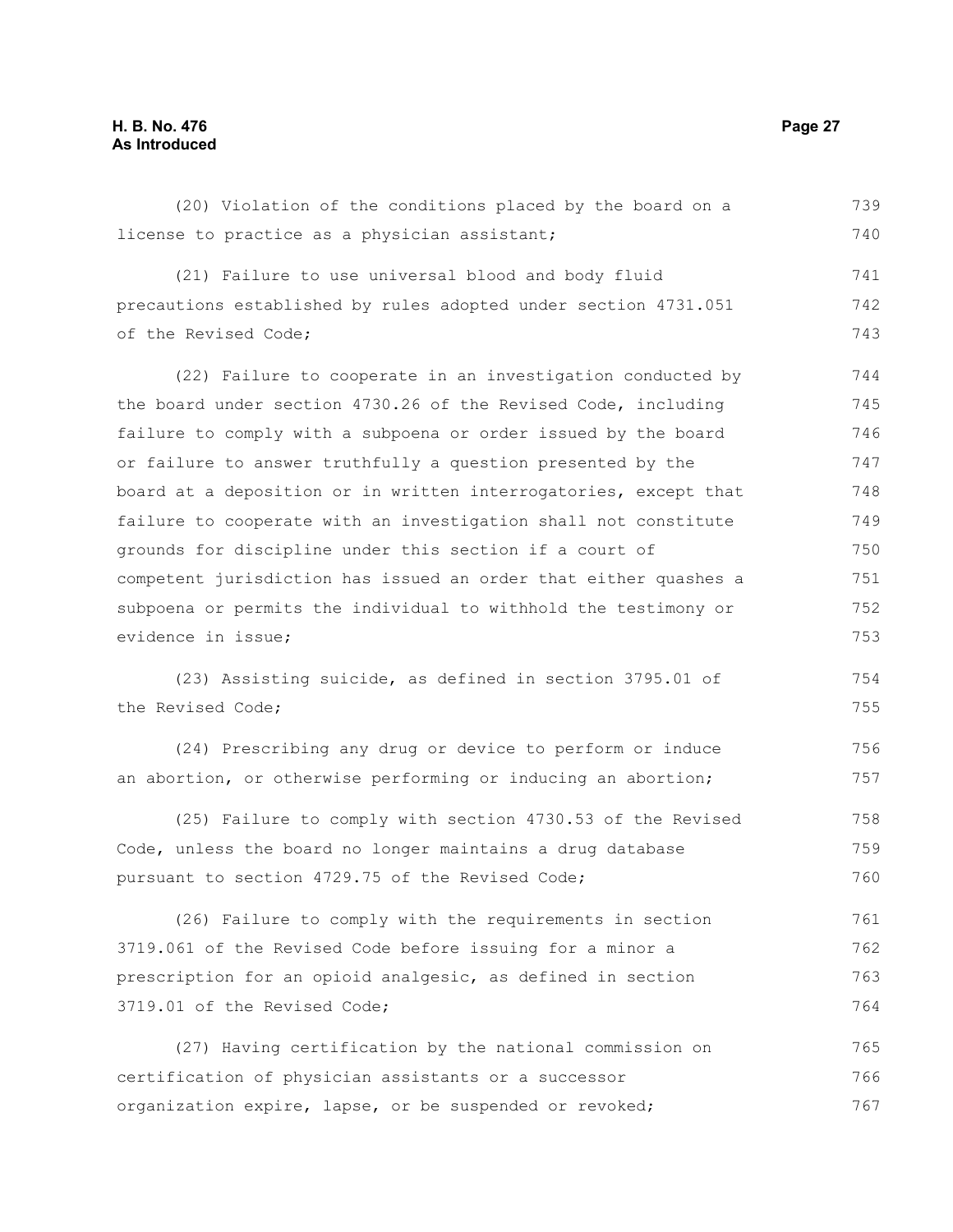#### **H. B. No. 476 Page 28 As Introduced**

(28) The revocation, suspension, restriction, reduction, or termination of clinical privileges by the United States department of defense or department of veterans affairs or the termination or suspension of a certificate of registration to prescribe drugs by the drug enforcement administration of the United States department of justice; 768 769 770 771 772 773

(29) Failure to comply with terms of a consult agreement entered into with a pharmacist pursuant to section 4729.39 of the Revised Code;

# (30) Failure to report a case of Parkinson's disease or a Parkinsonism as required by section 3701.25 of the Revised Code.

(C) Disciplinary actions taken by the board under divisions (A) and (B) of this section shall be taken pursuant to an adjudication under Chapter 119. of the Revised Code, except that in lieu of an adjudication, the board may enter into a consent agreement with a physician assistant or applicant to resolve an allegation of a violation of this chapter or any rule adopted under it. A consent agreement, when ratified by an affirmative vote of not fewer than six members of the board, shall constitute the findings and order of the board with respect to the matter addressed in the agreement. If the board refuses to ratify a consent agreement, the admissions and findings contained in the consent agreement shall be of no force or effect. 779 780 781 782 783 784 785 786 787 788 789 790 791

(D) For purposes of divisions (B)(12), (15), and (16) of this section, the commission of the act may be established by a finding by the board, pursuant to an adjudication under Chapter 119. of the Revised Code, that the applicant or license holder committed the act in question. The board shall have no jurisdiction under these divisions in cases where the trial 792 793 794 795 796 797

774 775 776

777 778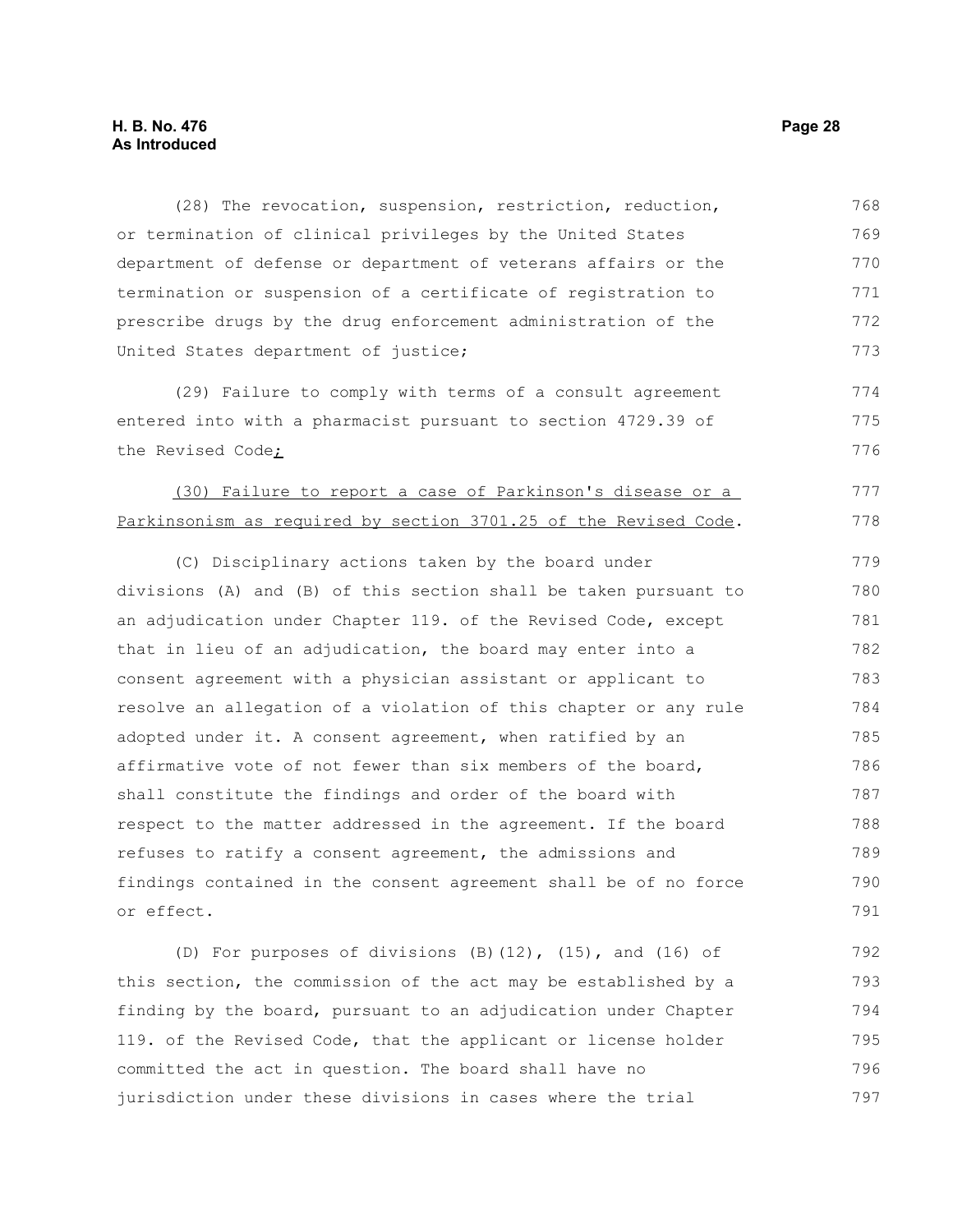#### **H. B. No. 476 Page 29 As Introduced**

court renders a final judgment in the license holder's favor and that judgment is based upon an adjudication on the merits. The board shall have jurisdiction under these divisions in cases where the trial court issues an order of dismissal upon technical or procedural grounds. 798 799 800 801 802

(E) The sealing of conviction records by any court shall have no effect upon a prior board order entered under the provisions of this section or upon the board's jurisdiction to take action under the provisions of this section if, based upon a plea of guilty, a judicial finding of guilt, or a judicial finding of eligibility for intervention in lieu of conviction, the board issued a notice of opportunity for a hearing prior to the court's order to seal the records. The board shall not be required to seal, destroy, redact, or otherwise modify its records to reflect the court's sealing of conviction records. 803 804 805 806 807 808 809 810 811 812

(F) For purposes of this division, any individual who holds a license issued under this chapter, or applies for a license issued under this chapter, shall be deemed to have given consent to submit to a mental or physical examination when directed to do so in writing by the board and to have waived all objections to the admissibility of testimony or examination reports that constitute a privileged communication. 813 814 815 816 817 818 819

(1) In enforcing division (B)(4) of this section, the board, upon a showing of a possible violation, may compel any individual who holds a license issued under this chapter or who has applied for a license pursuant to this chapter to submit to a mental examination, physical examination, including an HIV test, or both a mental and physical examination. The expense of the examination is the responsibility of the individual compelled to be examined. Failure to submit to a mental or 820 821 822 823 824 825 826 827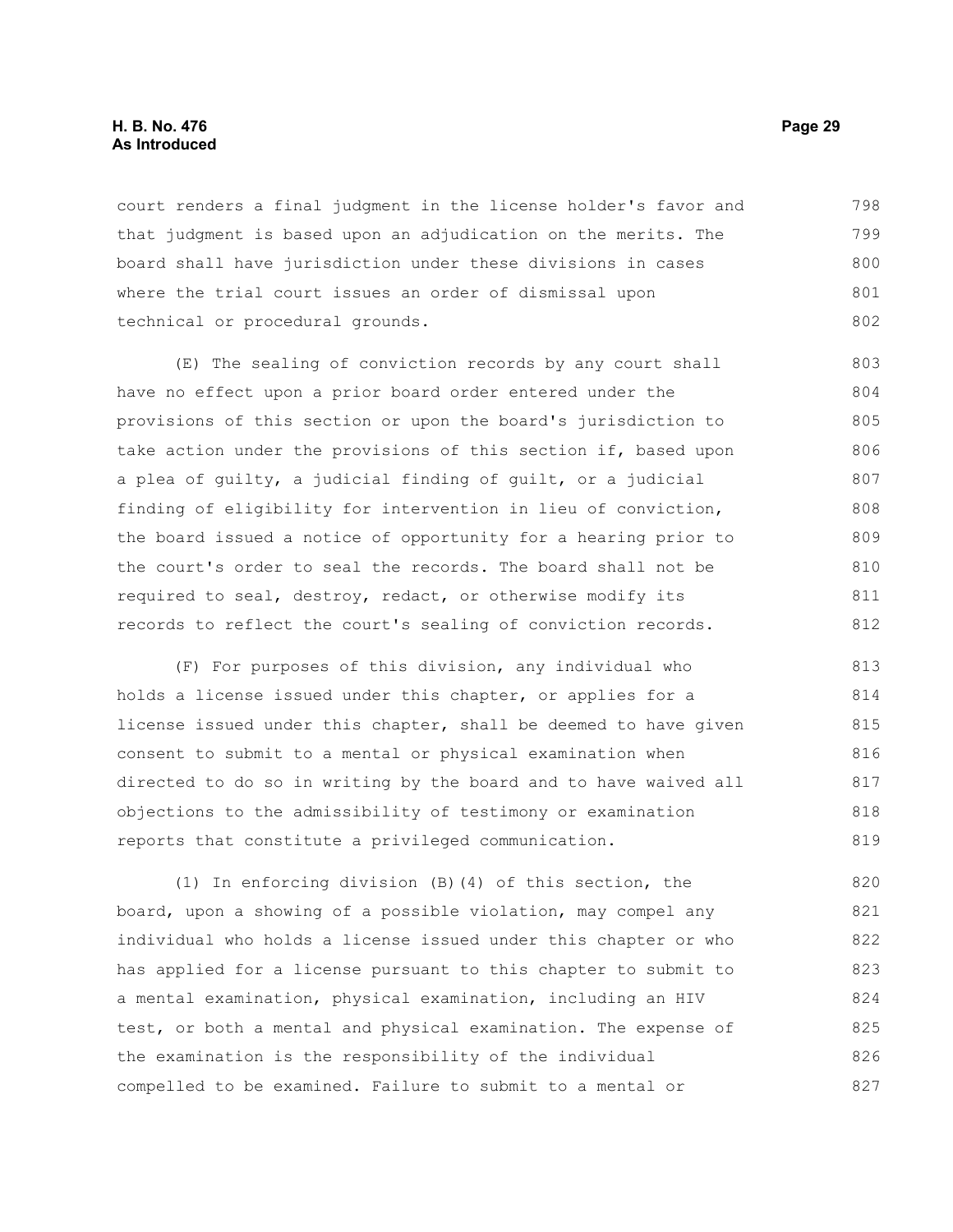#### **H. B. No. 476 Page 30 As Introduced**

physical examination or consent to an HIV test ordered by the board constitutes an admission of the allegations against the individual unless the failure is due to circumstances beyond the individual's control, and a default and final order may be entered without the taking of testimony or presentation of evidence. If the board finds a physician assistant unable to practice because of the reasons set forth in division (B)(4) of this section, the board shall require the physician assistant to submit to care, counseling, or treatment by physicians approved or designated by the board, as a condition for an initial, continued, reinstated, or renewed license. An individual affected under this division shall be afforded an opportunity to demonstrate to the board the ability to resume practicing in compliance with acceptable and prevailing standards of care. 828 829 830 831 832 833 834 835 836 837 838 839 840 841

(2) For purposes of division (B)(5) of this section, if the board has reason to believe that any individual who holds a license issued under this chapter or any applicant for a license suffers such impairment, the board may compel the individual to submit to a mental or physical examination, or both. The expense of the examination is the responsibility of the individual compelled to be examined. Any mental or physical examination required under this division shall be undertaken by a treatment provider or physician qualified to conduct such examination and chosen by the board. 842 843 844 845 846 847 848 849 850 851

Failure to submit to a mental or physical examination ordered by the board constitutes an admission of the allegations against the individual unless the failure is due to circumstances beyond the individual's control, and a default and final order may be entered without the taking of testimony or presentation of evidence. If the board determines that the individual's ability to practice is impaired, the board shall 852 853 854 855 856 857 858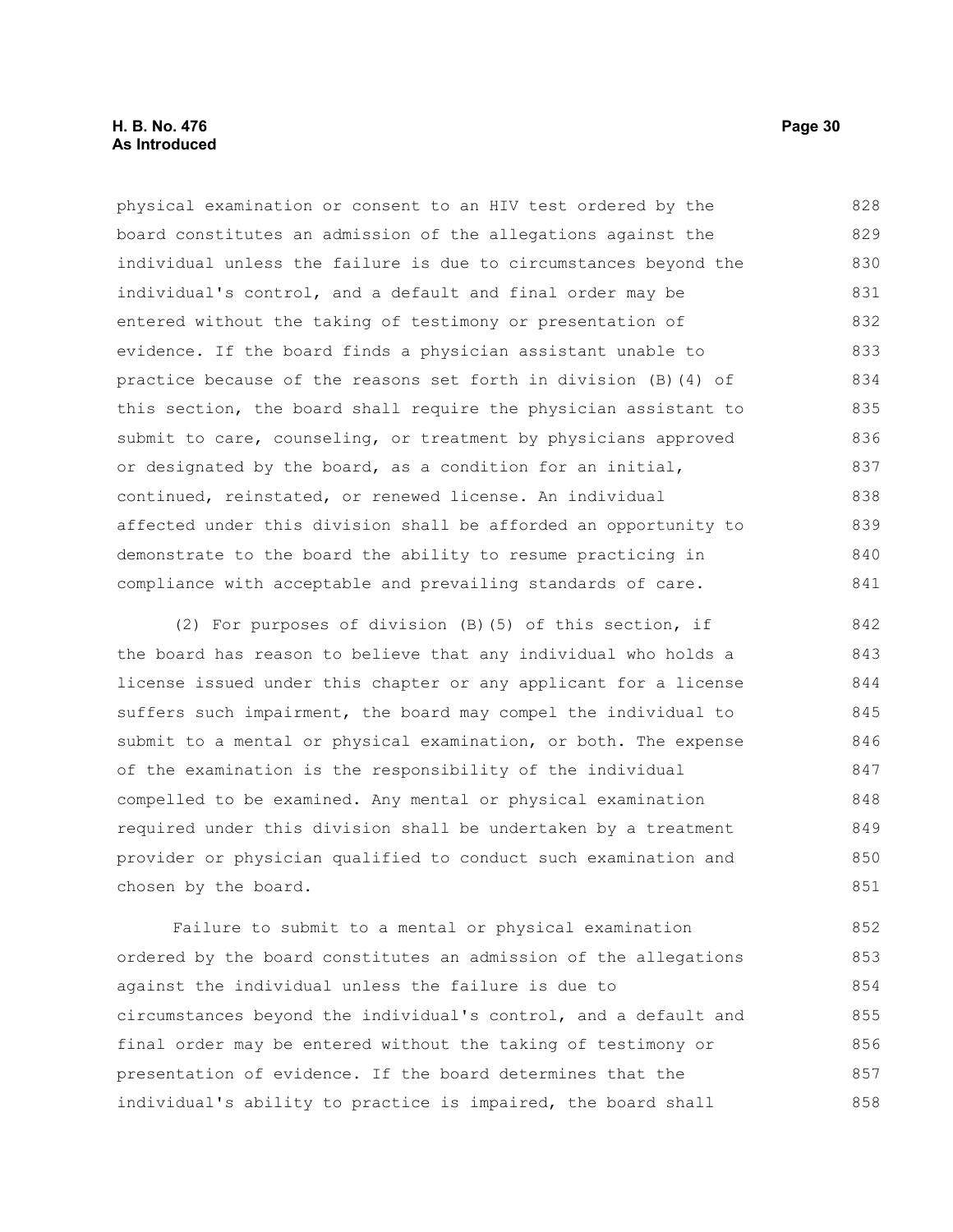suspend the individual's license or deny the individual's application and shall require the individual, as a condition for initial, continued, reinstated, or renewed licensure, to submit to treatment. 859 860 861 862

Before being eligible to apply for reinstatement of a license suspended under this division, the physician assistant shall demonstrate to the board the ability to resume practice or prescribing in compliance with acceptable and prevailing standards of care. The demonstration shall include the following: 863 864 865 866 867 868

(a) Certification from a treatment provider approved under section 4731.25 of the Revised Code that the individual has successfully completed any required inpatient treatment; 869 870 871

(b) Evidence of continuing full compliance with an aftercare contract or consent agreement; 872 873

(c) Two written reports indicating that the individual's ability to practice has been assessed and that the individual has been found capable of practicing according to acceptable and prevailing standards of care. The reports shall be made by individuals or providers approved by the board for making such assessments and shall describe the basis for their determination. 874 875 876 877 878 879 880

The board may reinstate a license suspended under this division after such demonstration and after the individual has entered into a written consent agreement. 881 882 883

When the impaired physician assistant resumes practice or prescribing, the board shall require continued monitoring of the physician assistant. The monitoring shall include compliance with the written consent agreement entered into before 884 885 886 887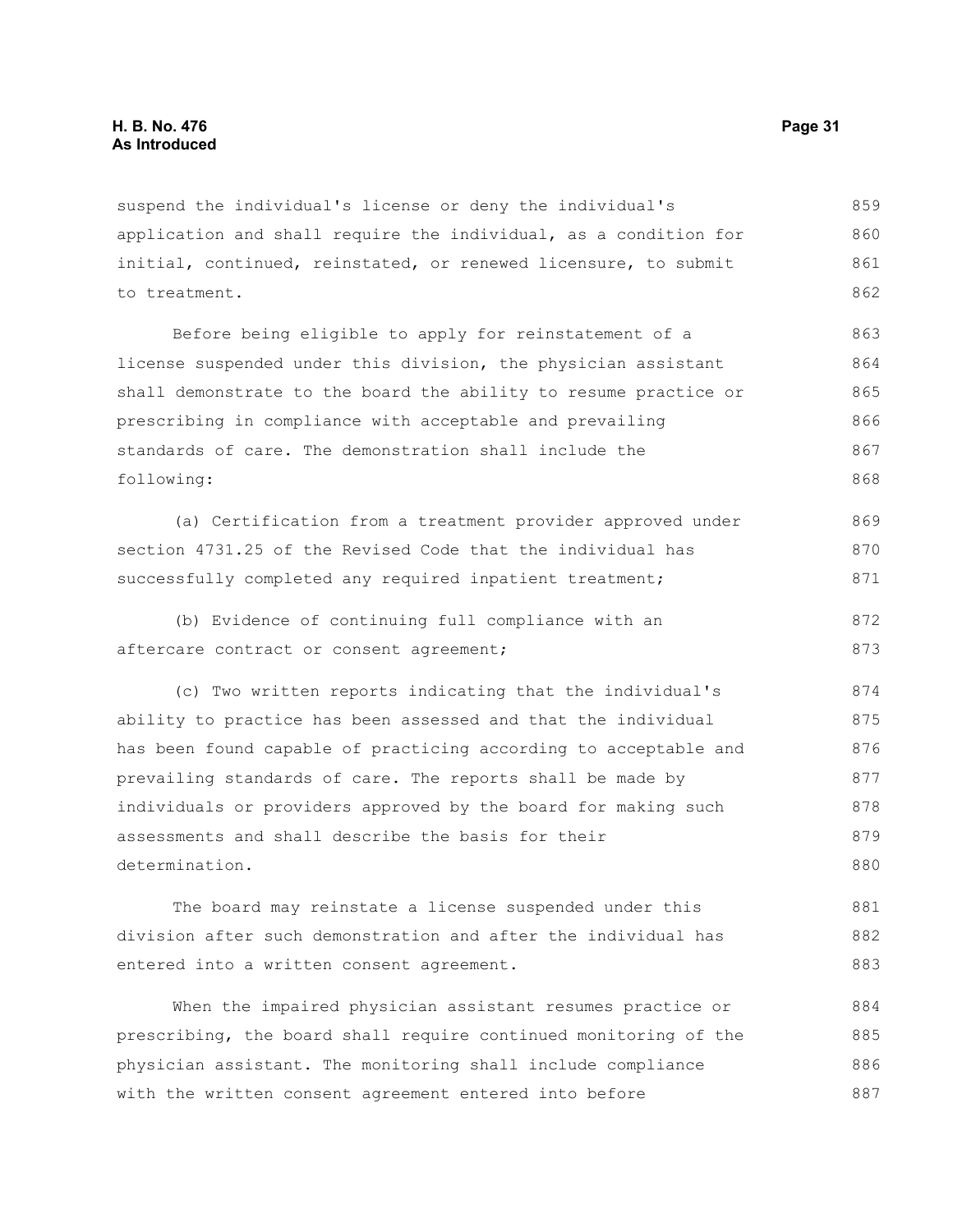#### **H. B. No. 476 Page 32 As Introduced**

reinstatement or with conditions imposed by board order after a hearing, and, upon termination of the consent agreement, submission to the board for at least two years of annual written progress reports made under penalty of falsification stating whether the physician assistant has maintained sobriety. 888 889 890 891 892

(G) If the secretary and supervising member determine that there is clear and convincing evidence that a physician assistant has violated division (B) of this section and that the individual's continued practice or prescribing presents a danger of immediate and serious harm to the public, they may recommend that the board suspend the individual's license without a prior hearing. Written allegations shall be prepared for consideration by the board. 893 894 895 896 897 898 899 900

The board, upon review of those allegations and by an affirmative vote of not fewer than six of its members, excluding the secretary and supervising member, may suspend a license without a prior hearing. A telephone conference call may be utilized for reviewing the allegations and taking the vote on the summary suspension.

The board shall issue a written order of suspension by certified mail or in person in accordance with section 119.07 of the Revised Code. The order shall not be subject to suspension by the court during pendency of any appeal filed under section 119.12 of the Revised Code. If the physician assistant requests an adjudicatory hearing by the board, the date set for the hearing shall be within fifteen days, but not earlier than seven days, after the physician assistant requests the hearing, unless otherwise agreed to by both the board and the license holder. 907 908 909 910 911 912 913 914 915

A summary suspension imposed under this division shall remain in effect, unless reversed on appeal, until a final 916 917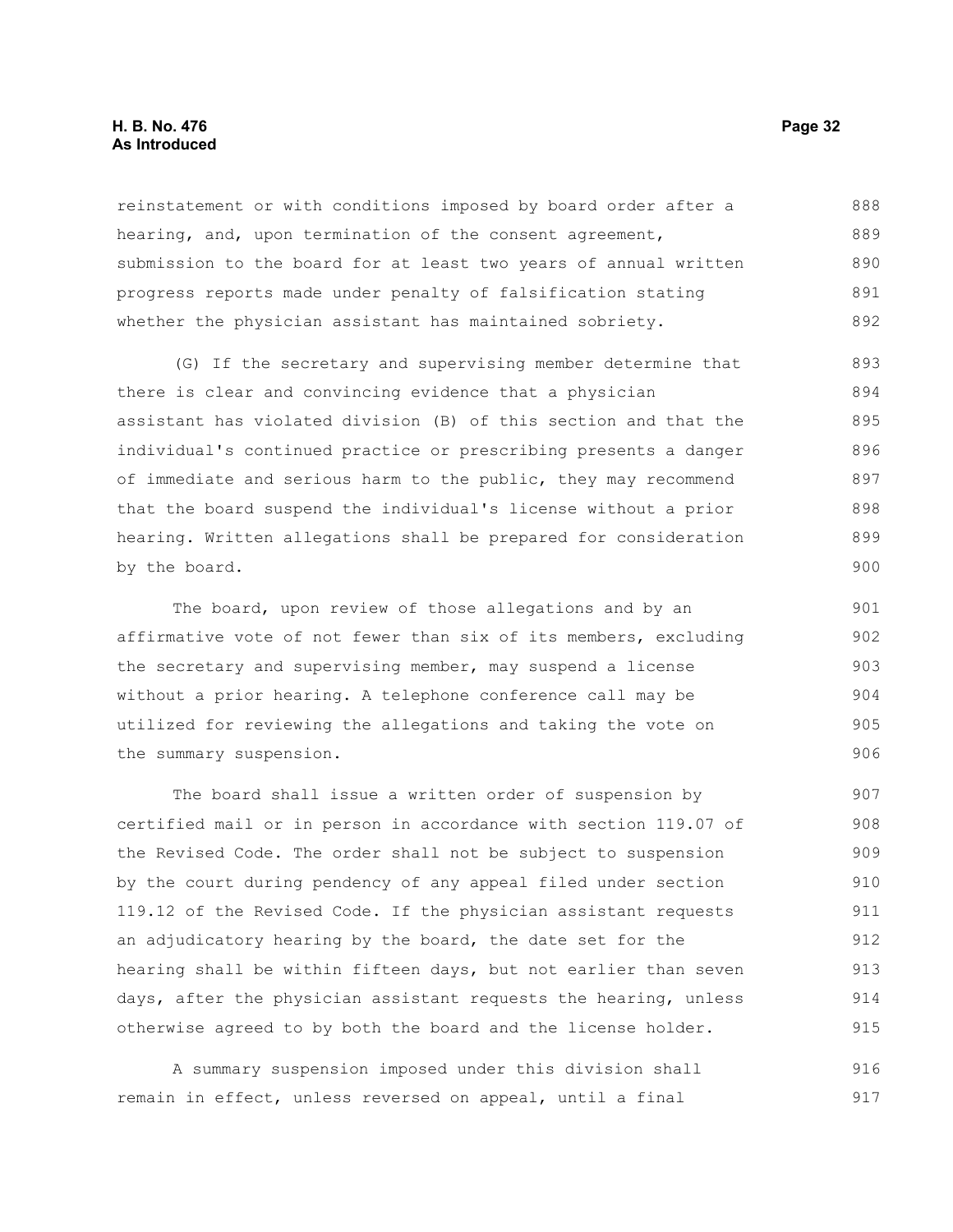#### **H. B. No. 476 Page 33 As Introduced**

adjudicative order issued by the board pursuant to this section and Chapter 119. of the Revised Code becomes effective. The board shall issue its final adjudicative order within sixty days after completion of its hearing. Failure to issue the order within sixty days shall result in dissolution of the summary suspension order, but shall not invalidate any subsequent, final adjudicative order. 918 919 920 921 922 923 924

(H) If the board takes action under division (B)(11), (13), or (14) of this section, and the judicial finding of guilt, guilty plea, or judicial finding of eligibility for intervention in lieu of conviction is overturned on appeal, upon exhaustion of the criminal appeal, a petition for reconsideration of the order may be filed with the board along with appropriate court documents. Upon receipt of a petition and supporting court documents, the board shall reinstate the individual's license. The board may then hold an adjudication under Chapter 119. of the Revised Code to determine whether the individual committed the act in question. Notice of opportunity for hearing shall be given in accordance with Chapter 119. of the Revised Code. If the board finds, pursuant to an adjudication held under this division, that the individual committed the act, or if no hearing is requested, it may order any of the sanctions identified under division (B) of this section. 925 926 927 928 929 930 931 932 933 934 935 936 937 938 939 940 941

(I) The license to practice issued to a physician assistant and the physician assistant's practice in this state are automatically suspended as of the date the physician assistant pleads guilty to, is found by a judge or jury to be guilty of, or is subject to a judicial finding of eligibility for intervention in lieu of conviction in this state or treatment or intervention in lieu of conviction in another state 942 943 944 945 946 947 948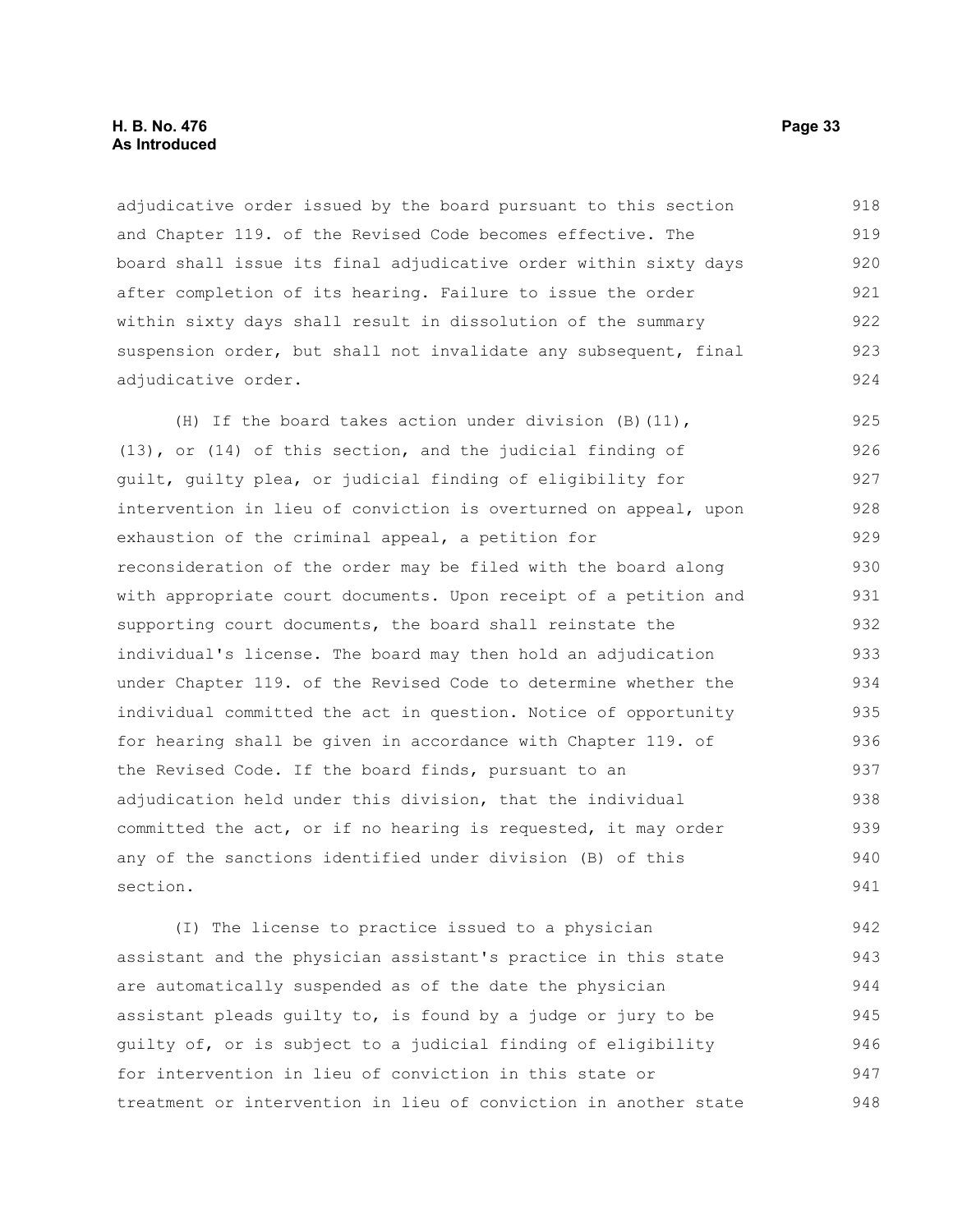#### **H. B. No. 476 Page 34 As Introduced**

for any of the following criminal offenses in this state or a substantially equivalent criminal offense in another jurisdiction: aggravated murder, murder, voluntary manslaughter, felonious assault, kidnapping, rape, sexual battery, gross sexual imposition, aggravated arson, aggravated robbery, or aggravated burglary. Continued practice after the suspension shall be considered practicing without a license. 949 950 951 952 953 954 955

The board shall notify the individual subject to the suspension by certified mail or in person in accordance with section 119.07 of the Revised Code. If an individual whose license is suspended under this division fails to make a timely request for an adjudication under Chapter 119. of the Revised Code, the board shall enter a final order permanently revoking the individual's license to practice. 956 957 958 959 960 961 962

(J) In any instance in which the board is required by Chapter 119. of the Revised Code to give notice of opportunity for hearing and the individual subject to the notice does not timely request a hearing in accordance with section 119.07 of the Revised Code, the board is not required to hold a hearing, but may adopt, by an affirmative vote of not fewer than six of its members, a final order that contains the board's findings. In that final order, the board may order any of the sanctions identified under division (A) or (B) of this section. 963 964 965 966 967 968 969 970 971

(K) Any action taken by the board under division (B) of this section resulting in a suspension shall be accompanied by a written statement of the conditions under which the physician assistant's license may be reinstated. The board shall adopt rules in accordance with Chapter 119. of the Revised Code governing conditions to be imposed for reinstatement. Reinstatement of a license suspended pursuant to division (B) of 972 973 974 975 976 977 978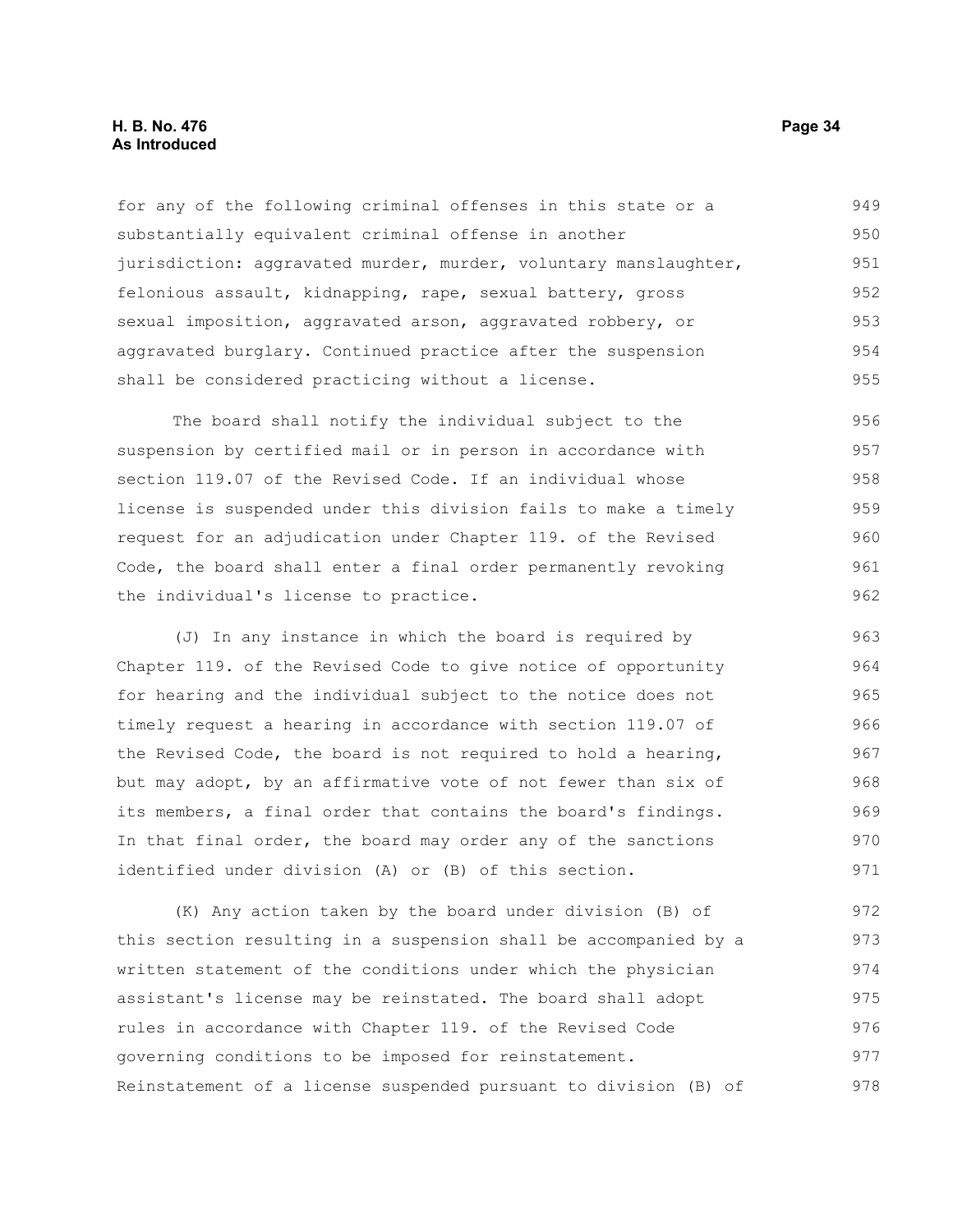this section requires an affirmative vote of not fewer than six members of the board. (L) When the board refuses to grant or issue to an applicant a license to practice as a physician assistant, revokes an individual's license, refuses to renew an individual's license, or refuses to reinstate an individual's license, the board may specify that its action is permanent. An individual subject to a permanent action taken by the board is forever thereafter ineligible to hold the license and the board shall not accept an application for reinstatement of the license or for issuance of a new license. (M) Notwithstanding any other provision of the Revised Code, all of the following apply: (1) The surrender of a license issued under this chapter is not effective unless or until accepted by the board. Reinstatement of a license surrendered to the board requires an affirmative vote of not fewer than six members of the board. (2) An application made under this chapter for a license may not be withdrawn without approval of the board. (3) Failure by an individual to renew a license in accordance with section 4730.14 of the Revised Code shall not remove or limit the board's jurisdiction to take disciplinary action under this section against the individual. (N) The board shall not refuse to issue a license to an 979 980 981 982 983 984 985 986 987 988 989 990 991 992 993 994 995 996 997 998 999 1000 1001 1002 1003 1004 1005

applicant because of a conviction, plea of guilty, judicial finding of guilt, judicial finding of eligibility for intervention in lieu of conviction, or the commission of an act

that constitutes a criminal offense, unless the refusal is in

accordance with section 9.79 of the Revised Code.

1006 1007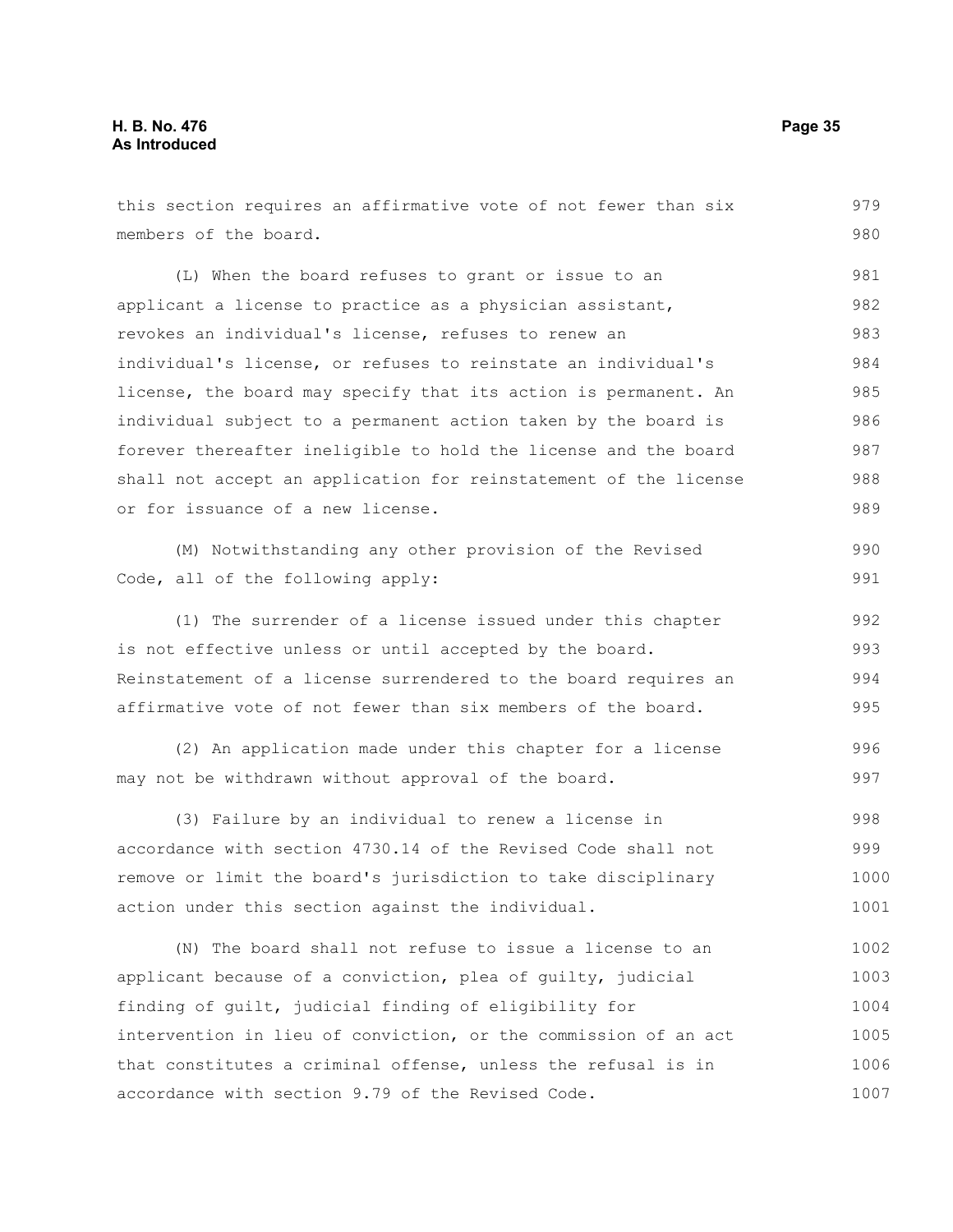#### **H. B. No. 476 Page 36 As Introduced**

**Sec. 4731.22.** (A) The state medical board, by an affirmative vote of not fewer than six of its members, may limit, revoke, or suspend a license or certificate to practice or certificate to recommend, refuse to grant a license or certificate, refuse to renew a license or certificate, refuse to reinstate a license or certificate, or reprimand or place on probation the holder of a license or certificate if the individual applying for or holding the license or certificate is found by the board to have committed fraud during the administration of the examination for a license or certificate to practice or to have committed fraud, misrepresentation, or deception in applying for, renewing, or securing any license or certificate to practice or certificate to recommend issued by the board. 1008 1009 1010 1011 1012 1013 1014 1015 1016 1017 1018 1019 1020 1021

(B) Except as provided in division (P) of this section, the board, by an affirmative vote of not fewer than six members, shall, to the extent permitted by law, limit, revoke, or suspend a license or certificate to practice or certificate to recommend, refuse to issue a license or certificate, refuse to renew a license or certificate, refuse to reinstate a license or certificate, or reprimand or place on probation the holder of a license or certificate for one or more of the following reasons: 1022 1023 1024 1025 1026 1027 1028 1029

(1) Permitting one's name or one's license or certificate to practice to be used by a person, group, or corporation when the individual concerned is not actually directing the treatment given; 1030 1031 1032 1033

(2) Failure to maintain minimal standards applicable to the selection or administration of drugs, or failure to employ acceptable scientific methods in the selection of drugs or other modalities for treatment of disease; 1034 1035 1036 1037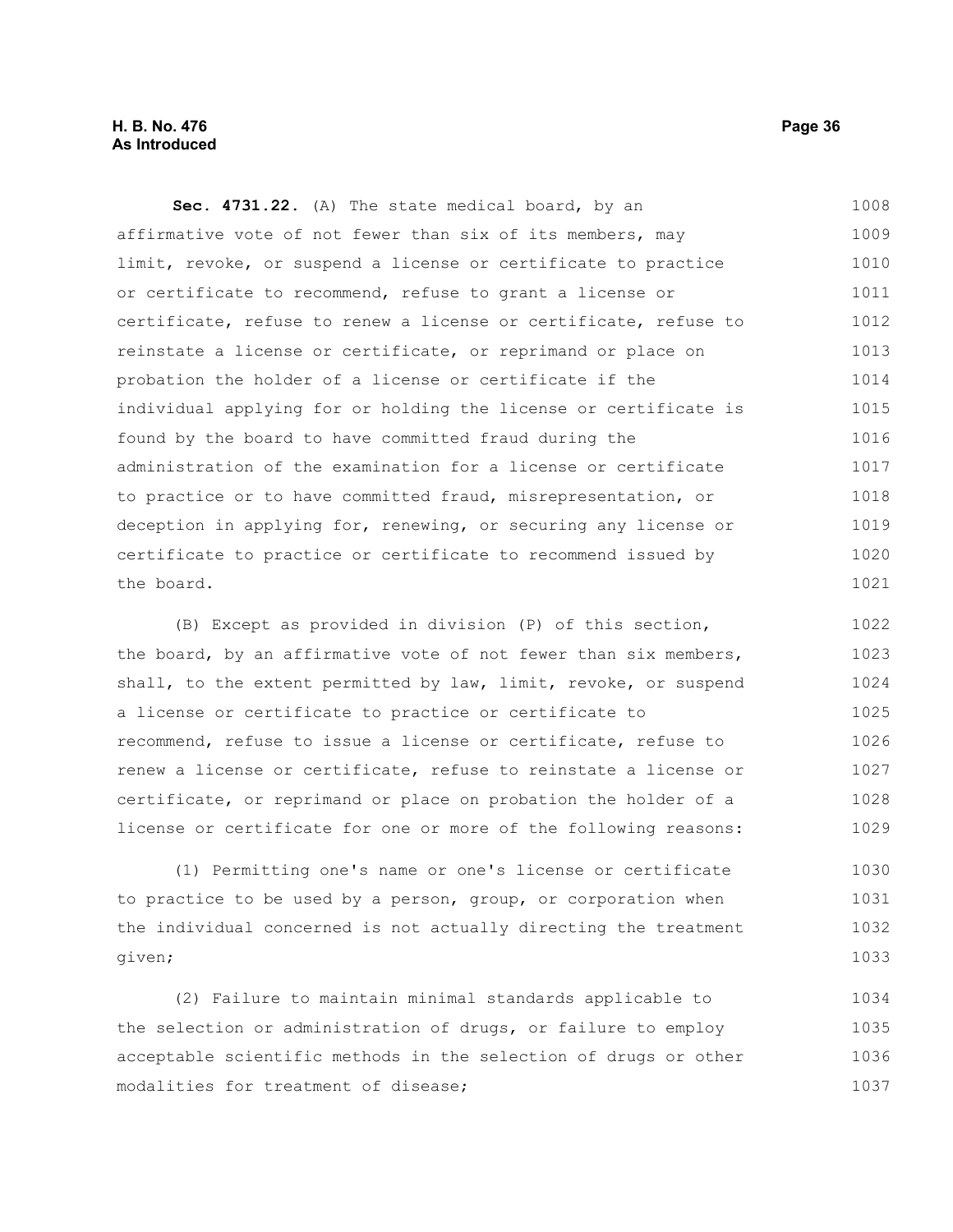#### **H. B. No. 476 Page 37 As Introduced**

(3) Except as provided in section 4731.97 of the Revised Code, selling, giving away, personally furnishing, prescribing, or administering drugs for other than legal and legitimate therapeutic purposes or a plea of guilty to, a judicial finding of guilt of, or a judicial finding of eligibility for intervention in lieu of conviction of, a violation of any federal or state law regulating the possession, distribution, or use of any drug; 1038 1039 1040 1041 1042 1043 1044 1045

(4) Willfully betraying a professional confidence.

For purposes of this division, "willfully betraying a professional confidence" does not include providing any information, documents, or reports under sections 307.621 to 307.629 of the Revised Code to a child fatality review board; does not include providing any information, documents, or reports under sections 307.631 to 307.6410 of the Revised Code to a drug overdose fatality review committee, a suicide fatality review committee, or hybrid drug overdose fatality and suicide fatality review committee; does not include providing any information, documents, or reports to the director of health pursuant to guidelines established under section 3701.70 of the Revised Code; does not include written notice to a mental health professional under section 4731.62 of the Revised Code; and does not include the making of a report of an employee's use of a drug of abuse, or a report of a condition of an employee other than one involving the use of a drug of abuse, to the employer of the employee as described in division (B) of section 2305.33 of the Revised Code. Nothing in this division affects the immunity from civil liability conferred by section 2305.33 or 4731.62 of the Revised Code upon a physician who makes a report in accordance with section 2305.33 or notifies a mental health professional in accordance with section 4731.62 of the Revised 1047 1048 1049 1050 1051 1052 1053 1054 1055 1056 1057 1058 1059 1060 1061 1062 1063 1064 1065 1066 1067 1068

1046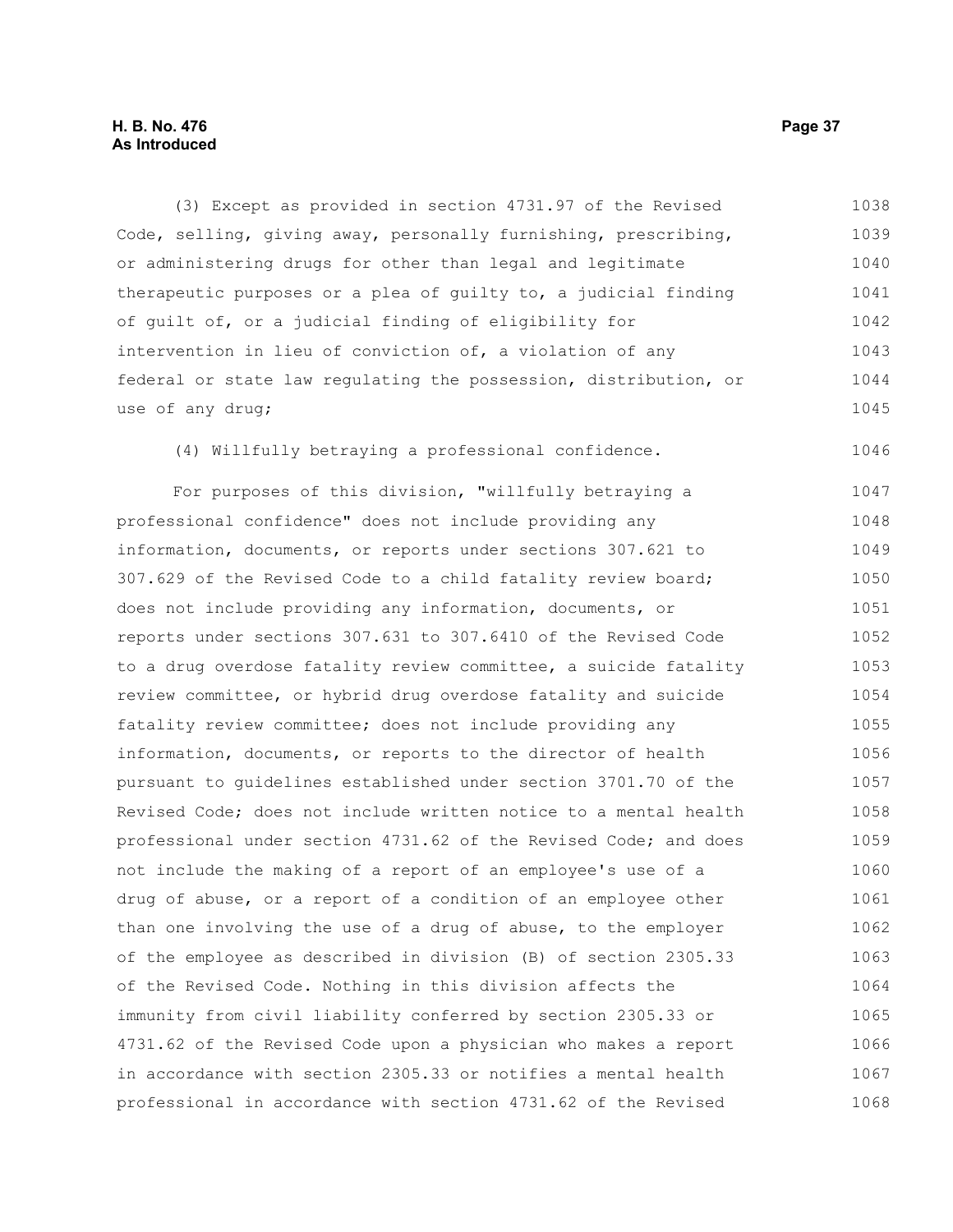Code. As used in this division, "employee," "employer," and "physician" have the same meanings as in section 2305.33 of the Revised Code. 1069 1070 1071

(5) Making a false, fraudulent, deceptive, or misleading statement in the solicitation of or advertising for patients; in relation to the practice of medicine and surgery, osteopathic medicine and surgery, podiatric medicine and surgery, or a limited branch of medicine; or in securing or attempting to secure any license or certificate to practice issued by the board. 1072 1073 1074 1075 1076 1077 1078

As used in this division, "false, fraudulent, deceptive, or misleading statement" means a statement that includes a misrepresentation of fact, is likely to mislead or deceive because of a failure to disclose material facts, is intended or is likely to create false or unjustified expectations of favorable results, or includes representations or implications that in reasonable probability will cause an ordinarily prudent person to misunderstand or be deceived. 1079 1080 1081 1082 1083 1084 1085 1086

(6) A departure from, or the failure to conform to, minimal standards of care of similar practitioners under the same or similar circumstances, whether or not actual injury to a patient is established; 1087 1088 1089 1090

(7) Representing, with the purpose of obtaining compensation or other advantage as personal gain or for any other person, that an incurable disease or injury, or other incurable condition, can be permanently cured; 1091 1092 1093 1094

(8) The obtaining of, or attempting to obtain, money or anything of value by fraudulent misrepresentations in the course of practice; 1095 1096 1097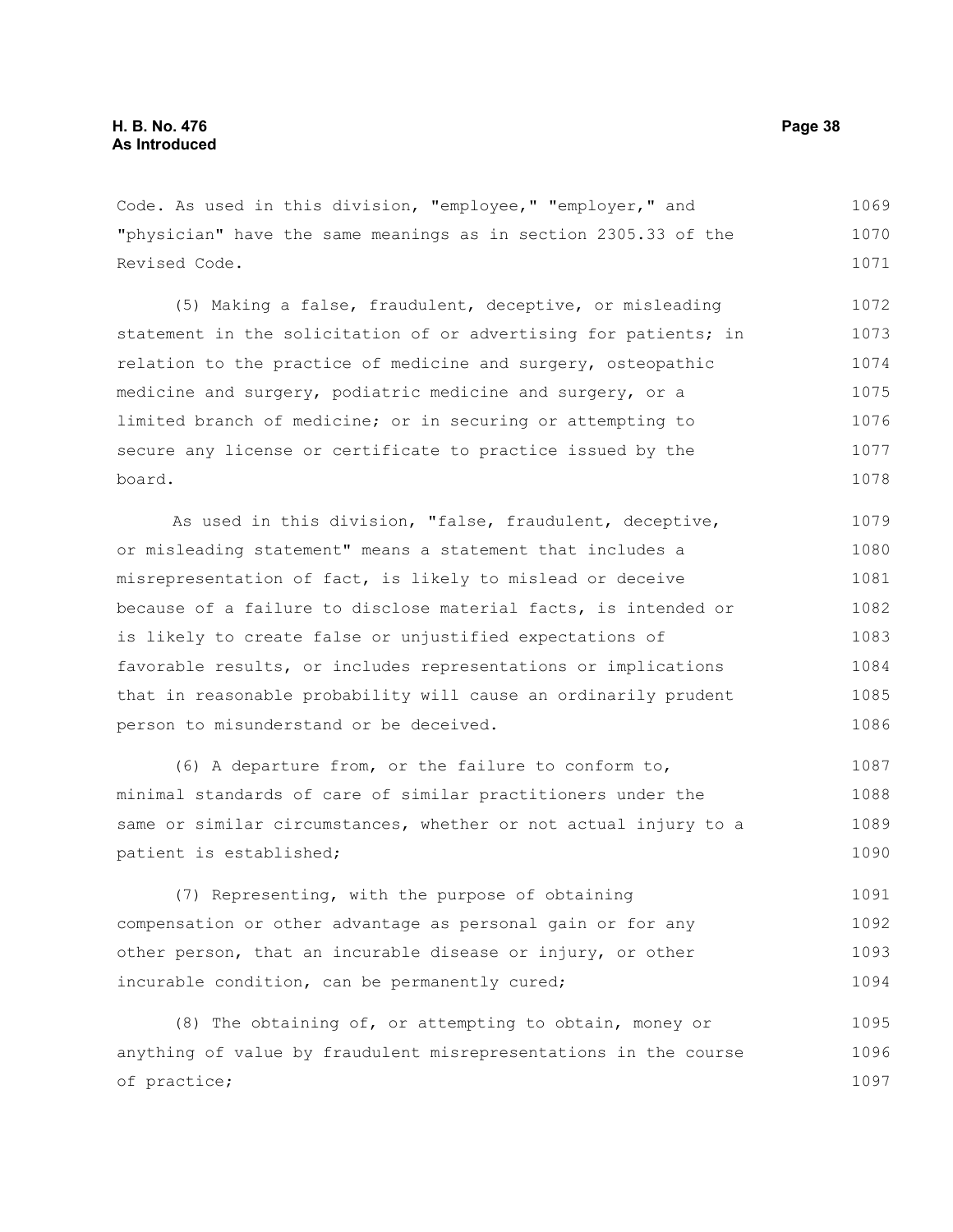(9) A plea of guilty to, a judicial finding of guilt of, or a judicial finding of eligibility for intervention in lieu of conviction for, a felony; (10) Commission of an act that constitutes a felony in this state, regardless of the jurisdiction in which the act was committed; (11) A plea of guilty to, a judicial finding of guilt of, or a judicial finding of eligibility for intervention in lieu of conviction for, a misdemeanor committed in the course of practice; (12) Commission of an act in the course of practice that constitutes a misdemeanor in this state, regardless of the jurisdiction in which the act was committed; (13) A plea of guilty to, a judicial finding of guilt of, or a judicial finding of eligibility for intervention in lieu of conviction for, a misdemeanor involving moral turpitude; (14) Commission of an act involving moral turpitude that constitutes a misdemeanor in this state, regardless of the jurisdiction in which the act was committed; (15) Violation of the conditions of limitation placed by the board upon a license or certificate to practice; (16) Failure to pay license renewal fees specified in this chapter; (17) Except as authorized in section 4731.31 of the Revised Code, engaging in the division of fees for referral of 1098 1099 1100 1101 1102 1103 1104 1105 1106 1107 1108 1109 1110 1111 1112 1113 1114 1115 1116 1117 1118 1119 1120 1121 1122

patients, or the receiving of a thing of value in return for a specific referral of a patient to utilize a particular service or business; 1123 1124 1125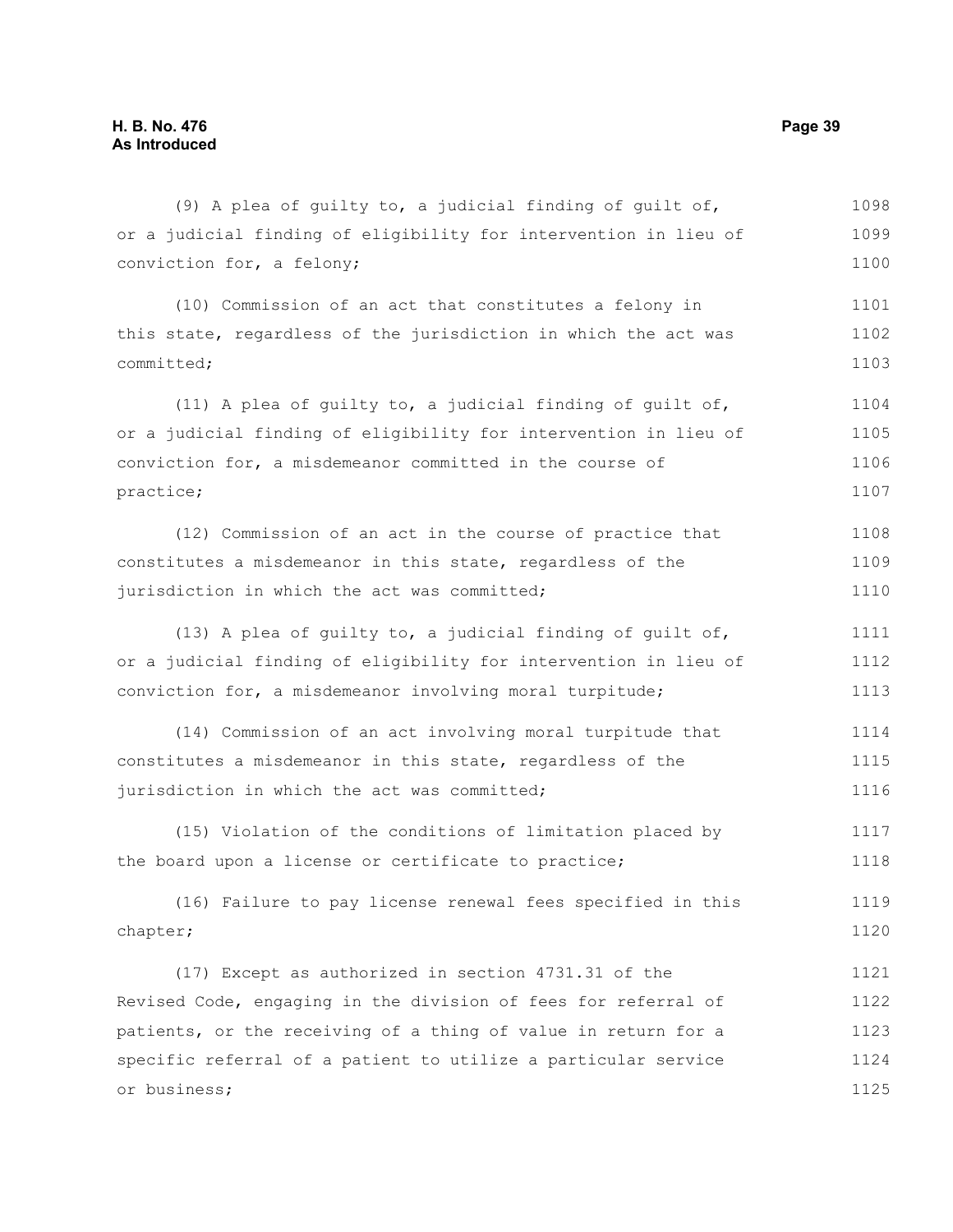#### **H. B. No. 476 Page 40 As Introduced**

(18) Subject to section 4731.226 of the Revised Code, violation of any provision of a code of ethics of the American medical association, the American osteopathic association, the American podiatric medical association, or any other national professional organizations that the board specifies by rule. The state medical board shall obtain and keep on file current copies of the codes of ethics of the various national professional organizations. The individual whose license or certificate is being suspended or revoked shall not be found to have violated any provision of a code of ethics of an organization not appropriate to the individual's profession. 1126 1127 1128 1129 1130 1131 1132 1133 1134 1135 1136

For purposes of this division, a "provision of a code of ethics of a national professional organization" does not include any provision that would preclude the making of a report by a physician of an employee's use of a drug of abuse, or of a condition of an employee other than one involving the use of a drug of abuse, to the employer of the employee as described in division (B) of section 2305.33 of the Revised Code. Nothing in this division affects the immunity from civil liability conferred by that section upon a physician who makes either type of report in accordance with division (B) of that section. As used in this division, "employee," "employer," and "physician" have the same meanings as in section 2305.33 of the Revised Code. 1137 1138 1139 1140 1141 1142 1143 1144 1145 1146 1147 1148 1149

(19) Inability to practice according to acceptable and prevailing standards of care by reason of mental illness or physical illness, including, but not limited to, physical deterioration that adversely affects cognitive, motor, or perceptive skills. 1150 1151 1152 1153 1154

In enforcing this division, the board, upon a showing of a

1155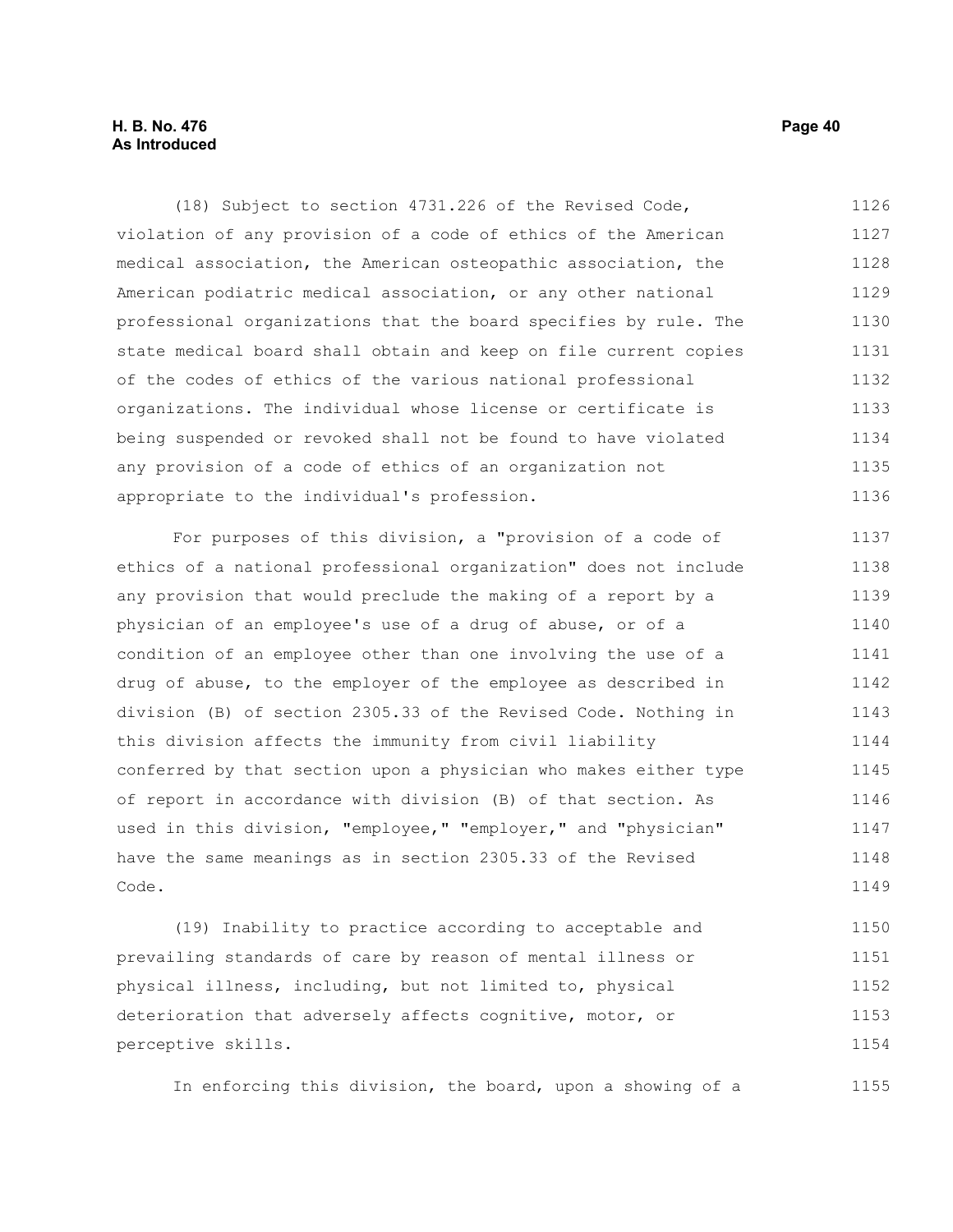#### **H. B. No. 476 Page 41 As Introduced**

possible violation, may compel any individual authorized to practice by this chapter or who has submitted an application pursuant to this chapter to submit to a mental examination, physical examination, including an HIV test, or both a mental and a physical examination. The expense of the examination is the responsibility of the individual compelled to be examined. Failure to submit to a mental or physical examination or consent to an HIV test ordered by the board constitutes an admission of the allegations against the individual unless the failure is due to circumstances beyond the individual's control, and a default and final order may be entered without the taking of testimony or presentation of evidence. If the board finds an individual unable to practice because of the reasons set forth in this division, the board shall require the individual to submit to care, counseling, or treatment by physicians approved or designated by the board, as a condition for initial, continued, reinstated, or renewed authority to practice. An individual affected under this division shall be afforded an opportunity to demonstrate to the board the ability to resume practice in compliance with acceptable and prevailing standards under the provisions of the individual's license or certificate. For the purpose of this division, any individual who applies for or receives a license or certificate to practice under this chapter accepts the privilege of practicing in this state and, by so doing, shall be deemed to have given consent to submit to a mental or physical examination when directed to do so in writing by the board, and to have waived all objections to the admissibility of testimony or examination reports that constitute a privileged communication. 1156 1157 1158 1159 1160 1161 1162 1163 1164 1165 1166 1167 1168 1169 1170 1171 1172 1173 1174 1175 1176 1177 1178 1179 1180 1181 1182 1183 1184

(20) Except as provided in division (F)(1)(b) of section 4731.282 of the Revised Code or when civil penalties are imposed 1185 1186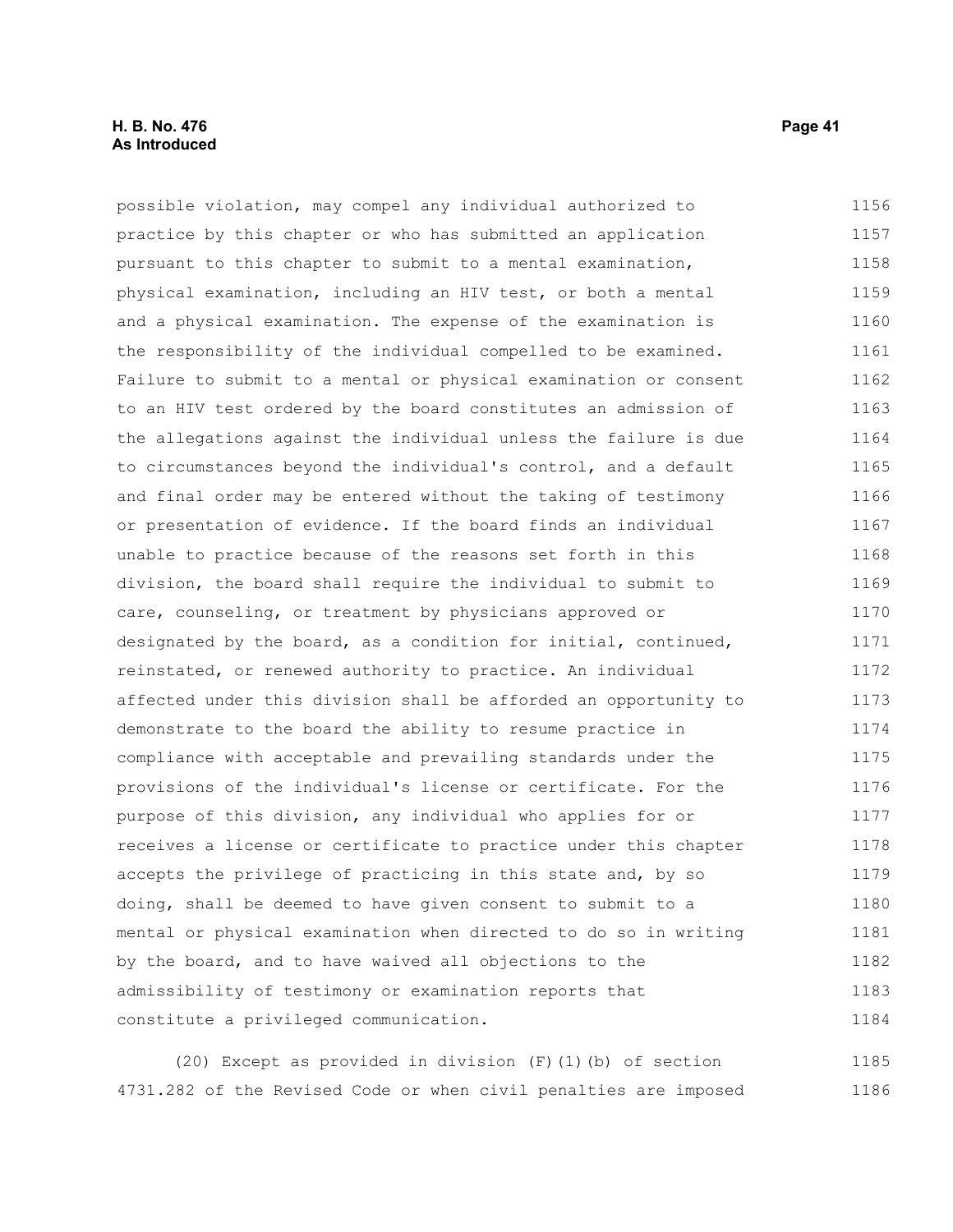#### **H. B. No. 476 Page 42 As Introduced**

under section 4731.225 of the Revised Code, and subject to section 4731.226 of the Revised Code, violating or attempting to violate, directly or indirectly, or assisting in or abetting the violation of, or conspiring to violate, any provisions of this chapter or any rule promulgated by the board. 1187 1188 1189 1190 1191

This division does not apply to a violation or attempted violation of, assisting in or abetting the violation of, or a conspiracy to violate, any provision of this chapter or any rule adopted by the board that would preclude the making of a report by a physician of an employee's use of a drug of abuse, or of a condition of an employee other than one involving the use of a drug of abuse, to the employer of the employee as described in division (B) of section 2305.33 of the Revised Code. Nothing in this division affects the immunity from civil liability conferred by that section upon a physician who makes either type of report in accordance with division (B) of that section. As used in this division, "employee," "employer," and "physician" have the same meanings as in section 2305.33 of the Revised Code. 1192 1193 1194 1195 1196 1197 1198 1199 1200 1201 1202 1203 1204 1205

(21) The violation of section 3701.79 of the Revised Code or of any abortion rule adopted by the director of health pursuant to section 3701.341 of the Revised Code; 1206 1207 1208

(22) Any of the following actions taken by an agency responsible for authorizing, certifying, or regulating an individual to practice a health care occupation or provide health care services in this state or another jurisdiction, for any reason other than the nonpayment of fees: the limitation, revocation, or suspension of an individual's license to practice; acceptance of an individual's license surrender; denial of a license; refusal to renew or reinstate a license; 1209 1210 1211 1212 1213 1214 1215 1216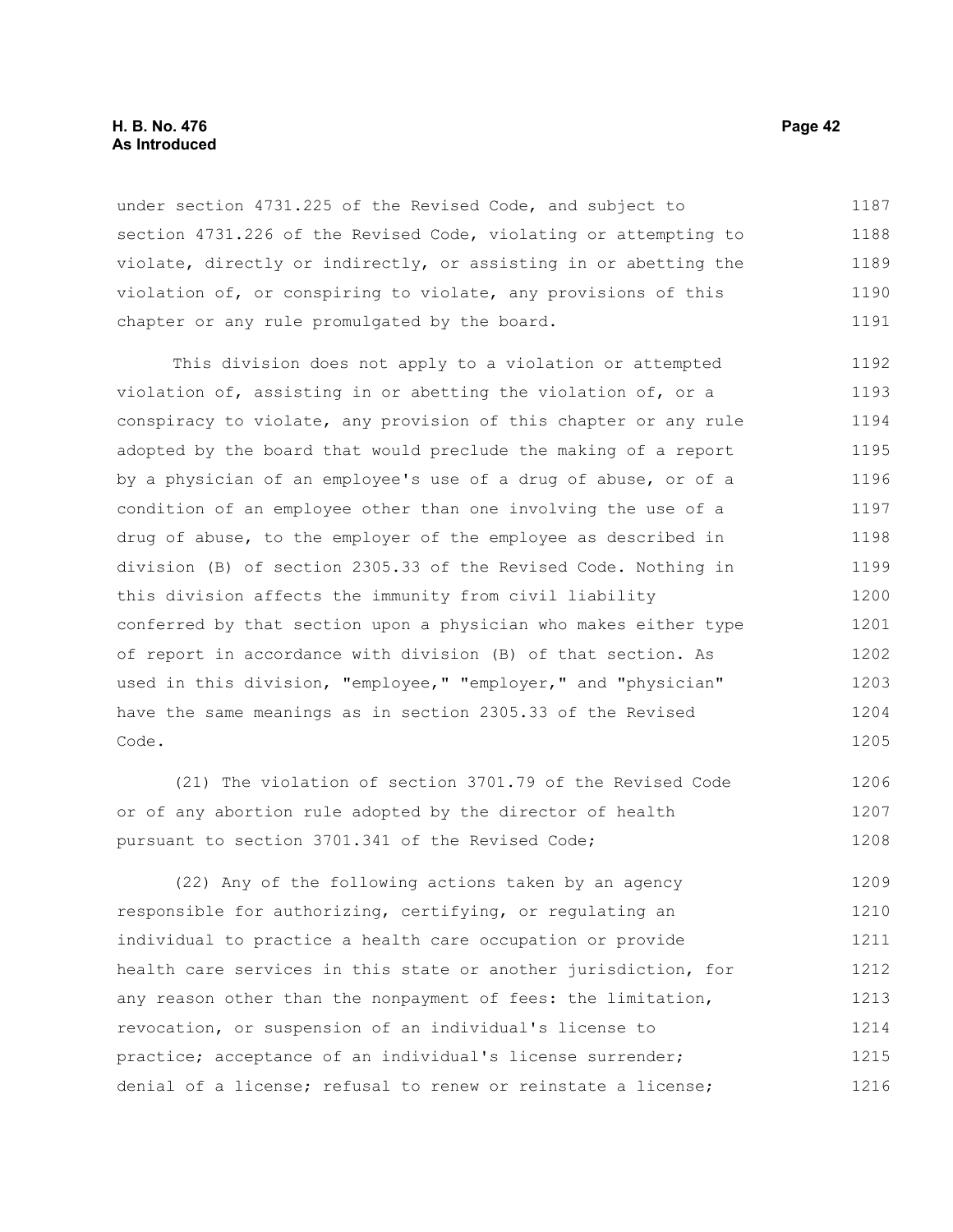imposition of probation; or issuance of an order of censure or other reprimand; 1217 1218

(23) The violation of section 2919.12 of the Revised Code or the performance or inducement of an abortion upon a pregnant woman with actual knowledge that the conditions specified in division (B) of section 2317.56 of the Revised Code have not been satisfied or with a heedless indifference as to whether those conditions have been satisfied, unless an affirmative defense as specified in division (H)(2) of that section would apply in a civil action authorized by division (H)(1) of that section; 1219 1220 1221 1222 1223 1224 1225 1226 1227

(24) The revocation, suspension, restriction, reduction, or termination of clinical privileges by the United States department of defense or department of veterans affairs or the termination or suspension of a certificate of registration to prescribe drugs by the drug enforcement administration of the United States department of justice; 1228 1229 1230 1231 1232 1233

(25) Termination or suspension from participation in the medicare or medicaid programs by the department of health and human services or other responsible agency; 1234 1235 1236

(26) Impairment of ability to practice according to acceptable and prevailing standards of care because of habitual or excessive use or abuse of drugs, alcohol, or other substances that impair ability to practice. 1237 1238 1239 1240

For the purposes of this division, any individual authorized to practice by this chapter accepts the privilege of practicing in this state subject to supervision by the board. By filing an application for or holding a license or certificate to practice under this chapter, an individual shall be deemed to 1241 1242 1243 1244 1245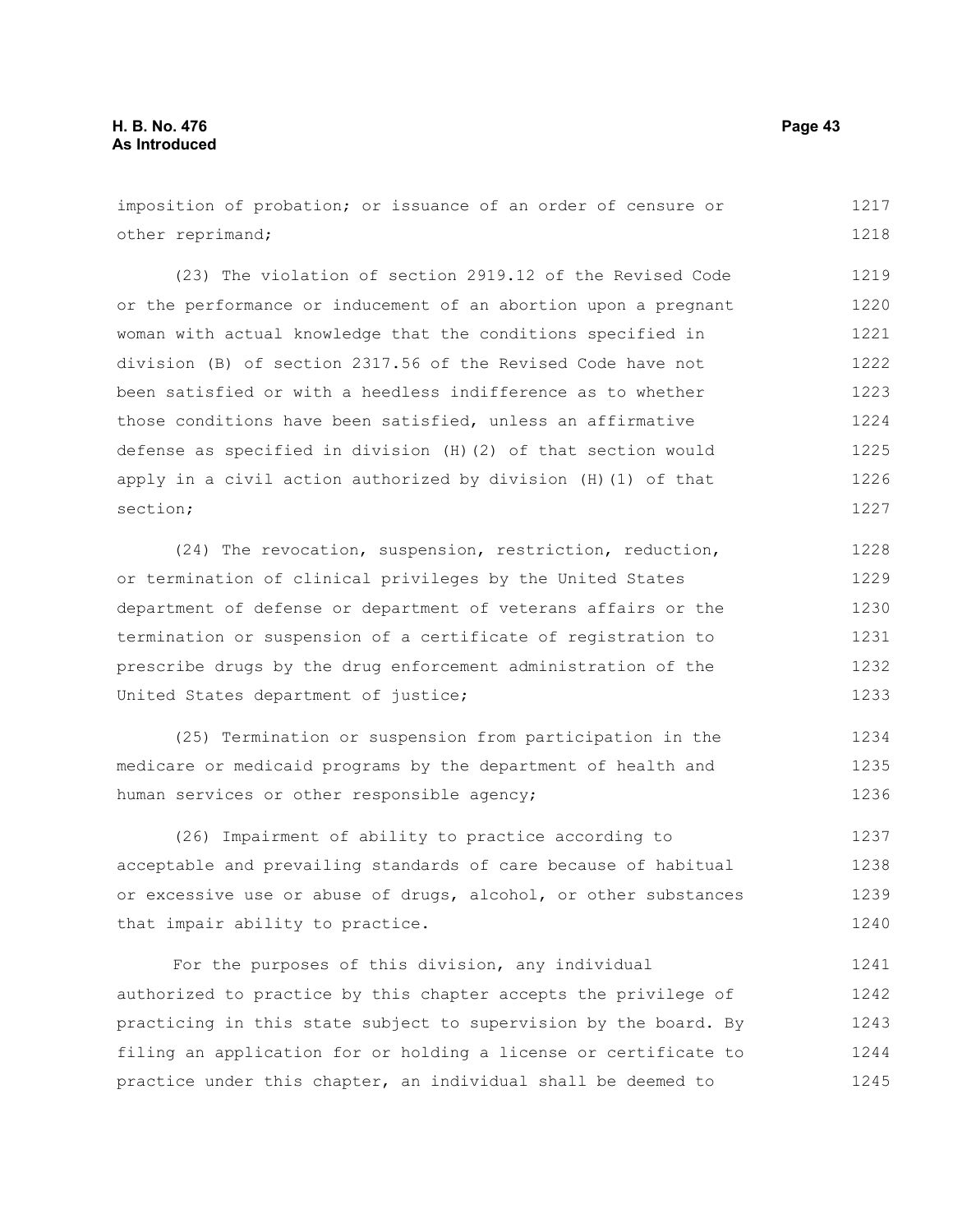#### **H. B. No. 476 Page 44 As Introduced**

have given consent to submit to a mental or physical examination when ordered to do so by the board in writing, and to have waived all objections to the admissibility of testimony or examination reports that constitute privileged communications. 1246 1247 1248 1249

If it has reason to believe that any individual authorized to practice by this chapter or any applicant for licensure or certification to practice suffers such impairment, the board may compel the individual to submit to a mental or physical examination, or both. The expense of the examination is the responsibility of the individual compelled to be examined. Any mental or physical examination required under this division shall be undertaken by a treatment provider or physician who is qualified to conduct the examination and who is chosen by the board. 1250 1251 1252 1253 1254 1255 1256 1257 1258 1259

Failure to submit to a mental or physical examination ordered by the board constitutes an admission of the allegations against the individual unless the failure is due to circumstances beyond the individual's control, and a default and final order may be entered without the taking of testimony or presentation of evidence. If the board determines that the individual's ability to practice is impaired, the board shall suspend the individual's license or certificate or deny the individual's application and shall require the individual, as a condition for initial, continued, reinstated, or renewed licensure or certification to practice, to submit to treatment. 1260 1261 1262 1263 1264 1265 1266 1267 1268 1269 1270

Before being eligible to apply for reinstatement of a license or certificate suspended under this division, the impaired practitioner shall demonstrate to the board the ability to resume practice in compliance with acceptable and prevailing standards of care under the provisions of the practitioner's 1271 1272 1273 1274 1275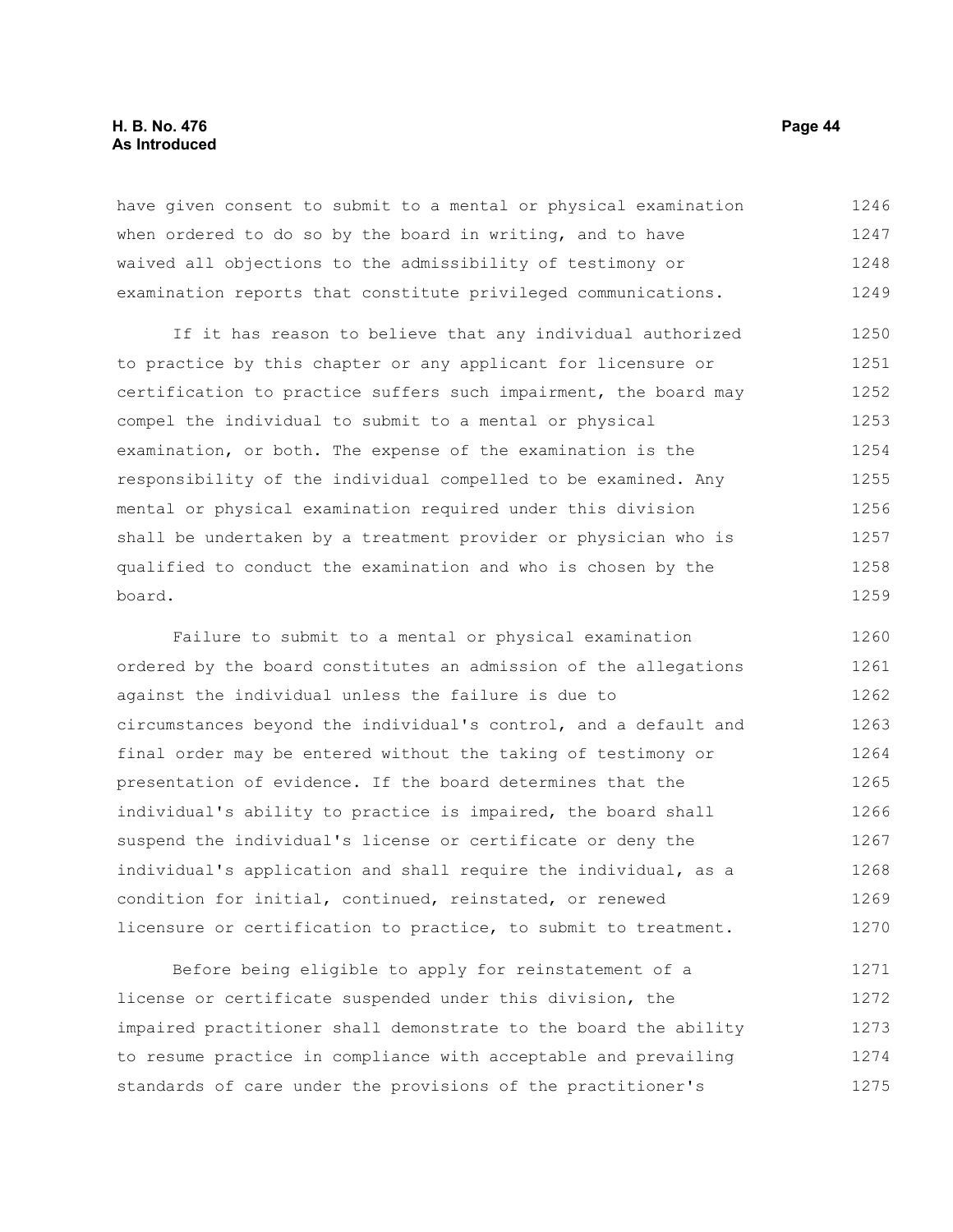license or certificate. The demonstration shall include, but shall not be limited to, the following: (a) Certification from a treatment provider approved under section 4731.25 of the Revised Code that the individual has successfully completed any required inpatient treatment; (b) Evidence of continuing full compliance with an aftercare contract or consent agreement; (c) Two written reports indicating that the individual's ability to practice has been assessed and that the individual 1276 1277 1278 1279 1280 1281 1282 1283 1284

has been found capable of practicing according to acceptable and prevailing standards of care. The reports shall be made by individuals or providers approved by the board for making the assessments and shall describe the basis for their determination. 1285 1286 1287 1288 1289

The board may reinstate a license or certificate suspended under this division after that demonstration and after the individual has entered into a written consent agreement. 1290 1291 1292

When the impaired practitioner resumes practice, the board shall require continued monitoring of the individual. The monitoring shall include, but not be limited to, compliance with the written consent agreement entered into before reinstatement or with conditions imposed by board order after a hearing, and, upon termination of the consent agreement, submission to the board for at least two years of annual written progress reports made under penalty of perjury stating whether the individual has maintained sobriety. 1293 1294 1295 1296 1297 1298 1299 1300 1301

(27) A second or subsequent violation of section 4731.66 or 4731.69 of the Revised Code; 1302 1303

(28) Except as provided in division (N) of this section: 1304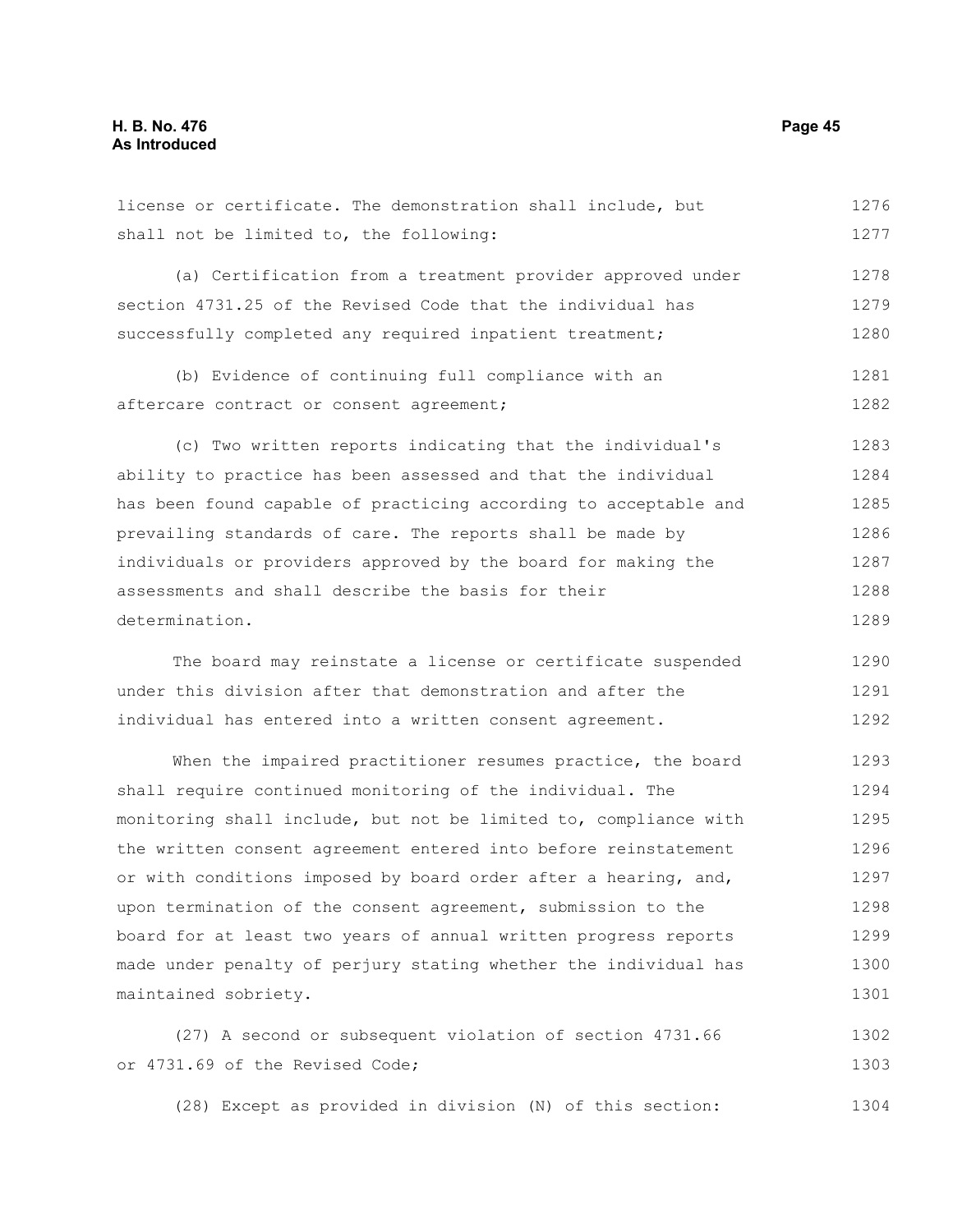#### **H. B. No. 476 Page 46 As Introduced**

(a) Waiving the payment of all or any part of a deductible or copayment that a patient, pursuant to a health insurance or health care policy, contract, or plan that covers the individual's services, otherwise would be required to pay if the waiver is used as an enticement to a patient or group of patients to receive health care services from that individual; 1305 1306 1307 1308 1309 1310

(b) Advertising that the individual will waive the payment of all or any part of a deductible or copayment that a patient, pursuant to a health insurance or health care policy, contract, or plan that covers the individual's services, otherwise would be required to pay. 1311 1312 1313 1314 1315

(29) Failure to use universal blood and body fluid precautions established by rules adopted under section 4731.051 of the Revised Code; 1316 1317 1318

(30) Failure to provide notice to, and receive acknowledgment of the notice from, a patient when required by section 4731.143 of the Revised Code prior to providing nonemergency professional services, or failure to maintain that notice in the patient's medical record; 1319 1320 1321 1322 1323

(31) Failure of a physician supervising a physician assistant to maintain supervision in accordance with the requirements of Chapter 4730. of the Revised Code and the rules adopted under that chapter; 1324 1325 1326 1327

(32) Failure of a physician or podiatrist to enter into a standard care arrangement with a clinical nurse specialist, certified nurse-midwife, or certified nurse practitioner with whom the physician or podiatrist is in collaboration pursuant to section 4731.27 of the Revised Code or failure to fulfill the responsibilities of collaboration after entering into a standard 1328 1329 1330 1331 1332 1333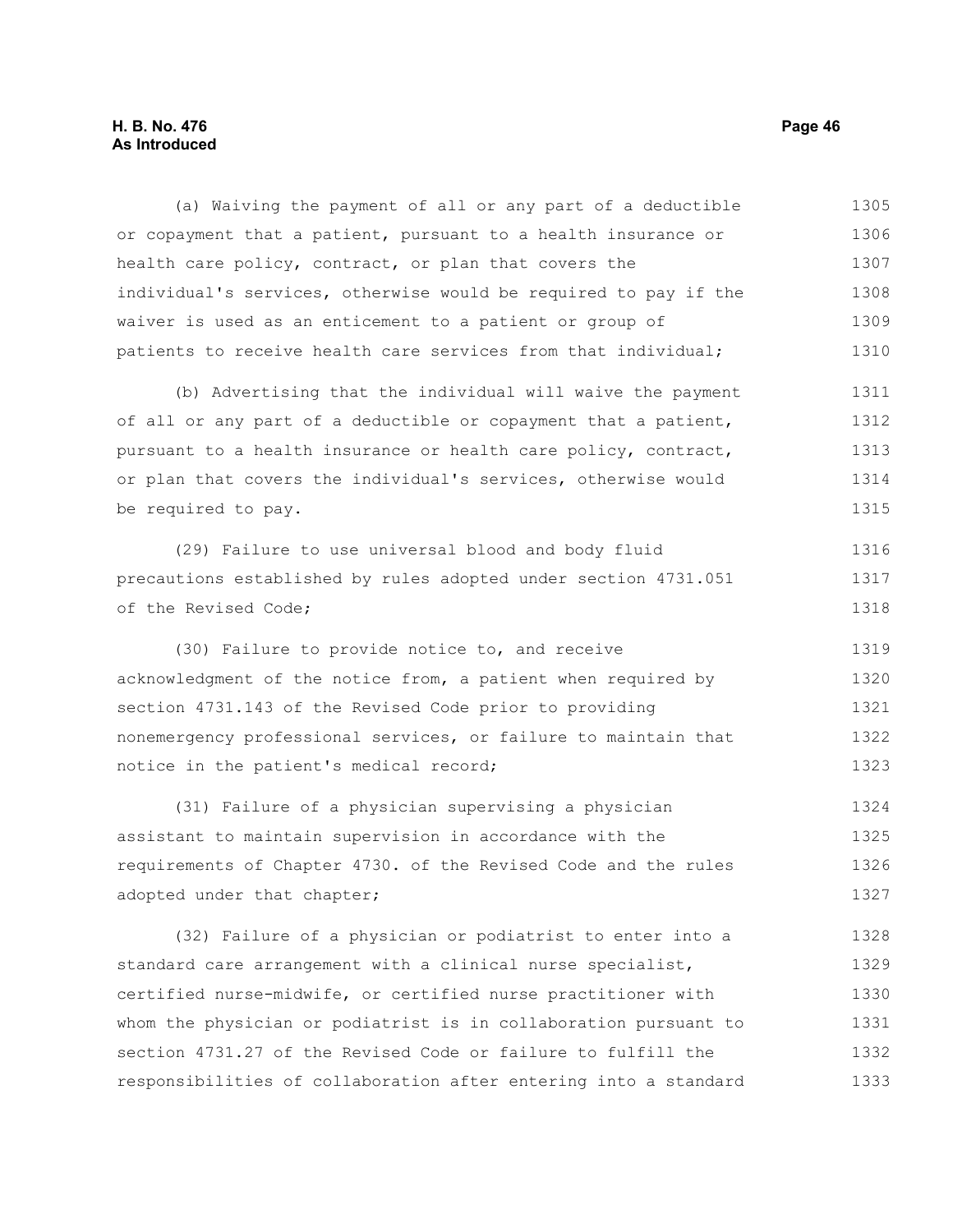1361

| care arrangement;                                                | 1334 |
|------------------------------------------------------------------|------|
| (33) Failure to comply with the terms of a consult               | 1335 |
| agreement entered into with a pharmacist pursuant to section     | 1336 |
| 4729.39 of the Revised Code;                                     | 1337 |
| (34) Failure to cooperate in an investigation conducted by       | 1338 |
| the board under division (F) of this section, including failure  | 1339 |
| to comply with a subpoena or order issued by the board or        | 1340 |
| failure to answer truthfully a question presented by the board   | 1341 |
| in an investigative interview, an investigative office           | 1342 |
| conference, at a deposition, or in written interrogatories,      | 1343 |
| except that failure to cooperate with an investigation shall not | 1344 |
| constitute grounds for discipline under this section if a court  | 1345 |
| of competent jurisdiction has issued an order that either        | 1346 |
| quashes a subpoena or permits the individual to withhold the     | 1347 |
| testimony or evidence in issue;                                  | 1348 |
| (35) Failure to supervise an acupuncturist in accordance         | 1349 |
| with Chapter 4762. of the Revised Code and the board's rules for | 1350 |
| providing that supervision;                                      | 1351 |
| (36) Failure to supervise an anesthesiologist assistant in       | 1352 |
| accordance with Chapter 4760. of the Revised Code and the        | 1353 |
| board's rules for supervision of an anesthesiologist assistant;  | 1354 |
| (37) Assisting suicide, as defined in section 3795.01 of         | 1355 |
| the Revised Code;                                                | 1356 |
| (38) Failure to comply with the requirements of section          | 1357 |
| 2317.561 of the Revised Code;                                    | 1358 |
| (39) Failure to supervise a radiologist assistant in             | 1359 |
| accordance with Chapter 4774. of the Revised Code and the        | 1360 |

board's rules for supervision of radiologist assistants;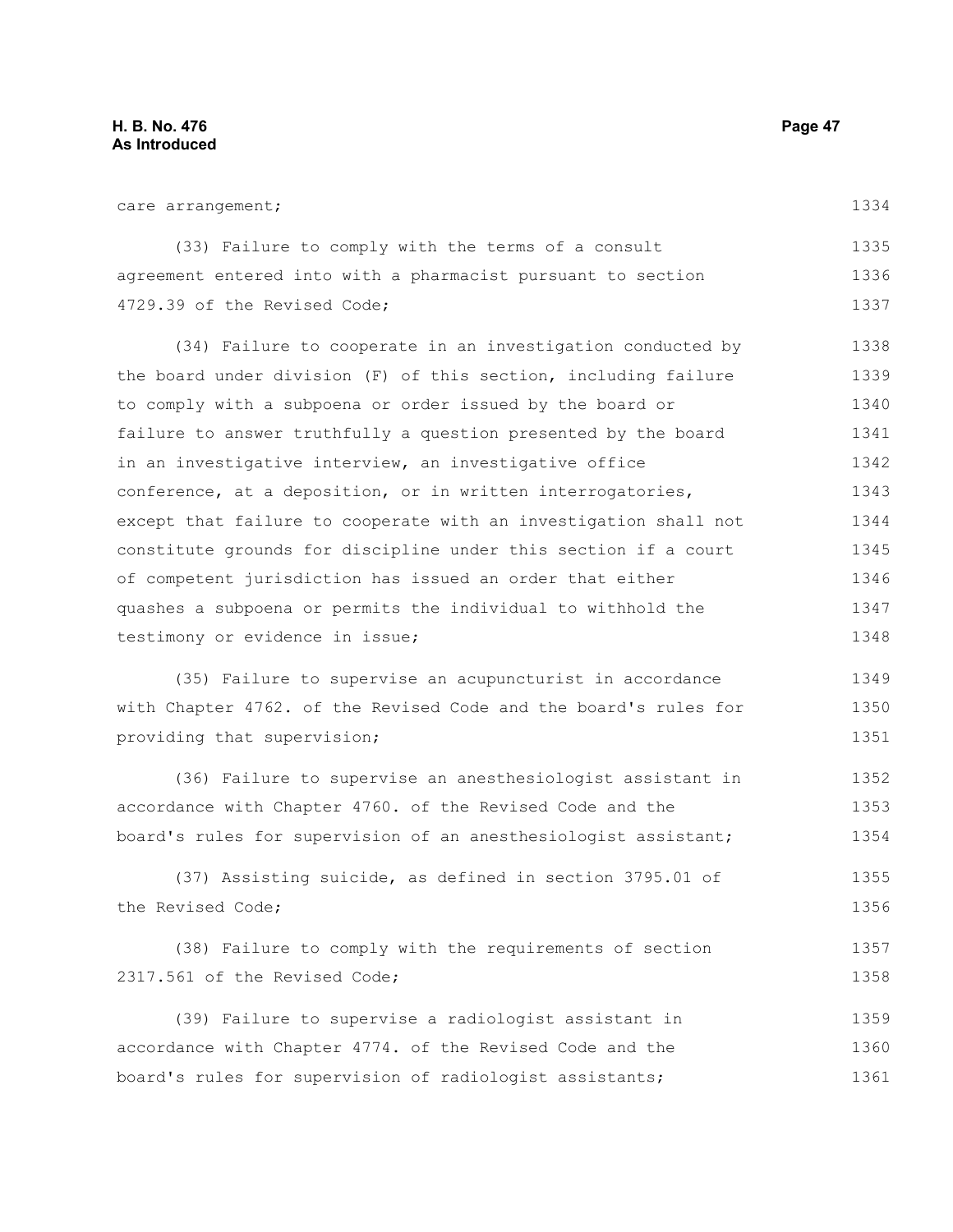(40) Performing or inducing an abortion at an office or facility with knowledge that the office or facility fails to post the notice required under section 3701.791 of the Revised Code; 1362 1363 1364 1365

(41) Failure to comply with the standards and procedures established in rules under section 4731.054 of the Revised Code for the operation of or the provision of care at a pain management clinic; 1366 1367 1368 1369

(42) Failure to comply with the standards and procedures established in rules under section 4731.054 of the Revised Code for providing supervision, direction, and control of individuals at a pain management clinic; 1370 1371 1372 1373

(43) Failure to comply with the requirements of section 4729.79 or 4731.055 of the Revised Code, unless the state board of pharmacy no longer maintains a drug database pursuant to section 4729.75 of the Revised Code; 1374 1375 1376 1377

(44) Failure to comply with the requirements of section 2919.171, 2919.202, or 2919.203 of the Revised Code or failure to submit to the department of health in accordance with a court order a complete report as described in section 2919.171 or 2919.202 of the Revised Code; 1378 1379 1380 1381 1382

(45) Practicing at a facility that is subject to licensure as a category III terminal distributor of dangerous drugs with a pain management clinic classification unless the person operating the facility has obtained and maintains the license with the classification; 1383 1384 1385 1386 1387

(46) Owning a facility that is subject to licensure as a category III terminal distributor of dangerous drugs with a pain management clinic classification unless the facility is licensed 1388 1389 1390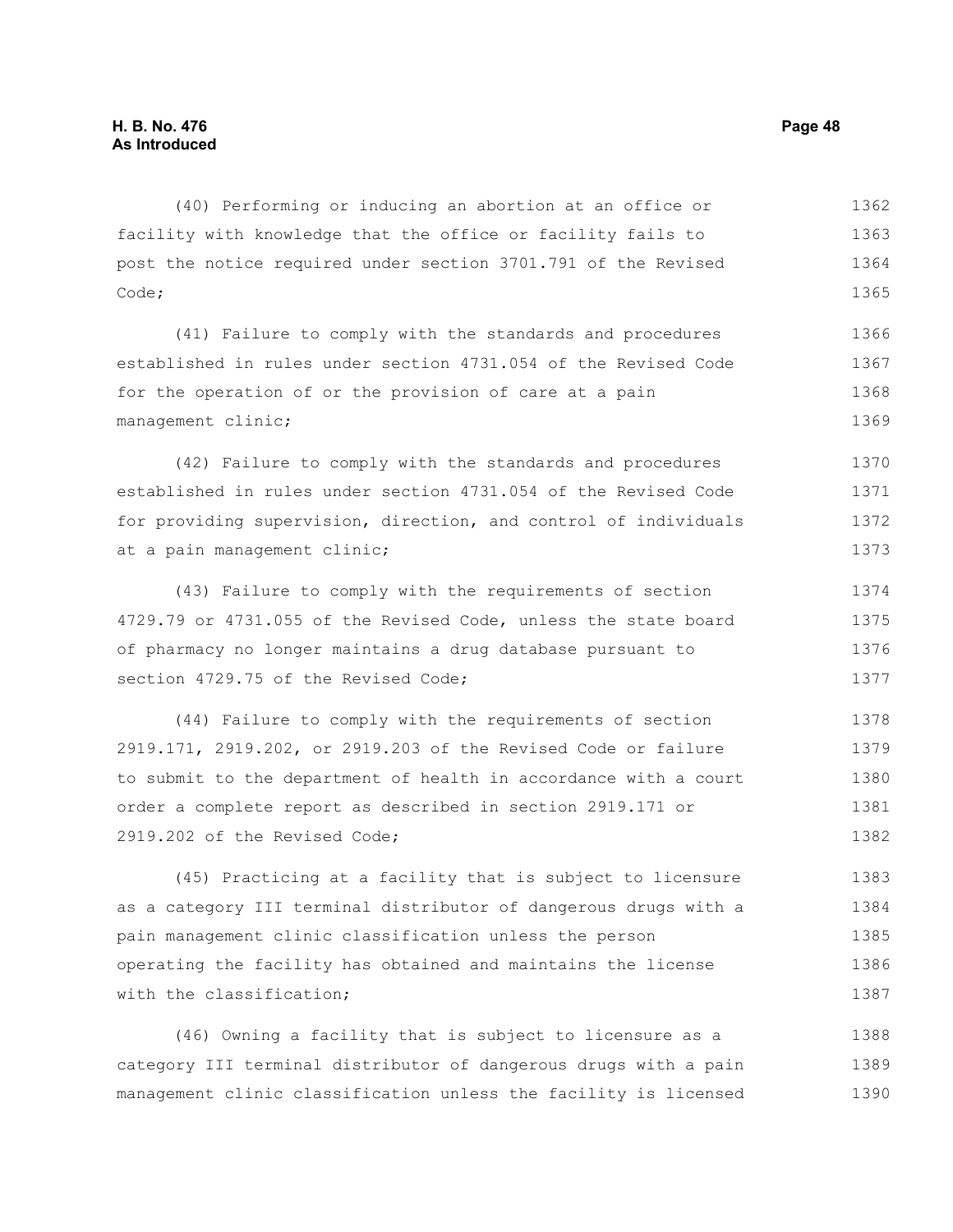1391

| (47) Failure to comply with any of the requirements             | 1392 |
|-----------------------------------------------------------------|------|
| regarding making or maintaining medical records or documents    | 1393 |
| described in division (A) of section 2919.192, division (C) of  | 1394 |
| section 2919.193, division (B) of section 2919.195, or division | 1395 |
| (A) of section 2919.196 of the Revised Code;                    | 1396 |

(48) Failure to comply with the requirements in section 3719.061 of the Revised Code before issuing for a minor a prescription for an opioid analgesic, as defined in section 3719.01 of the Revised Code; 1397 1398 1399 1400

(49) Failure to comply with the requirements of section 4731.30 of the Revised Code or rules adopted under section 4731.301 of the Revised Code when recommending treatment with medical marijuana; 1401 1402 1403 1404

(50) Practicing at a facility, clinic, or other location that is subject to licensure as a category III terminal distributor of dangerous drugs with an office-based opioid treatment classification unless the person operating that place has obtained and maintains the license with the classification; 1405 1406 1407 1408 1409

(51) Owning a facility, clinic, or other location that is subject to licensure as a category III terminal distributor of dangerous drugs with an office-based opioid treatment classification unless that place is licensed with the classification; 1410 1411 1412 1413 1414

(52) A pattern of continuous or repeated violations of division (E)(2) or (3) of section 3963.02 of the Revised Code; 1415 1416

(53) Failure to report a case of Parkinson's disease or a Parkinsonism as required by section 3701.25 of the Revised Code. 1417 1418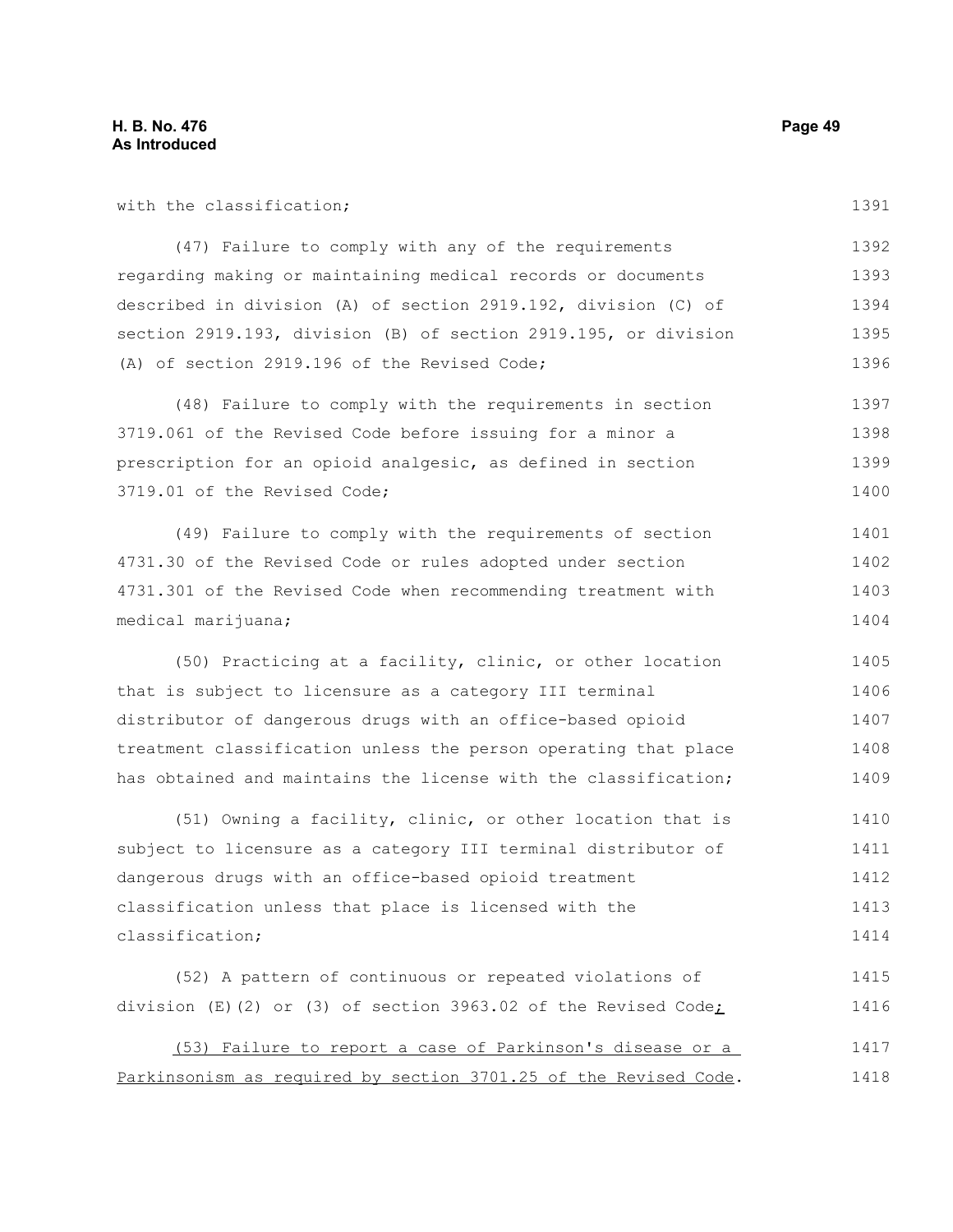#### **H. B. No. 476 Page 50 As Introduced**

(C) Disciplinary actions taken by the board under divisions (A) and (B) of this section shall be taken pursuant to an adjudication under Chapter 119. of the Revised Code, except that in lieu of an adjudication, the board may enter into a consent agreement with an individual to resolve an allegation of a violation of this chapter or any rule adopted under it. A consent agreement, when ratified by an affirmative vote of not fewer than six members of the board, shall constitute the findings and order of the board with respect to the matter addressed in the agreement. If the board refuses to ratify a consent agreement, the admissions and findings contained in the consent agreement shall be of no force or effect. 1419 1420 1421 1422 1423 1424 1425 1426 1427 1428 1429 1430

A telephone conference call may be utilized for ratification of a consent agreement that revokes or suspends an individual's license or certificate to practice or certificate to recommend. The telephone conference call shall be considered a special meeting under division (F) of section 121.22 of the Revised Code. 1431 1432 1433 1434 1435 1436

If the board takes disciplinary action against an individual under division (B) of this section for a second or subsequent plea of guilty to, or judicial finding of guilt of, a violation of section 2919.123 or 2919.124 of the Revised Code, the disciplinary action shall consist of a suspension of the individual's license or certificate to practice for a period of at least one year or, if determined appropriate by the board, a more serious sanction involving the individual's license or certificate to practice. Any consent agreement entered into under this division with an individual that pertains to a second or subsequent plea of guilty to, or judicial finding of guilt of, a violation of that section shall provide for a suspension of the individual's license or certificate to practice for a 1437 1438 1439 1440 1441 1442 1443 1444 1445 1446 1447 1448 1449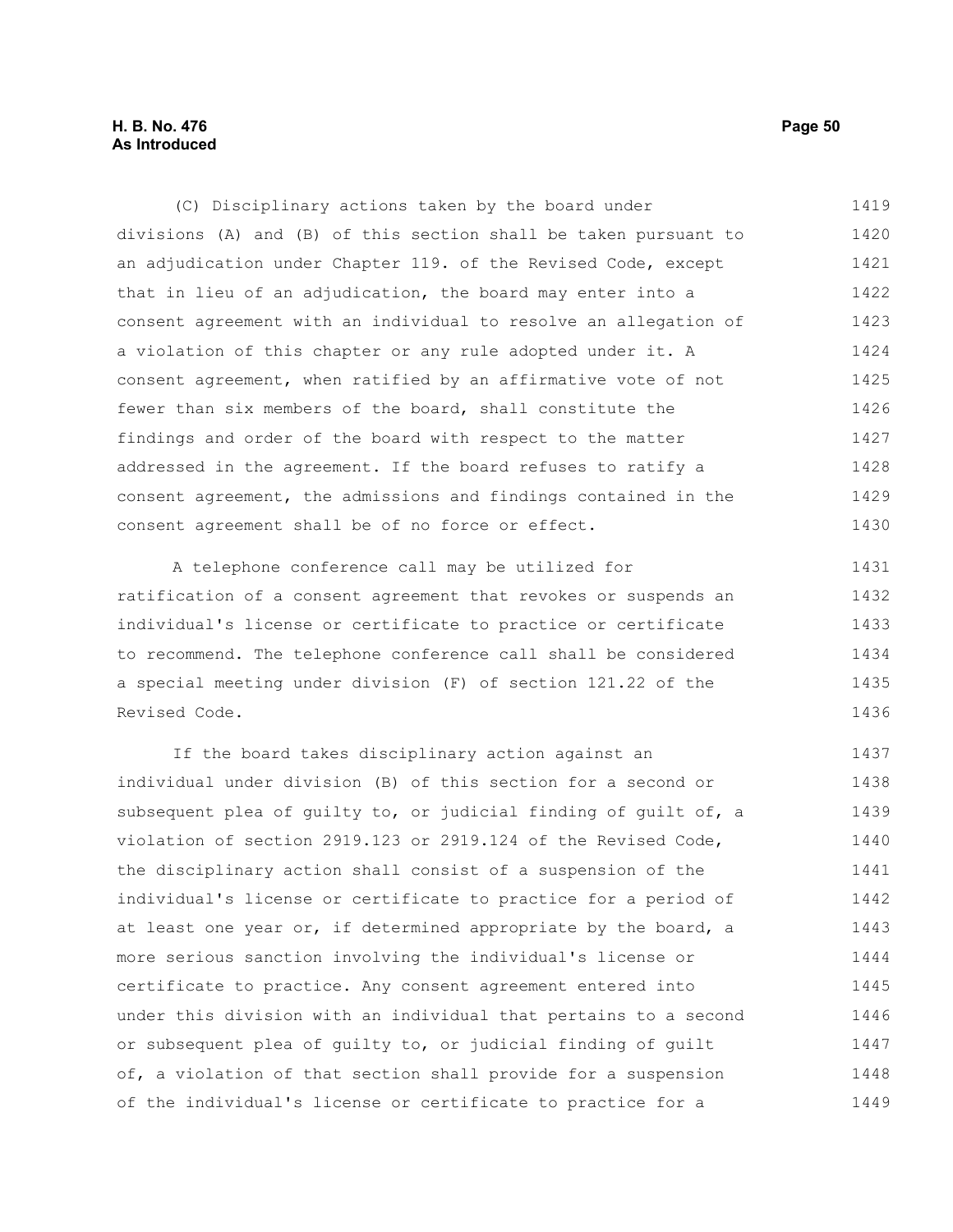period of at least one year or, if determined appropriate by the board, a more serious sanction involving the individual's license or certificate to practice. 1450 1451 1452

(D) For purposes of divisions (B)(10), (12), and (14) of this section, the commission of the act may be established by a finding by the board, pursuant to an adjudication under Chapter 119. of the Revised Code, that the individual committed the act. The board does not have jurisdiction under those divisions if the trial court renders a final judgment in the individual's favor and that judgment is based upon an adjudication on the merits. The board has jurisdiction under those divisions if the trial court issues an order of dismissal upon technical or procedural grounds. 1453 1454 1455 1456 1457 1458 1459 1460 1461 1462

(E) The sealing of conviction records by any court shall have no effect upon a prior board order entered under this section or upon the board's jurisdiction to take action under this section if, based upon a plea of guilty, a judicial finding of guilt, or a judicial finding of eligibility for intervention in lieu of conviction, the board issued a notice of opportunity for a hearing prior to the court's order to seal the records. The board shall not be required to seal, destroy, redact, or otherwise modify its records to reflect the court's sealing of conviction records. 1463 1464 1465 1466 1467 1468 1469 1470 1471 1472

(F)(1) The board shall investigate evidence that appears to show that a person has violated any provision of this chapter or any rule adopted under it. Any person may report to the board in a signed writing any information that the person may have that appears to show a violation of any provision of this chapter or any rule adopted under it. In the absence of bad faith, any person who reports information of that nature or who 1473 1474 1475 1476 1477 1478 1479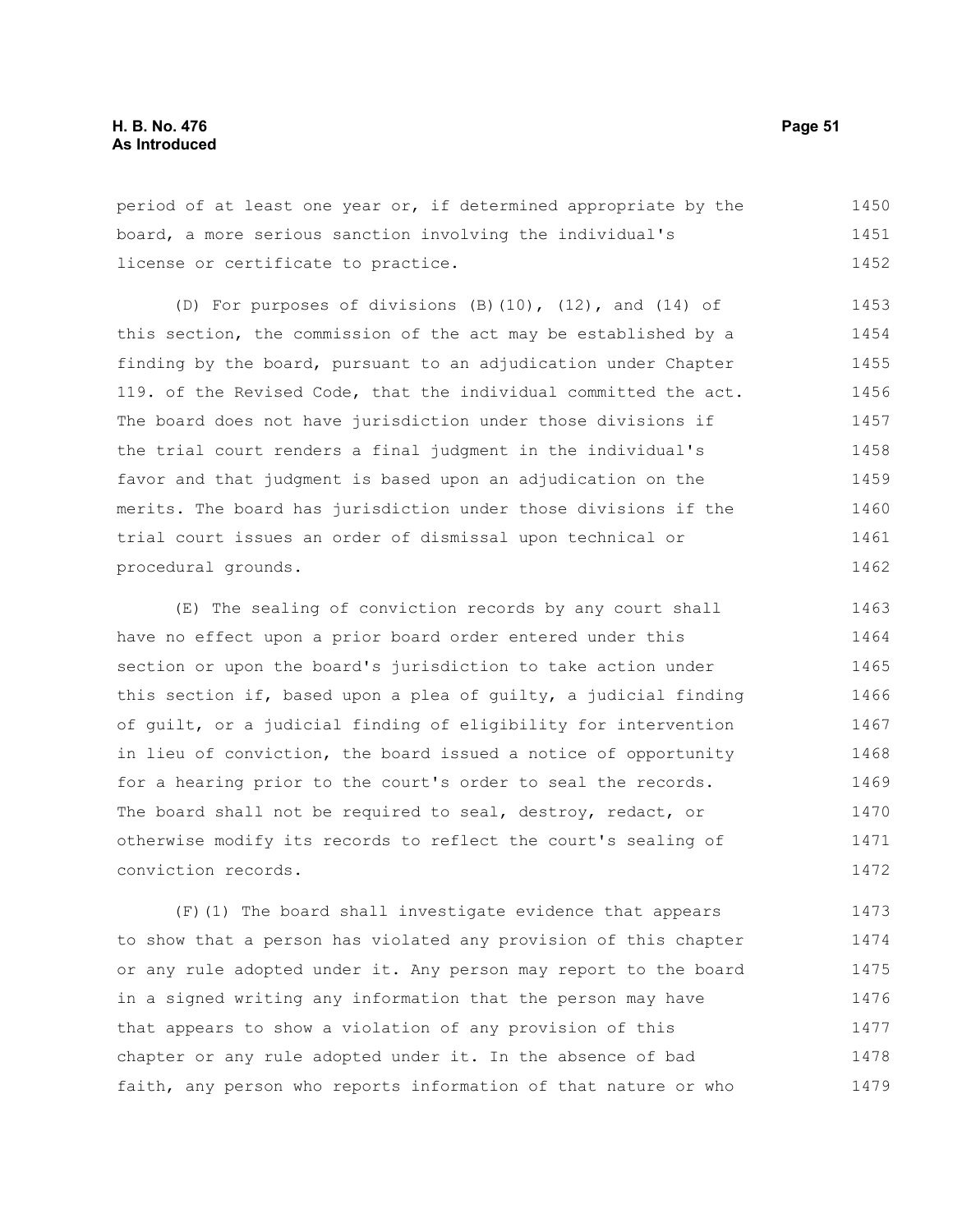testifies before the board in any adjudication conducted under Chapter 119. of the Revised Code shall not be liable in damages in a civil action as a result of the report or testimony. Each complaint or allegation of a violation received by the board shall be assigned a case number and shall be recorded by the board. 1480 1481 1482 1483 1484 1485

(2) Investigations of alleged violations of this chapter or any rule adopted under it shall be supervised by the supervising member elected by the board in accordance with section 4731.02 of the Revised Code and by the secretary as provided in section 4731.39 of the Revised Code. The president may designate another member of the board to supervise the investigation in place of the supervising member. No member of the board who supervises the investigation of a case shall participate in further adjudication of the case. 1486 1487 1488 1489 1490 1491 1492 1493 1494

(3) In investigating a possible violation of this chapter or any rule adopted under this chapter, or in conducting an inspection under division (E) of section 4731.054 of the Revised Code, the board may question witnesses, conduct interviews, administer oaths, order the taking of depositions, inspect and copy any books, accounts, papers, records, or documents, issue subpoenas, and compel the attendance of witnesses and production of books, accounts, papers, records, documents, and testimony, except that a subpoena for patient record information shall not be issued without consultation with the attorney general's office and approval of the secretary and supervising member of the board. 1495 1496 1497 1498 1499 1500 1501 1502 1503 1504 1505 1506

(a) Before issuance of a subpoena for patient record information, the secretary and supervising member shall determine whether there is probable cause to believe that the 1507 1508 1509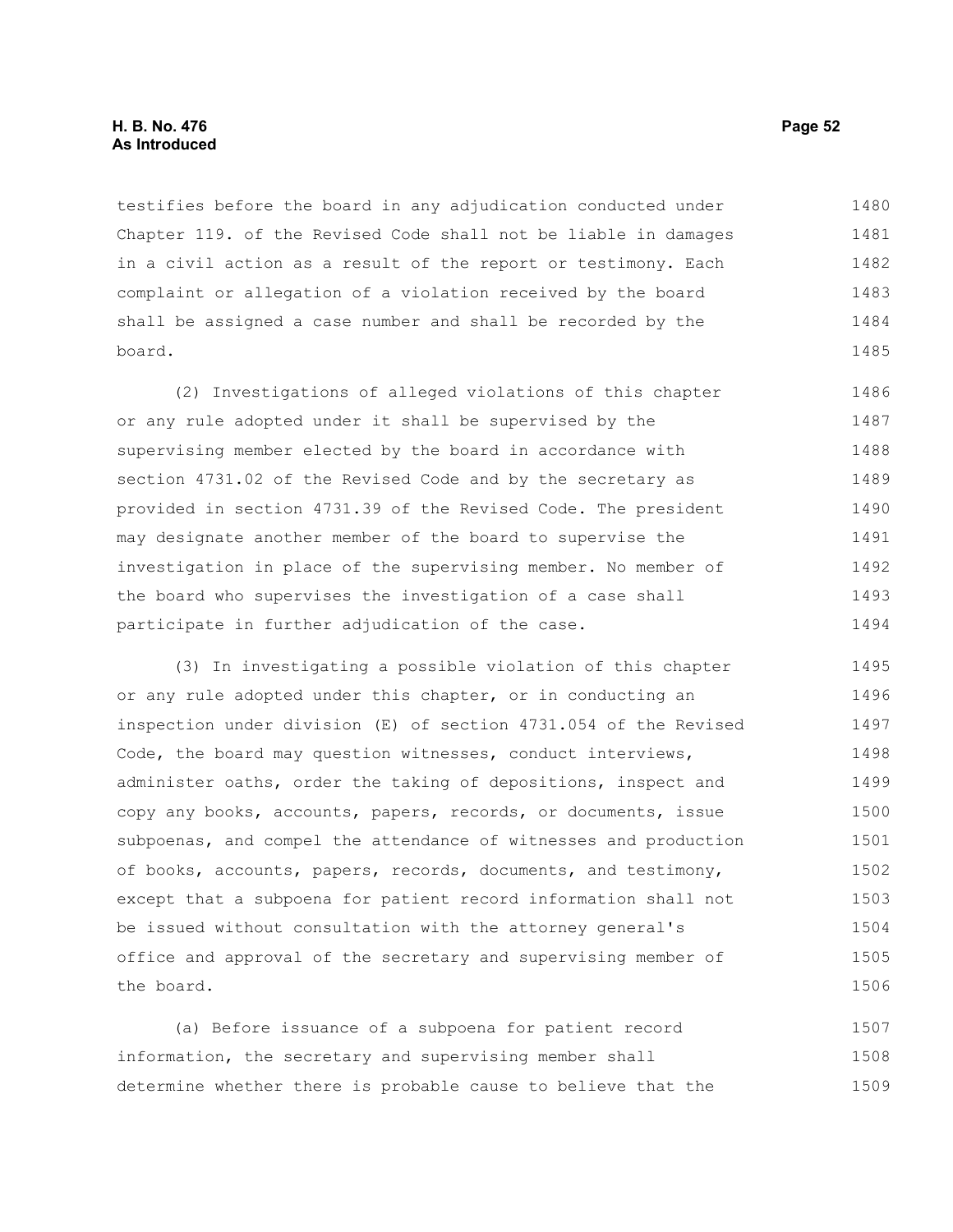#### **H. B. No. 476 Page 53 As Introduced**

complaint filed alleges a violation of this chapter or any rule adopted under it and that the records sought are relevant to the alleged violation and material to the investigation. The subpoena may apply only to records that cover a reasonable period of time surrounding the alleged violation. 1510 1511 1512 1513 1514

(b) On failure to comply with any subpoena issued by the board and after reasonable notice to the person being subpoenaed, the board may move for an order compelling the production of persons or records pursuant to the Rules of Civil Procedure. 1515 1516 1517 1518 1519

(c) A subpoena issued by the board may be served by a sheriff, the sheriff's deputy, or a board employee or agent designated by the board. Service of a subpoena issued by the board may be made by delivering a copy of the subpoena to the person named therein, reading it to the person, or leaving it at the person's usual place of residence, usual place of business, or address on file with the board. When serving a subpoena to an applicant for or the holder of a license or certificate issued under this chapter, service of the subpoena may be made by certified mail, return receipt requested, and the subpoena shall be deemed served on the date delivery is made or the date the person refuses to accept delivery. If the person being served refuses to accept the subpoena or is not located, service may be made to an attorney who notifies the board that the attorney is representing the person. 1520 1521 1522 1523 1524 1525 1526 1527 1528 1529 1530 1531 1532 1533 1534

(d) A sheriff's deputy who serves a subpoena shall receive the same fees as a sheriff. Each witness who appears before the board in obedience to a subpoena shall receive the fees and mileage provided for under section 119.094 of the Revised Code. 1535 1536 1537 1538

(4) All hearings, investigations, and inspections of the 1539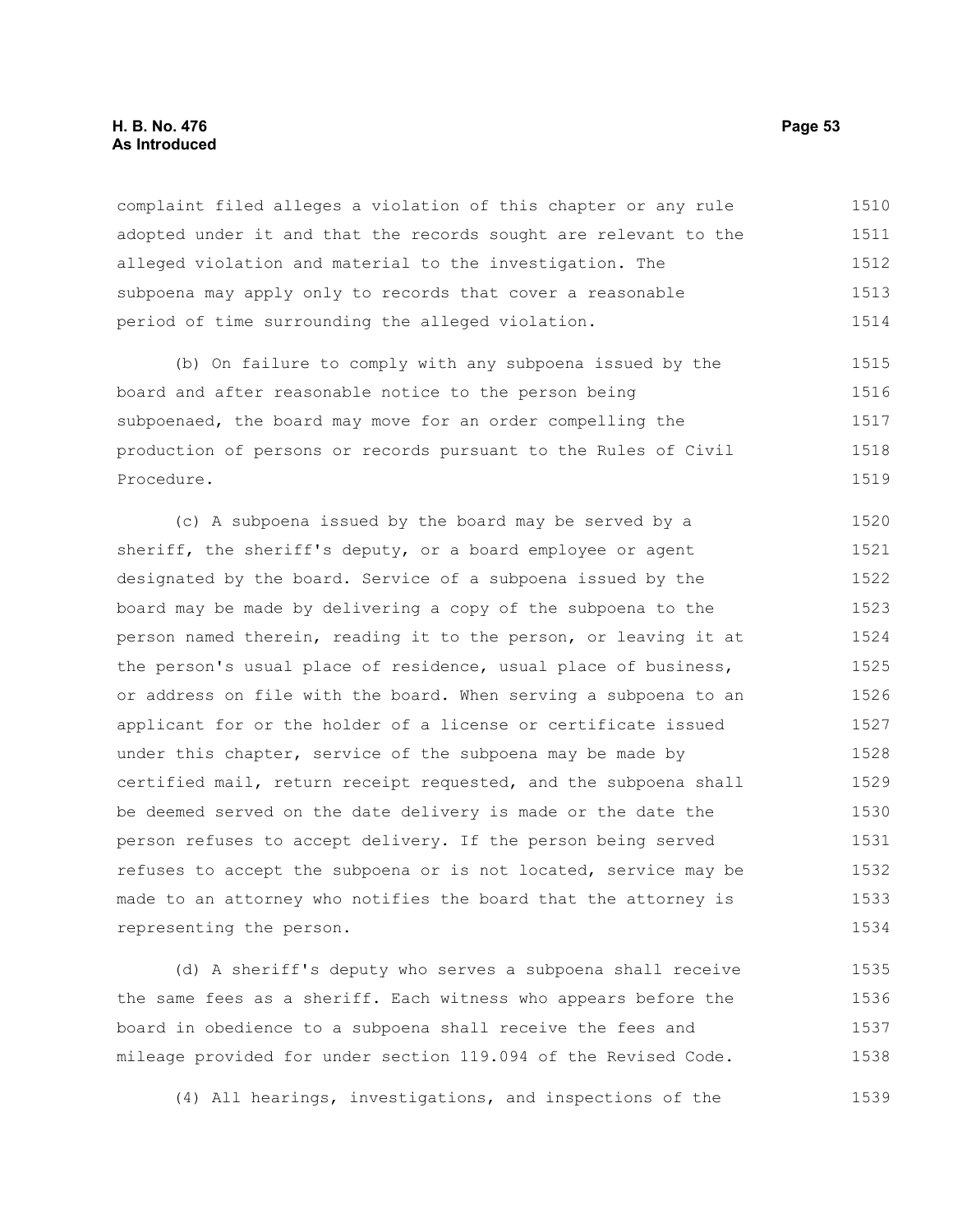board shall be considered civil actions for the purposes of section 2305.252 of the Revised Code. 1540 1541

(5) A report required to be submitted to the board under this chapter, a complaint, or information received by the board pursuant to an investigation or pursuant to an inspection under division (E) of section 4731.054 of the Revised Code is confidential and not subject to discovery in any civil action. 1542 1543 1544 1545 1546

The board shall conduct all investigations or inspections and proceedings in a manner that protects the confidentiality of patients and persons who file complaints with the board. The board shall not make public the names or any other identifying information about patients or complainants unless proper consent is given or, in the case of a patient, a waiver of the patient privilege exists under division (B) of section 2317.02 of the Revised Code, except that consent or a waiver of that nature is not required if the board possesses reliable and substantial evidence that no bona fide physician-patient relationship exists. 1547 1548 1549 1550 1551 1552 1553 1554 1555 1556 1557

The board may share any information it receives pursuant to an investigation or inspection, including patient records and patient record information, with law enforcement agencies, other licensing boards, and other governmental agencies that are prosecuting, adjudicating, or investigating alleged violations of statutes or administrative rules. An agency or board that receives the information shall comply with the same requirements regarding confidentiality as those with which the state medical board must comply, notwithstanding any conflicting provision of the Revised Code or procedure of the agency or board that applies when it is dealing with other information in its possession. In a judicial proceeding, the information may be 1558 1559 1560 1561 1562 1563 1564 1565 1566 1567 1568 1569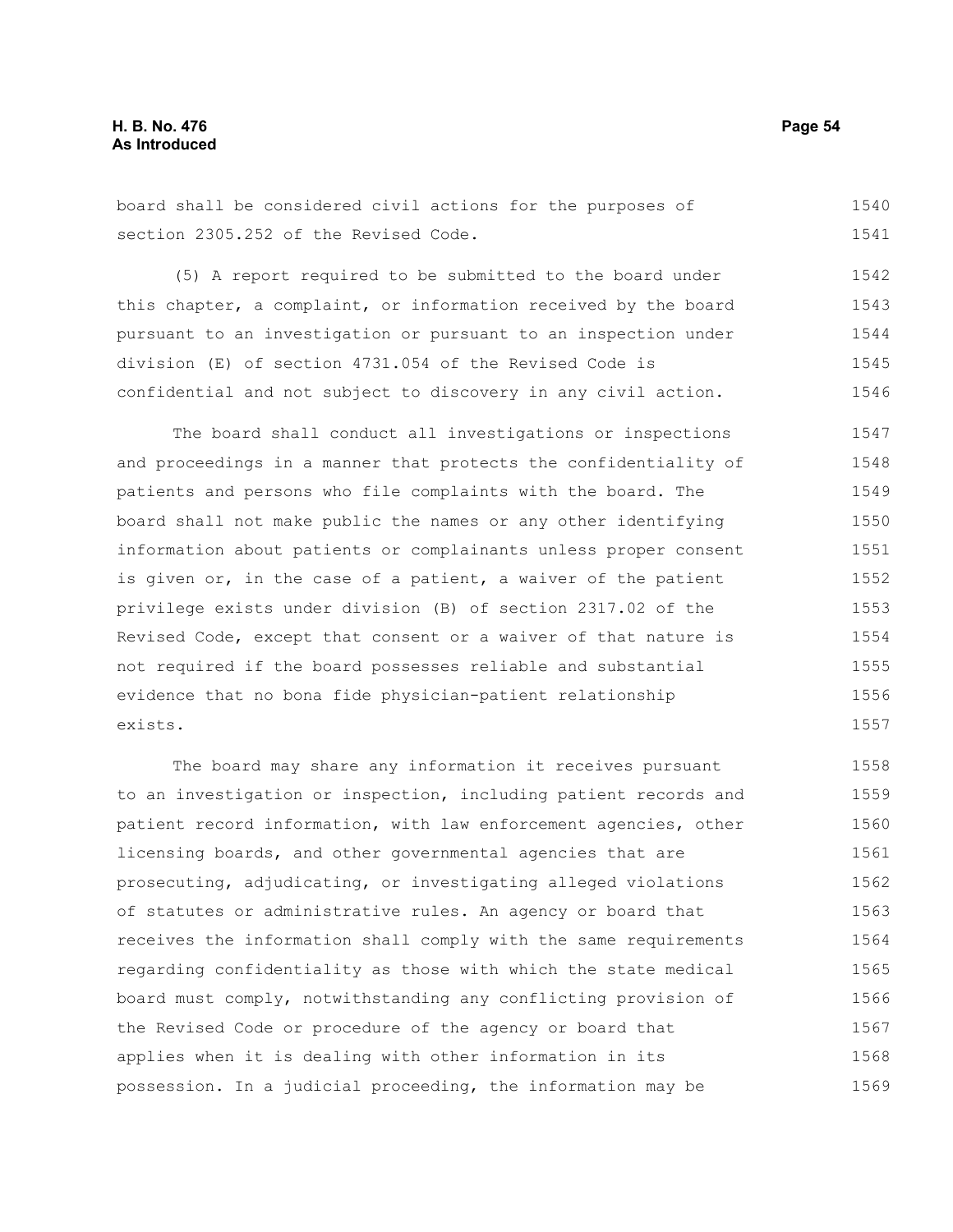#### **H. B. No. 476 Page 55 As Introduced**

admitted into evidence only in accordance with the Rules of Evidence, but the court shall require that appropriate measures are taken to ensure that confidentiality is maintained with respect to any part of the information that contains names or other identifying information about patients or complainants whose confidentiality was protected by the state medical board when the information was in the board's possession. Measures to ensure confidentiality that may be taken by the court include sealing its records or deleting specific information from its records. (6) On a quarterly basis, the board shall prepare a report that documents the disposition of all cases during the preceding three months. The report shall contain the following information for each case with which the board has completed its activities: (a) The case number assigned to the complaint or alleged violation; (b) The type of license or certificate to practice, if any, held by the individual against whom the complaint is directed; (c) A description of the allegations contained in the complaint; (d) The disposition of the case. The report shall state how many cases are still pending 1570 1571 1572 1573 1574 1575 1576 1577 1578 1579 1580 1581 1582 1583 1584 1585 1586 1587 1588 1589 1590 1591 1592

and shall be prepared in a manner that protects the identity of each person involved in each case. The report shall be a public record under section 149.43 of the Revised Code. 1593 1594 1595

(G) If the secretary and supervising member determine both of the following, they may recommend that the board suspend an individual's license or certificate to practice or certificate 1596 1597 1598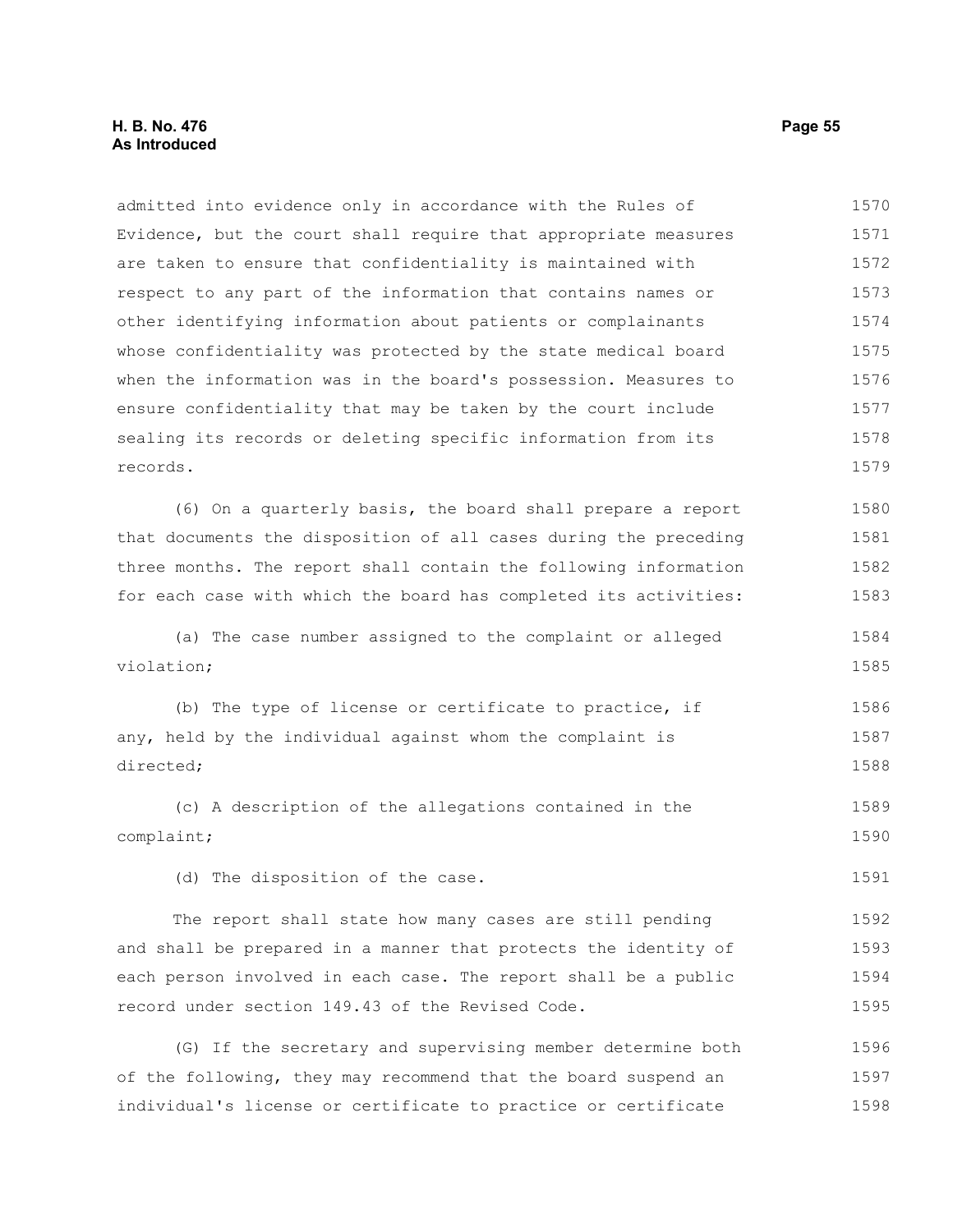to recommend without a prior hearing:

1599

(1) That there is clear and convincing evidence that an individual has violated division (B) of this section; 1600 1601

(2) That the individual's continued practice presents a danger of immediate and serious harm to the public. 1602 1603

Written allegations shall be prepared for consideration by the board. The board, upon review of those allegations and by an affirmative vote of not fewer than six of its members, excluding the secretary and supervising member, may suspend a license or certificate without a prior hearing. A telephone conference call may be utilized for reviewing the allegations and taking the vote on the summary suspension. 1604 1605 1606 1607 1608 1609 1610

The board shall issue a written order of suspension by certified mail or in person in accordance with section 119.07 of the Revised Code. The order shall not be subject to suspension by the court during pendency of any appeal filed under section 119.12 of the Revised Code. If the individual subject to the summary suspension requests an adjudicatory hearing by the board, the date set for the hearing shall be within fifteen days, but not earlier than seven days, after the individual requests the hearing, unless otherwise agreed to by both the board and the individual. 1611 1612 1613 1614 1615 1616 1617 1618 1619 1620

Any summary suspension imposed under this division shall remain in effect, unless reversed on appeal, until a final adjudicative order issued by the board pursuant to this section and Chapter 119. of the Revised Code becomes effective. The board shall issue its final adjudicative order within seventyfive days after completion of its hearing. A failure to issue the order within seventy-five days shall result in dissolution 1621 1622 1623 1624 1625 1626 1627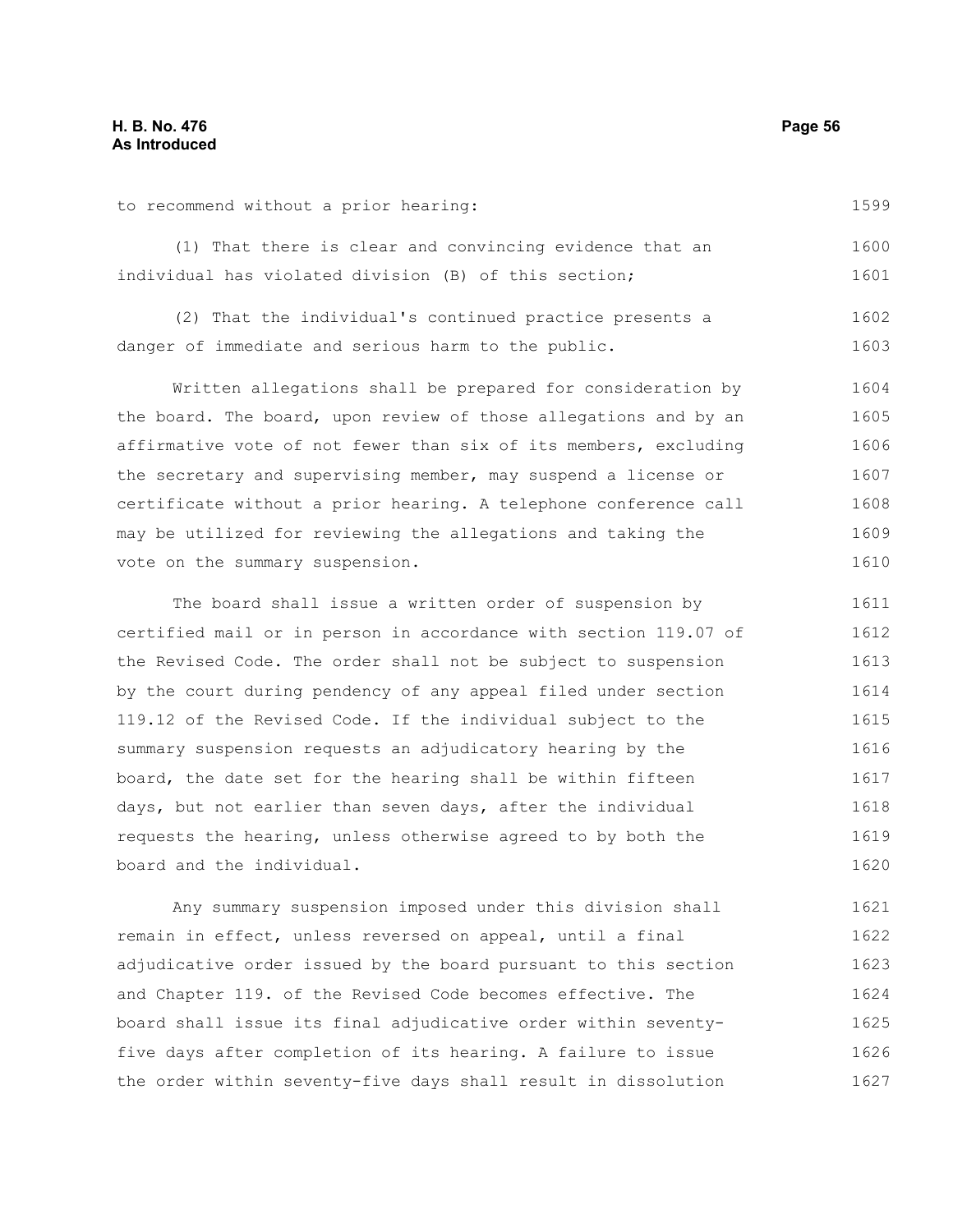of the summary suspension order but shall not invalidate any subsequent, final adjudicative order. 1628 1629

(H) If the board takes action under division  $(B)$  (9), (11), or (13) of this section and the judicial finding of guilt, guilty plea, or judicial finding of eligibility for intervention in lieu of conviction is overturned on appeal, upon exhaustion of the criminal appeal, a petition for reconsideration of the order may be filed with the board along with appropriate court documents. Upon receipt of a petition of that nature and supporting court documents, the board shall reinstate the individual's license or certificate to practice. The board may then hold an adjudication under Chapter 119. of the Revised Code to determine whether the individual committed the act in question. Notice of an opportunity for a hearing shall be given in accordance with Chapter 119. of the Revised Code. If the board finds, pursuant to an adjudication held under this division, that the individual committed the act or if no hearing is requested, the board may order any of the sanctions identified under division (B) of this section. 1630 1631 1632 1633 1634 1635 1636 1637 1638 1639 1640 1641 1642 1643 1644 1645 1646

(I) The license or certificate to practice issued to an individual under this chapter and the individual's practice in this state are automatically suspended as of the date of the individual's second or subsequent plea of guilty to, or judicial finding of guilt of, a violation of section 2919.123 or 2919.124 of the Revised Code. In addition, the license or certificate to practice or certificate to recommend issued to an individual under this chapter and the individual's practice in this state are automatically suspended as of the date the individual pleads guilty to, is found by a judge or jury to be guilty of, or is subject to a judicial finding of eligibility for intervention in lieu of conviction in this state or treatment or intervention in 1647 1648 1649 1650 1651 1652 1653 1654 1655 1656 1657 1658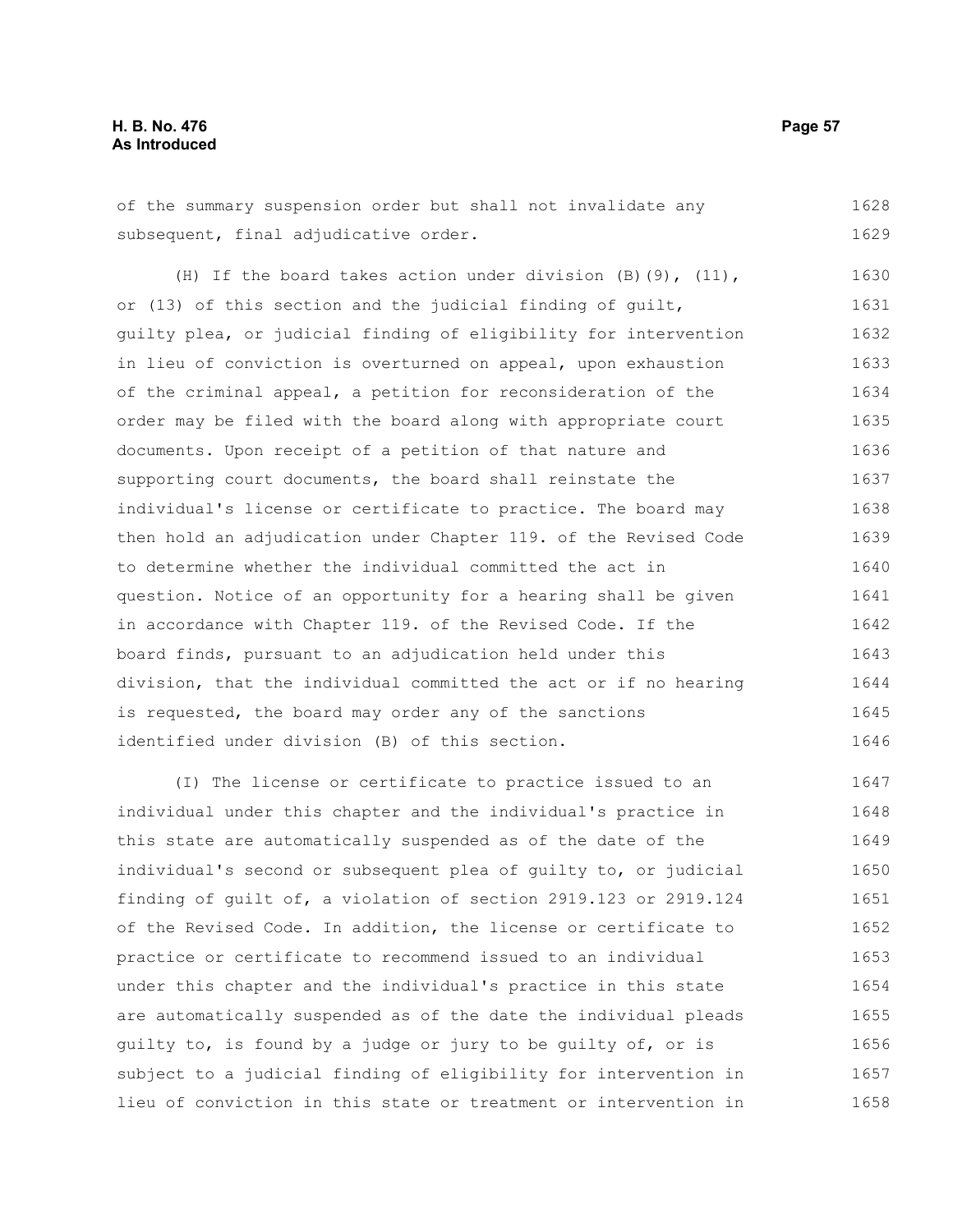#### **H. B. No. 476 Page 58 As Introduced**

lieu of conviction in another jurisdiction for any of the following criminal offenses in this state or a substantially equivalent criminal offense in another jurisdiction: aggravated murder, murder, voluntary manslaughter, felonious assault, kidnapping, rape, sexual battery, gross sexual imposition, aggravated arson, aggravated robbery, or aggravated burglary. Continued practice after suspension shall be considered practicing without a license or certificate. 1659 1660 1661 1662 1663 1664 1665 1666

The board shall notify the individual subject to the suspension by certified mail or in person in accordance with section 119.07 of the Revised Code. If an individual whose license or certificate is automatically suspended under this division fails to make a timely request for an adjudication under Chapter 119. of the Revised Code, the board shall do whichever of the following is applicable: 1667 1668 1669 1670 1671 1672 1673

(1) If the automatic suspension under this division is for a second or subsequent plea of guilty to, or judicial finding of guilt of, a violation of section 2919.123 or 2919.124 of the Revised Code, the board shall enter an order suspending the individual's license or certificate to practice for a period of at least one year or, if determined appropriate by the board, imposing a more serious sanction involving the individual's license or certificate to practice. 1674 1675 1676 1677 1678 1679 1680 1681

(2) In all circumstances in which division (I)(1) of this section does not apply, enter a final order permanently revoking the individual's license or certificate to practice. 1682 1683 1684

(J) If the board is required by Chapter 119. of the Revised Code to give notice of an opportunity for a hearing and if the individual subject to the notice does not timely request a hearing in accordance with section 119.07 of the Revised Code, 1685 1686 1687 1688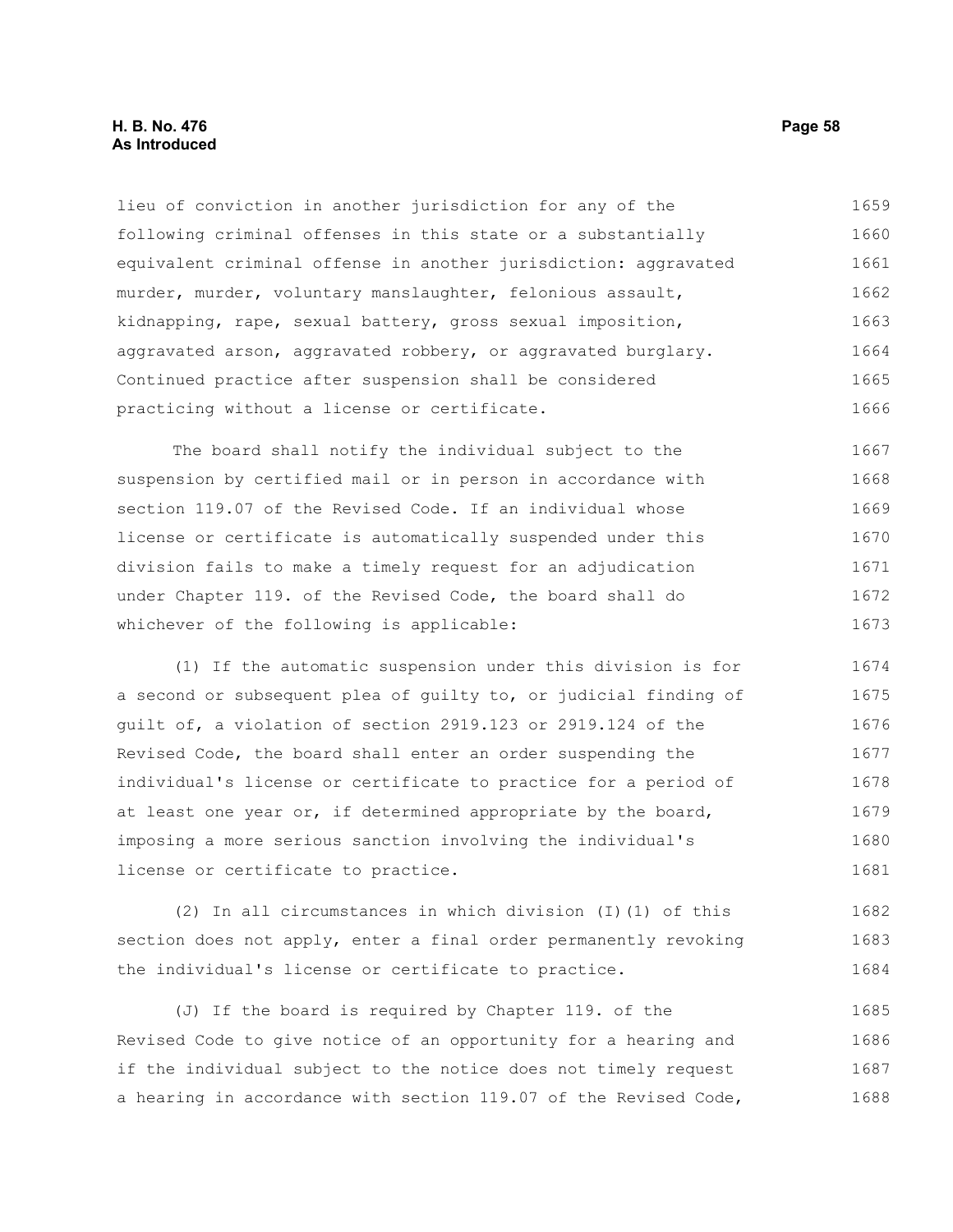#### **H. B. No. 476 Page 59 As Introduced**

the board is not required to hold a hearing, but may adopt, by an affirmative vote of not fewer than six of its members, a final order that contains the board's findings. In that final order, the board may order any of the sanctions identified under division (A) or (B) of this section. 1689 1690 1691 1692 1693

(K) Any action taken by the board under division (B) of this section resulting in a suspension from practice shall be accompanied by a written statement of the conditions under which the individual's license or certificate to practice may be reinstated. The board shall adopt rules governing conditions to be imposed for reinstatement. Reinstatement of a license or certificate suspended pursuant to division (B) of this section requires an affirmative vote of not fewer than six members of the board. 1694 1695 1696 1697 1698 1699 1700 1701 1702

(L) When the board refuses to grant or issue a license or certificate to practice to an applicant, revokes an individual's license or certificate to practice, refuses to renew an individual's license or certificate to practice, or refuses to reinstate an individual's license or certificate to practice, the board may specify that its action is permanent. An individual subject to a permanent action taken by the board is forever thereafter ineligible to hold a license or certificate to practice and the board shall not accept an application for reinstatement of the license or certificate or for issuance of a new license or certificate. 1703 1704 1705 1706 1707 1708 1709 1710 1711 1712 1713

(M) Notwithstanding any other provision of the Revised Code, all of the following apply: 1714 1715

(1) The surrender of a license or certificate issued under this chapter shall not be effective unless or until accepted by the board. A telephone conference call may be utilized for 1716 1717 1718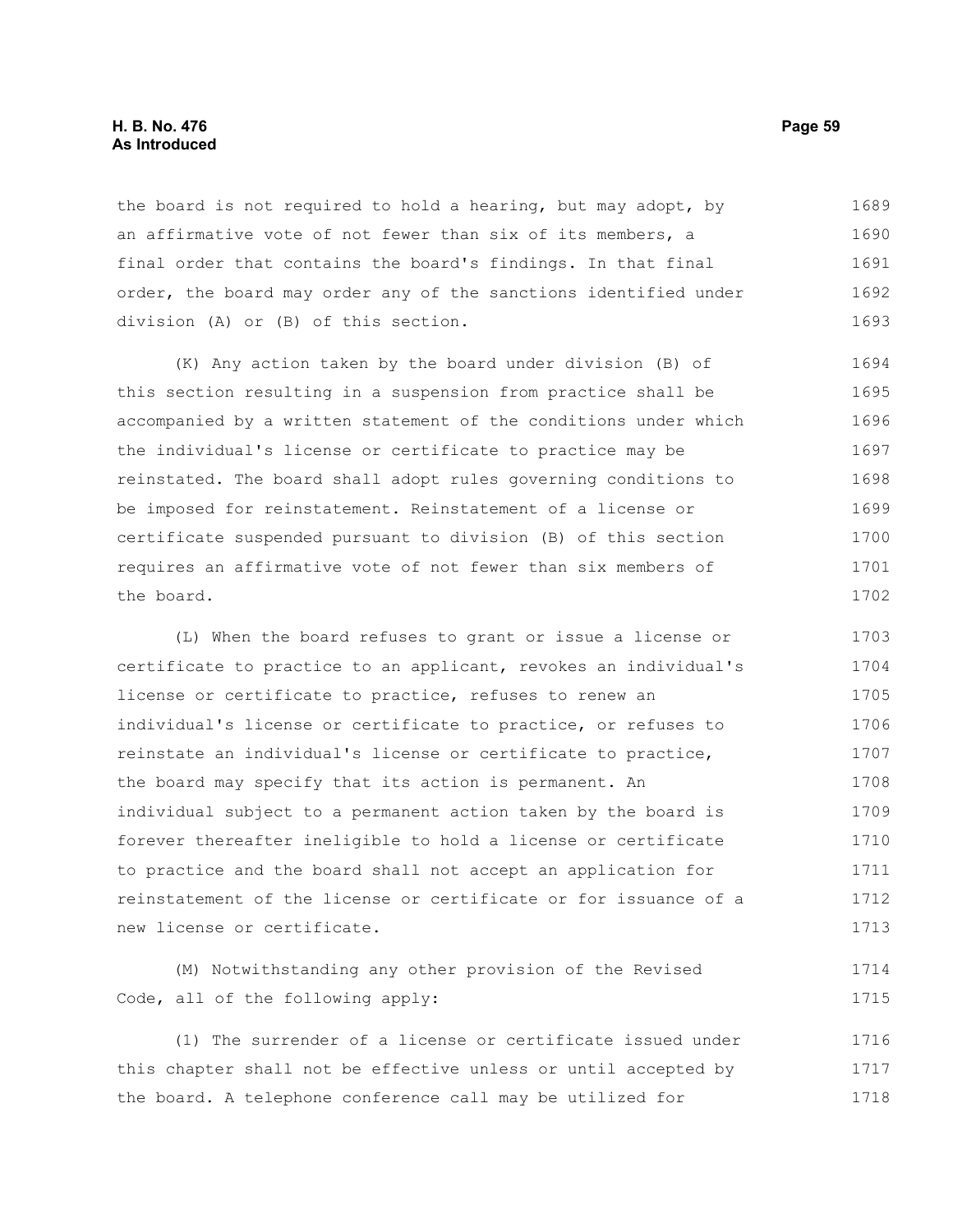#### **H. B. No. 476 Page 60 As Introduced**

acceptance of the surrender of an individual's license or certificate to practice. The telephone conference call shall be considered a special meeting under division (F) of section 121.22 of the Revised Code. Reinstatement of a license or certificate surrendered to the board requires an affirmative vote of not fewer than six members of the board. 1719 1720 1721 1722 1723 1724

(2) An application for a license or certificate made under the provisions of this chapter may not be withdrawn without approval of the board. 1725 1726 1727

(3) Failure by an individual to renew a license or certificate to practice in accordance with this chapter or a certificate to recommend in accordance with rules adopted under section 4731.301 of the Revised Code shall not remove or limit the board's jurisdiction to take any disciplinary action under this section against the individual. 1728 1729 1730 1731 1732 1733

(4) At the request of the board, a license or certificate holder shall immediately surrender to the board a license or certificate that the board has suspended, revoked, or permanently revoked. 1734 1735 1736 1737

(N) Sanctions shall not be imposed under division (B)(28) of this section against any person who waives deductibles and copayments as follows: 1738 1739 1740

(1) In compliance with the health benefit plan that expressly allows such a practice. Waiver of the deductibles or copayments shall be made only with the full knowledge and consent of the plan purchaser, payer, and third-party administrator. Documentation of the consent shall be made available to the board upon request. 1741 1742 1743 1744 1745 1746

(2) For professional services rendered to any other person 1747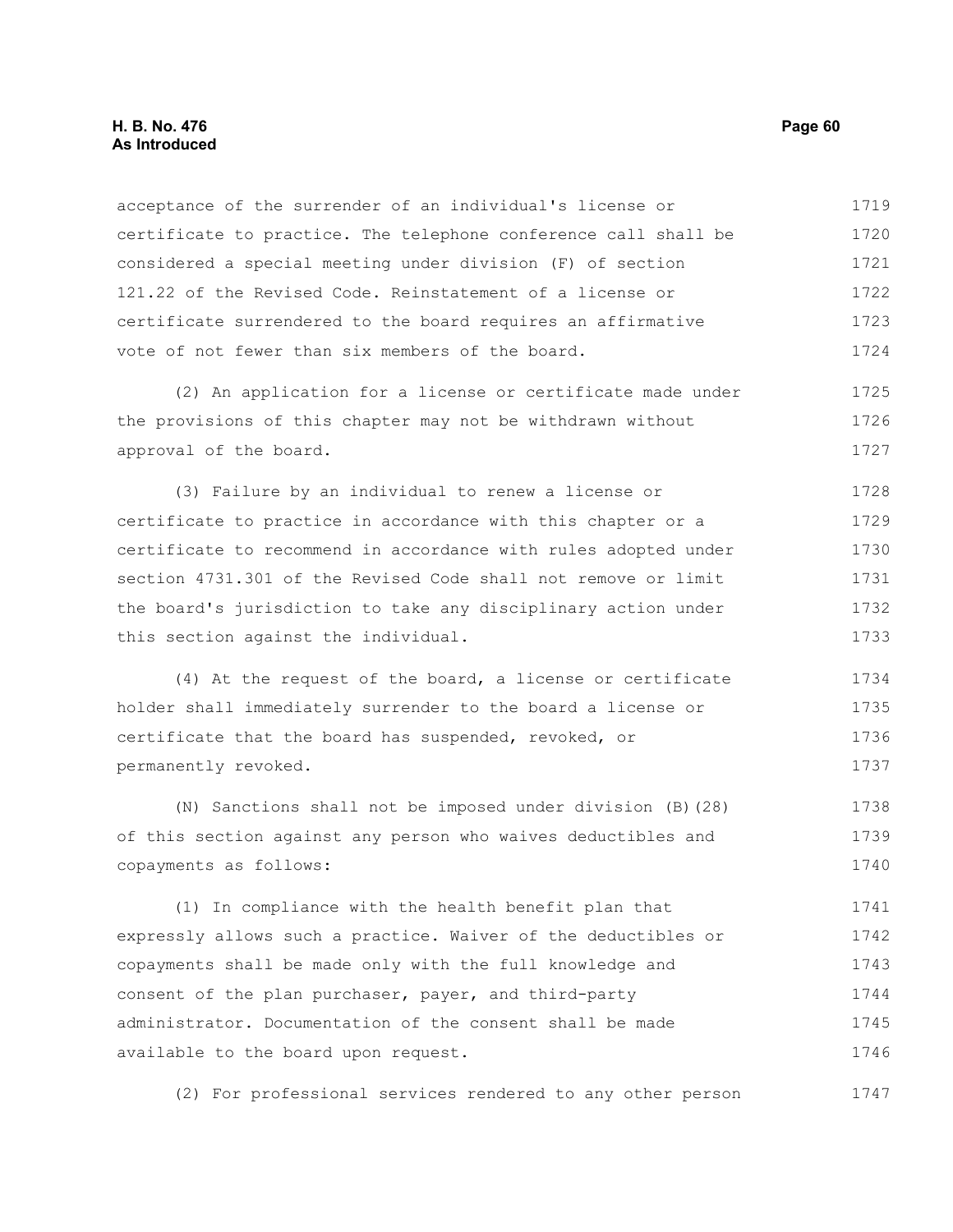authorized to practice pursuant to this chapter, to the extent allowed by this chapter and rules adopted by the board. 1748 1749

(O) Under the board's investigative duties described in this section and subject to division (F) of this section, the board shall develop and implement a quality intervention program designed to improve through remedial education the clinical and communication skills of individuals authorized under this chapter to practice medicine and surgery, osteopathic medicine and surgery, and podiatric medicine and surgery. In developing and implementing the quality intervention program, the board may do all of the following: 1750 1751 1752 1753 1754 1755 1756 1757 1758

(1) Offer in appropriate cases as determined by the board an educational and assessment program pursuant to an investigation the board conducts under this section; 1759 1760 1761

(2) Select providers of educational and assessment services, including a quality intervention program panel of case reviewers; 1762 1763 1764

(3) Make referrals to educational and assessment service providers and approve individual educational programs recommended by those providers. The board shall monitor the progress of each individual undertaking a recommended individual educational program. 1765 1766 1767 1768 1769

(4) Determine what constitutes successful completion of an individual educational program and require further monitoring of the individual who completed the program or other action that the board determines to be appropriate; 1770 1771 1772 1773

(5) Adopt rules in accordance with Chapter 119. of the Revised Code to further implement the quality intervention program. 1774 1775 1776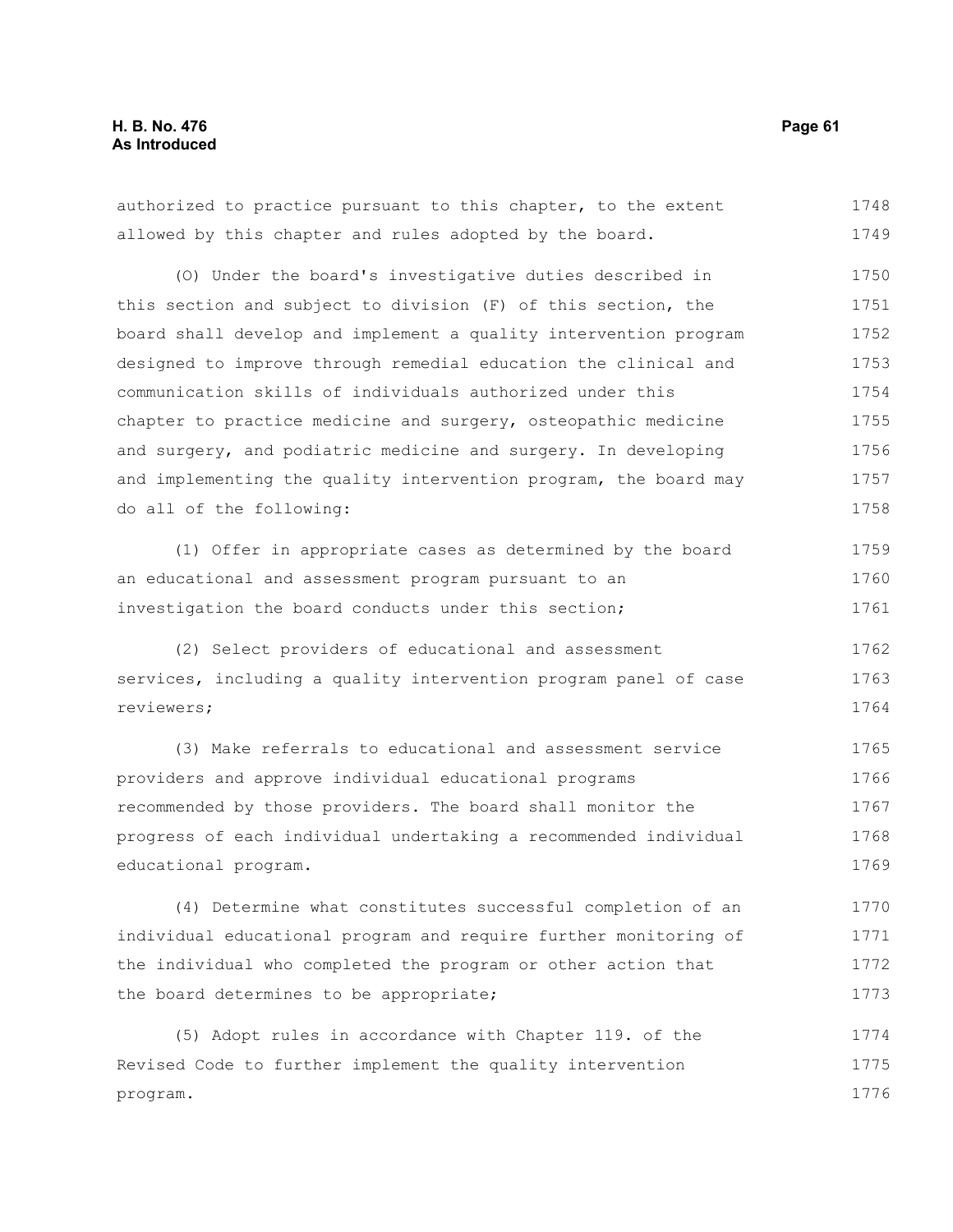#### **H. B. No. 476 Page 62 As Introduced**

An individual who participates in an individual educational program pursuant to this division shall pay the financial obligations arising from that educational program. 1777 1778 1779

(P) The board shall not refuse to issue a license to an applicant because of a conviction, plea of guilty, judicial finding of guilt, judicial finding of eligibility for intervention in lieu of conviction, or the commission of an act that constitutes a criminal offense, unless the refusal is in accordance with section 9.79 of the Revised Code. 1780 1781 1782 1783 1784 1785

**Section 2.** That existing sections 5.27, 4723.28, 4730.25, and 4731.22 of the Revised Code are hereby repealed. 1786 1787

**Section 3.** (A) Except as provided in division (B) of this section, section 3701.25 of the Revised Code, as enacted by this act, shall take effect not later than twelve months after the effective date of this act. 1788 1789 1790 1791

(B) Division (F) of section 3701.25 of the Revised Code, as enacted by this act, shall take effect not later than six months after the effective date of this act. 1792 1793 1794

**Section 4.** The General Assembly, applying the principle stated in division (B) of section 1.52 of the Revised Code that amendments are to be harmonized if reasonably capable of simultaneous operation, finds that the following sections, presented in this act as composites of the sections as amended by the acts indicated, are the resulting versions of the sections in effect prior to the effective date of the sections as presented in this act: 1795 1796 1797 1798 1799 1800 1801 1802

Section 4723.28 of the Revised Code as amended by both H.B. 203 and H.B. 263 of the 133rd General Assembly. 1803 1804

Section 4730.25 of the Revised Code as amended by H.B. 203 1805